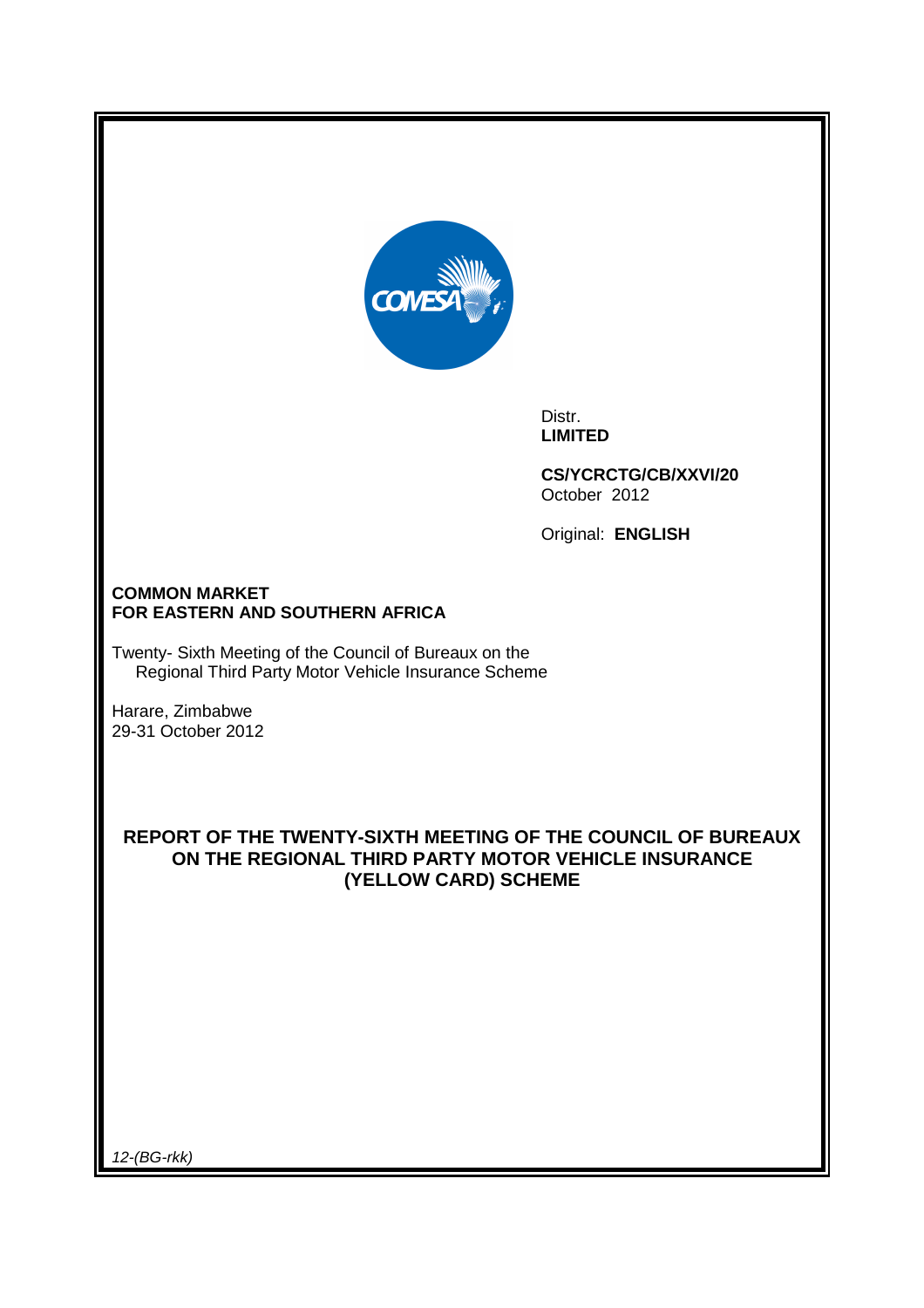## **I. INTRODUCTION**

1. The Twenty-Sixth Meeting of the Council of Bureaux of the Regional Third Party Motor Vehicle Insurance (Yellow Card) Scheme was held from 29<sup>th</sup> to 31<sup>st</sup> October 2012, in Harare, Zimbabwe, at Rainbow Towers Hotel.

## **II. ATTENDANCE, OPENING OF THE MEETING, ADOPTION OF THE AGENDA AND ORGANISATION OF WORK**

## **Attendance**

2. The meeting was attended by delegates from the National Bureaux of Burundi, Djibouti, DR Congo, Ethiopia, Kenya, Rwanda, Tanzania, Uganda, Zambia and Zimbabwe. Also in attendance were representatives from ZEP-RE (PTA Reinsurance Company), Insurance Regulatory Authorities from Djibouti and Tanzania, Motor Vehicle Accident (MVA) Funds of Botswana, the Road Transport and Safety Agency (RTSA) of Zambia, College of Insurance of Kenya and other participants from the Insurance industry of Zimbabwe. The list of participants is attached as Annex I to this report.

## **Opening of the Meeting (Agenda item 1)**

3. The meeting was opened by Mr. John Tendai Mapani, Chairman of the Insurance Council of Zimbabwe, on behalf of Honorouble Nicholas Goche, Minister of Transport and Communications of Zimbabwe. He welcomed all the delegates to Harare and expressed his hope that they find time in their busy programme to enjoy the traditional Zimbabwe hospitality.

4. The Minister expressed satisfaction that the Yellow Card Scheme had been widely accepted by Zimbabwe motorists and had greatly contributed to the facilitation of crossborder movement of vehicles, goods and persons within the region. He commended the Insurance Council of Zimbabwe (ICZ) and its members for successfully managing the Yellow Card Scheme in the country.

5. Honorouble Goche pointed out the importance of the scheme to intra-COMESA transit traffic and its impact on intra-COMESA trade and tourism as indicated by its wide use with thirteen Member States implementing the scheme. He advised that the achievements of the Scheme needs to be translated into opportunities by expanding the scheme to member and non-member countries with a view to address the harmonization among the different systems in the region.

6. In this regard, he applauded the efforts put towards harmonization within the context of the Tripartite of COMESA-SADC-EAC arrangement and noted that COMESA and SADC stakeholders had agreed, during their meeting in March 2012 in Johannesburg, South Africa that the Yellow Card be adopted and harmonized with existing national compulsory third party insurance systems. He then urged COMESA and SADC Secretariat to continue to work together and implement the harmonization of the different systems without further delays and thus reduce the cost of transport.

7. Speaking earlier, the Director of Budgets and Finance, Mr. Dev Haman made the opening remarks on behalf of the Secretary General of COMESA, Mr. Sindiso Ngwenya. He expressed gratitude to the Government and the People of Zimbabwe for the support to the ideals and objectives of COMESA.

8. Turning to the role of the COMESA Yellow Card Scheme and the purpose of the meeting, he thanked the National Bureaux for the significant contribution made to the region during the last twenty five years of operations of the Scheme. He noted that the Yellow Card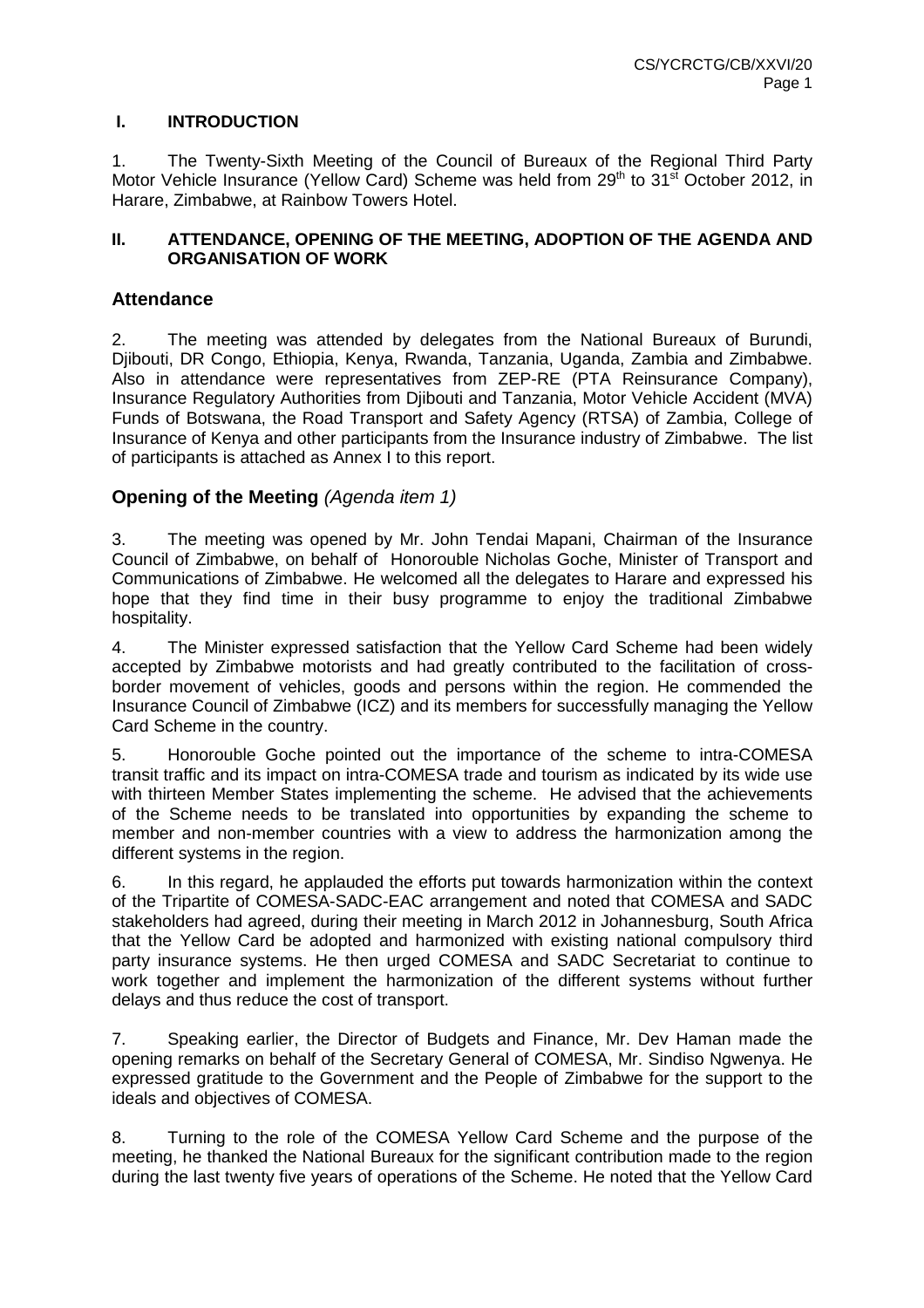CS/YCRCTG/CB/XXVI/20 Page 2

had grown with the number of cards issued annually to cross border motorists rising from 70,500 in 2008 to about 130,000 in 2012 while the annual premium income had doubled from UD\$3.7 million to US\$6.3 million and the number of claims annually reported for payment of compensation to road accident victims had increased from 300 claims in 2008 to 350 claims in 2012.

9. He highlighted the key issues that were to be considered by the meeting and urged the Council of Bureaux to come up with decisions that would enhance the efficiency of the operations of the scheme.

10. In conclusion, he thanked the Insurance Council of Zimbabwe and the Insurance Industry for hosting the meeting and for the warm reception and hospitality extended to the delegates since their arrival.

#### **In Memoriam**

11. During the opening of the meeting, the Council of Bureaux observed a minute of silence in remembrance of the late Mr. Abraham Nduna, who was the Senior Insurance Expert of the Yellow Card Scheme of the Council of Bureaux, who passed away on  $25<sup>th</sup>$  May 2012 in Harare, Zimbabwe. The meeting then expressed its condolences to the bereaved family as a whole.

#### **Vote of Thanks**

12. Mr. Pierre Claver Baregeranye, the Technical Director (Non-Life) of the National Bureau of Burundi, SOCABU, gave a vote of thanks on behalf of all the delegates. He expressed gratitude to COMESA for making the Yellow Card Scheme a credible system as evidenced by the growth in its utilization. He thanked the National Bureaux of Zimbabwe for hosting the meeting and for the hospitality extended to all the delegates. In his closing remarks, he wished that all the delegates would work to contribute to the success of the meeting.

## **Election of the Bureau** (Agenda item 2)

13. The meeting elected the following Bureau for a tenure of one year:

| Chairperson      | : Zimbabwe             |
|------------------|------------------------|
| Vice Chairperson | : Kenya                |
| Rapporteur       | $\therefore$ D R Congo |

## **Adoption of the Agenda and Organisation of Work** (Agenda item 3)

- 14. The meeting adopted the following Agenda:
	- 1. Opening of the Meeting
	- 2. Election of Officers
	- 3. Adoption of the Agenda and Organization of Work
	- 4. Report of the Outgoing Chairperson on the Operations of the Yellow Card Scheme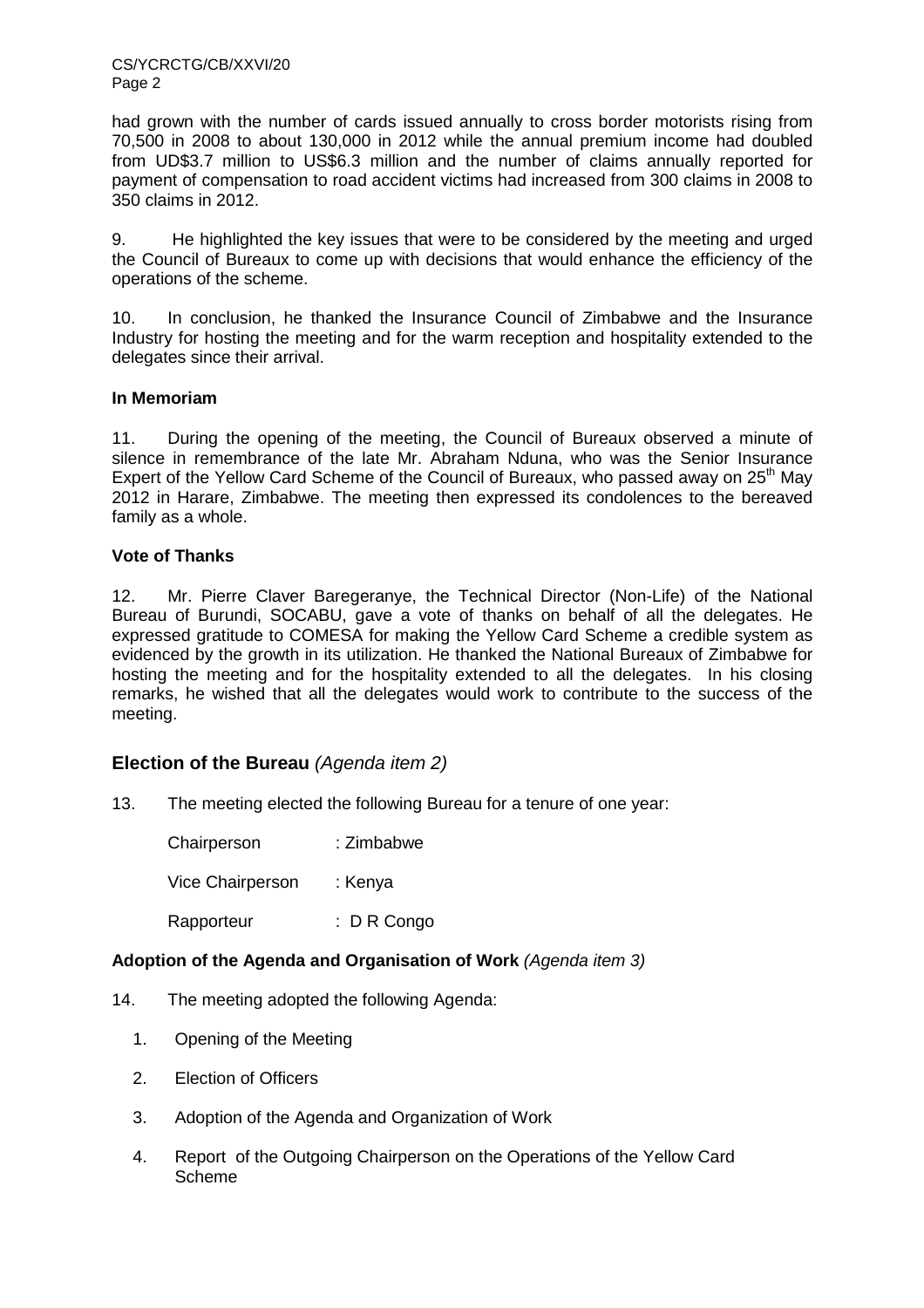- 5. Country Reports by National Bureaux on the Operations of the Yellow Card Scheme in their countries
- 6. Reports of the Thirty Second and Thirty Third Meetings of the Technical Management Committee (TMC) on the Yellow Card Reinsurance Pool
- 7. Annual Report and Accounts of the Yellow Card Reinsurance Pool for the year ended 31<sup>st</sup> December, 2011
- 8. Reinsurance Pool Financial Highlights as at 30<sup>th</sup> September, 2012
- 9. Renewal of the Reinsurance Pool Management Agreement between the Council of Bureaux and the ZEP-RE and making the Pool Managers' remuneration on performance based payment.
- 10. Progress report on the rollout of the Yellow Card Management Information System (YC-MIS).
- 11. Draft Terms of Reference for the study on the issue of low limits of third party personal injuries on the compulsory motor vehicle insurance of member states parties to the Yellow Card Scheme and other related issues.
- 12. Report on the renewal of the Yellow Card Pads/Books printing agreement and strengthening the Security Features of the Card.
- 13. Report on the Agency Agreement between the National Bureau of Zimbabwe and the Automobile Association of South Africa (AA) on the issuance of Yellow Card in South Africa.
- 14. Report of the 6<sup>th</sup> Meeting of the Council of RCTG on the Regional Customs Transit Guarantee (RCTG –CARNET) Scheme
- 17. External Auditors' Report on the Accounts of the Council of Bureaux as at  $30<sup>th</sup>$  June 2012
- 18. Report on Administrative Matters
- 19. Proposed Budget and Annual Work Programme for the Year 2012/13 (closed session)
- 20. Date and Venue of Next Meeting
- 21. Any Other Business
- 22. Adoption of the Report and Closure of the meeting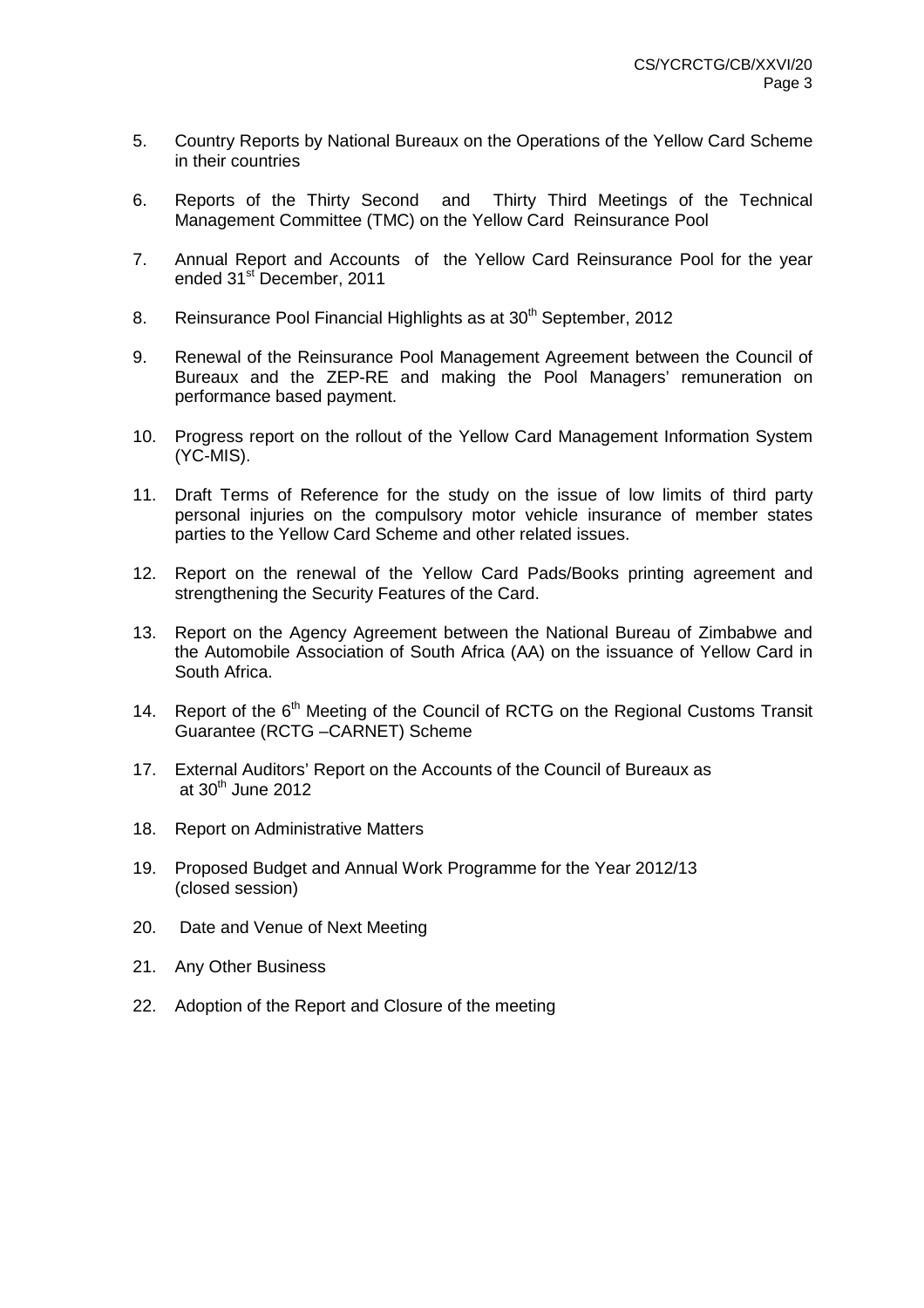### 15. The meeting agreed on the following working hours:

Monday, 29<sup>th</sup> October, 2012 09.00 hours - 13.00 hours - Morning 14.30 hours – 17.00 hours - Afternoon

Tuesday , 30<sup>th</sup> October, 2012 08.30 hours - 14.00 hours - Morning 14.00 hours – Free afternoon for delegates

Friday, 31<sup>st</sup> October, 2012 Free morning for delegates 17.00 – 1800 hours – Adoption of the Report and Closure of the Meeting.

# **III. ACCOUNT OF PROCEEDINGS**

## **Report of the Outgoing Chairperson on the Operations of the Yellow Card Scheme** (Agenda item 4)

16. The Secretariat presented Document No. CS/YCRCTG/CB/XXVI/4 on behalf of the outgoing chairperson of the Council of Bureaux, The report presented provided an overview of the activities carried out during the period, July 2011 to June 2012 and developments on the operations of the Yellow Card Scheme for the year. The meeting was informed that the report was a summary of activities carried out but detailed reports were going to be presented by individual National Bureaux on the operations of the Scheme in their respective countries. The highlights of the presentation were as follows:

## **Status of the Yellow Card Production**

17. The meeting was informed that about 133,298 Yellow Cards were issued and a Gross Premium Income of US\$ 6,678,180.80 was recorded during the period under review; compared to 99,439 Yellow Cards issued and an annual premium of US\$5.2 million registered in the preceding period. The meeting was further informed that the figure would have been higher, considering that some National Bureaux had not submitted complete reports. Annex II of this report provides a summary of the Cards issued and the premium realized.

## **Decisions**

18. Following the discussions that ensued, the meeting reiterated its earlier decisions as follows:

- a) National Bureaux should convene regular meetings with member Insurance Companies and agents to familiarize them with the operations of the scheme;
- b) National Bureaux should organize and hold at least two National stakeholders' sensitization workshops annually to aggressively sensitize stakeholders namely: traffic Police and Customs Officers and transporters on the operations of the Yellow Card Scheme;
- c) The Secretariat should provide technical support to National Bureaux organizing stakeholders' workshops; and
- d) National Bureaux should allocate budget for organizing and conducting national stakeholders' workshops.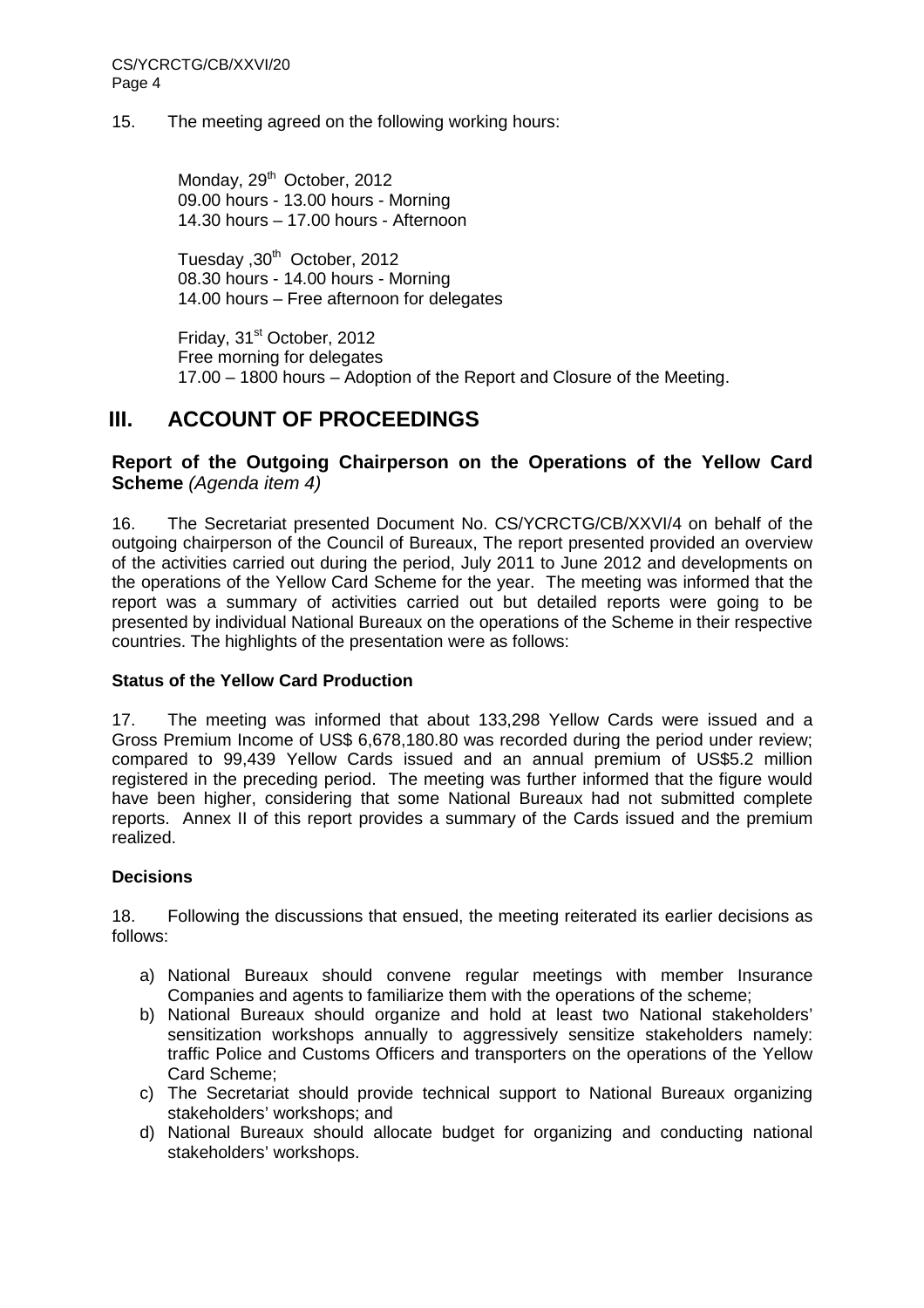## **Status of Yellow Card Claims Activities**

19. On Yellow Card claims activities, the meeting was informed that 357 claims were reported, 131 paid and 225 were outstanding. The meeting was further informed that some National Bureaux had not submitted their claims statistics. A summary of the claims for the period under review is shown in Annex III to this report.

20. In the discussion that followed, in response to the question raised by the delegate from the National Bureau of Ethiopia on how claims over the authority limit of the Bureaux, US\$15,000 were being handled, the delegate of the National Bureau of Uganda explained the legal basis as follows:

- a) the limit of liability under the ACT cover only is Ush1million per person;
- b) the Act , under miscellaneous section, provides for victims of road traffic accidents, who would not have been satisfied with the compensation payment, to pursue the motorist according to the Common/ civil law liability;
- c) the legal basis of the ACT cover only and the Common/Civil law are different; and
- d) to address the possibility of the victims being awarded a higher compensation payment over and above the Ush1m set by the ACT cover only ,insurance companies offer higher limits of liability for personal bodily/injury in return for payment of additional premium .

21. Therefore given the above circumstance, claims exceeding US\$15,000 were handled as follows:

- a) for motorists who have an ACT cover only , the maximum amount of claims payable is up to Ush1million;
- b) for motorists who have an ACT cover with higher limit of liability, the maximum amount of claim payable is up to the additional limit of liability; and
- c) However for Yellow Card (which is equivalent to the ACT cover only) , the maximum amount of claim compensation payable is as high as the award of the court.

22. Following the above explanation, the National Bureaux of Ethiopia and Djibouti on the issue of handling claim under the low limits of liabilities urged the meeting to find an interim solution while awaiting the finalization the study report.

## **PROGRESS ON IMPLEMENTATION OF ACTIVITIES**

23. The Council of Bureaux was informed that despite the Secretariat experiencing severe manpower shortage, progress had been made in carrying out the annual activities and separate reports on the implementation of various activities had been presented under separate agenda items.

## **Review of Draft Model Legislation on the Third Party Motor Vehicle Insurance**

24. On the review of the model legislation, the Council of Bureaux was informed that no progress had been made with regard to convening of a stakeholders' workshop to review the draft Model of Legislation due to resource limitations. The Secretariat would continue to look for resources to finalize the review and convene validation stakeholders' workshop.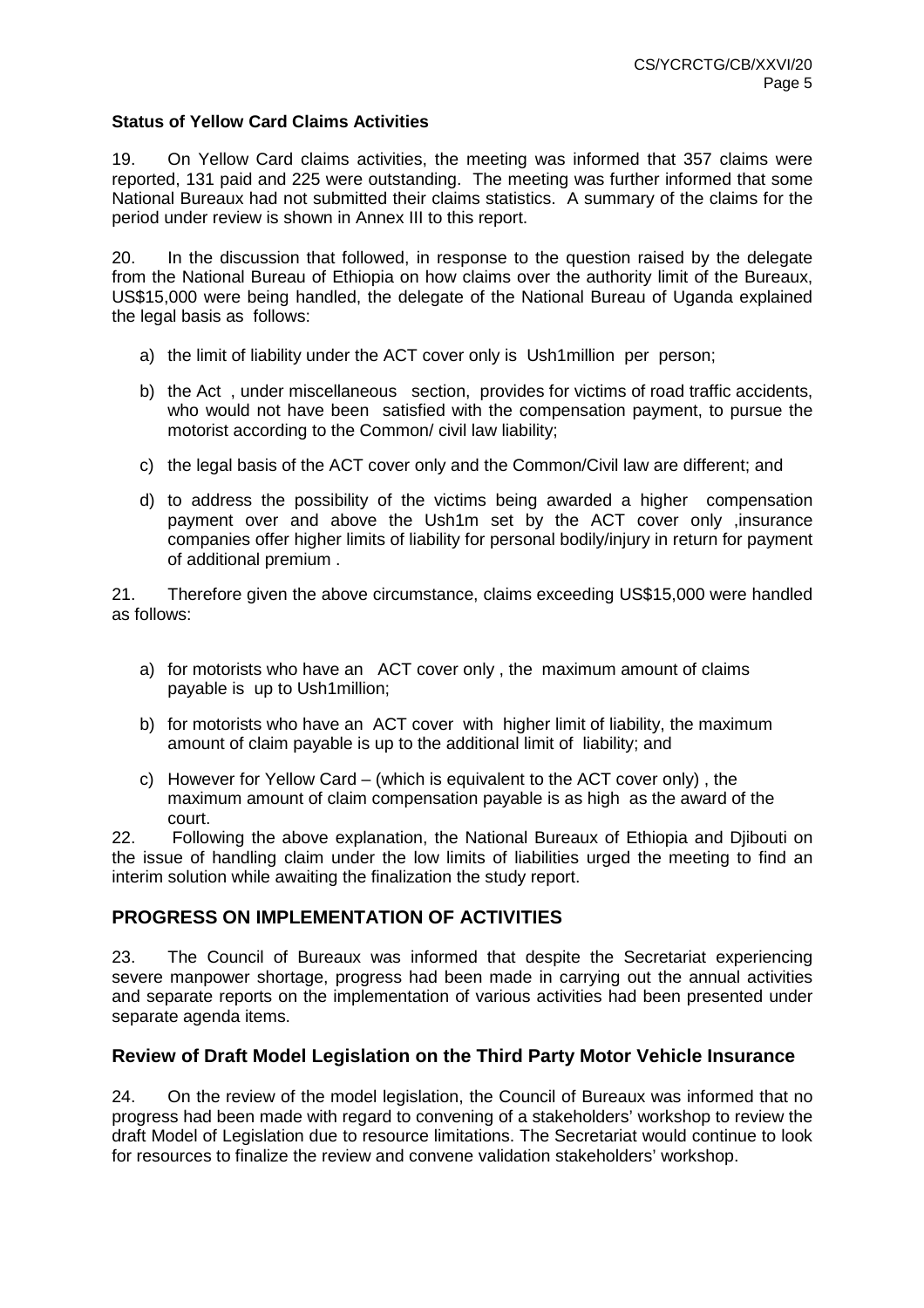# **Country Report by National Bureaux** (Agenda item 5)

25. Pursuant to the decision of the  $19<sup>th</sup>$  Meeting of the Council of Bureaux, held from 29-30 August, 2005, in Harare, Zimbabwe, the Coordinators of the National Bureaux presented their reports on the operations of the Yellow Card Scheme in their respective countries for the period July 2011 to June 2012. The reports of National Bureaux on the status of the Yellow Card production and claims activities are shown in the summaries attached as Annex II and III. The highlights of activities carried out during the period under review and issues raised, proposals and recommendations made by the National Bureaux were as follows.

## **The National Bureau of Burundi**

- 26. The National Bureau reported as follows:
	- a) Issued 9,262 cards and collected US\$132,327 premium income;
	- b) Had 24 claims reported;
	- c) Settled 31 Claims amounting to US\$87,627;
	- d) Paid their capacity subscription to the Pool in full;
	- e) Paid their budget contribution to the Yellow card Secretariat in full;
	- f) Pointed out the following challenges:
		- i. Lack of communication with the National Bureaux of Tanzania and Uganda over the confirmation of validity of Yellow Cards; and
		- ii. Late reimbursement by the Pool Managers on claims settled by the National Bureau of behalf of other Bureaux

## **The National Bureau of Djibouti**

- 27. The National Bureau reported as follows:
	- a) Issued 644 Yellow cards and collected UD\$190,284 premium income;
	- b) 110 claims were reported; Claims amounting to 43,361, 195 DFR (243,602 USD) were paid during the period under review;
	- c) Reported that collaborations with the National Bureau of Ethiopia has continued and the National Bureau of Djibouti traveled in June 2012; and
	- d) Had received satisfactory collaboration from the Pool Managers in resolving the July 2012 claim.

## **The National Bureau of D R Congo**

- 28. The National Bureau reported as follows:
	- a) issued Yellow 5,735 Cards and collected a total premium income of USD335,210.69
	- b) 4 claims were reported amounting to USD7,954 and 9 were settled amounting to USD12,828.95 and 3 were reported outstanding without a total reserve of USD13,382;
	- c) Conducted a stakeholders' sensitization workshop in the Eastern Province in Bunia for Managers & Agents from Mahagi and Bunia in September, 2011;
	- d) Planning to organize and conduct more training seminars for all stakeholders to sensitize them on the operations of the Yellow Card Scheme; and
	- e) Reported the challenge of delayed Yellow Cards confirmation and verification by some National Bureaux, delayed settlement of the Uvira/Sange claim and late claims reimbursement by the Reinsurance Pool.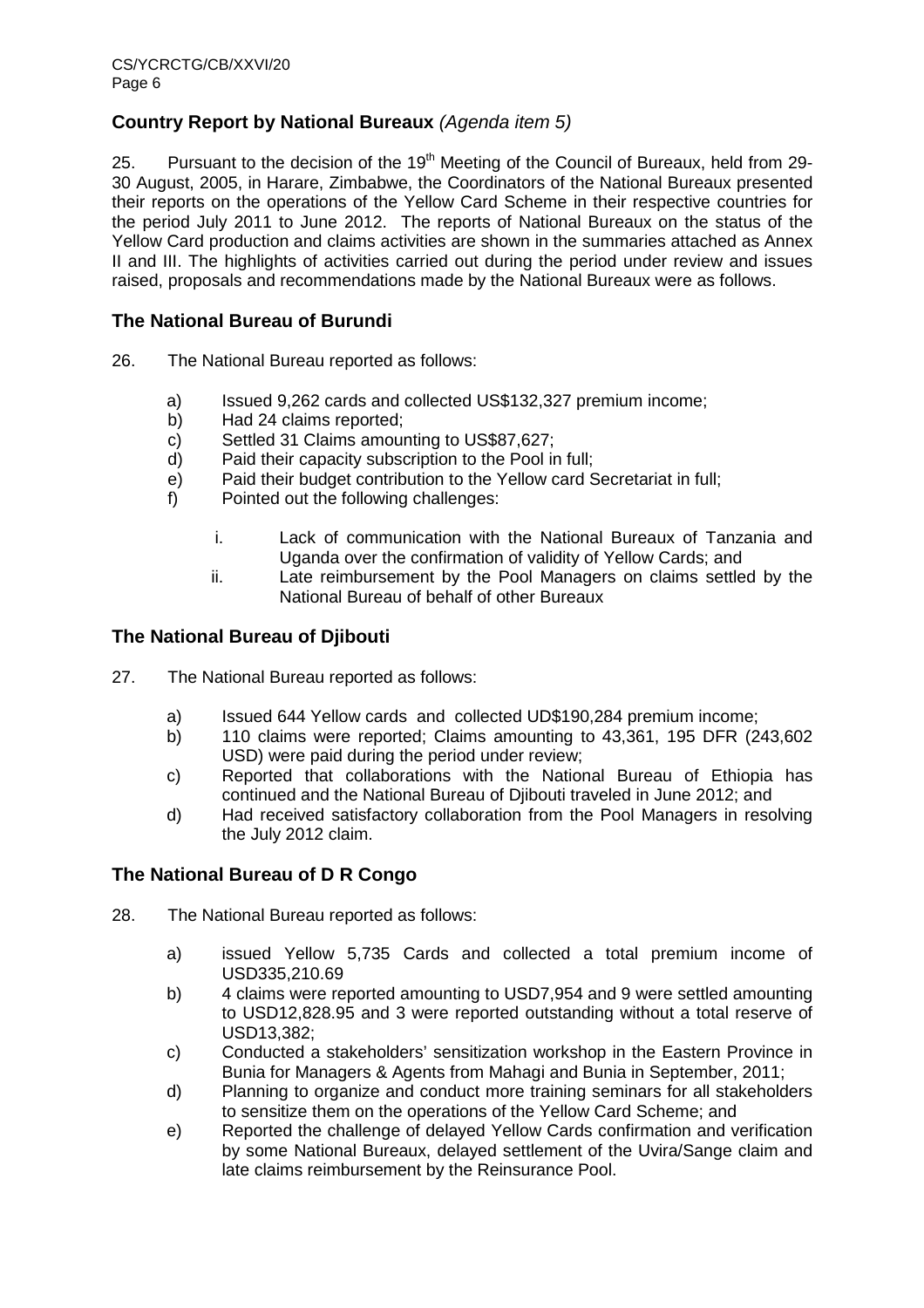- 29. The National Bureau recommended as follows:
	- a) The COMESA Secretariat to intervene and see that the families of the SANGE/UVIRA claim are compensated;
	- b) Requested COMESA Secretariat to intervene in finding an alternative solution for claims whose Yellow Card validity is awaiting confirmation by the issuing offices; and
	- c) The COMESA Secretariat should intervene in finding a lasting solution Regarding the issuance of Yellow Card covers to Congolese registered vehicles to be used in Congo by some member Bureaux.

## **The National Bureau of Ethiopia**

- 30. The National Bureau reported as follows:
	- a) Has a membership of fifteen (15) insurance companies;
	- b) Issued 26,620 cards and recorded a premium income of US\$1,137,316;
	- c) 8 claims were reported with claim quantum reserve of US\$19,598; 3 were paid amounting to US\$4,338 and 30 claims were outstanding with a reserve of US\$ 119,548.

31. The National Bureau faced the challenge of handling Yellow Card claims due to low limits of liability stipulated by the newly enforced compulsory third party motor vehicle insurance Law.

32. The National Bureau of Ethiopia proposed for the Yellow Card Scheme to provide adequate cover to motorists visiting Ethiopia over and above the minimum compulsory limits provided by the local compulsory insurance law.

## **The National Bureau of Eritrea**

33. The National Bureau reported that there were no any activities with regards to the Yellow Card operations in their country.

## **The National Bureau of Kenya**

34. The National Bureau reported as follows:

- a) Has a membership of 35 insurance companies, issued 13,476 Yellow Cards and collected a total premium income of US\$1,407,126.21;
- b) 21 claims (with an estimated quantum of US\$149,821.43) reported, 10 (amounting to US\$116,256.85) paid and 28 (with a total estimated quantum of US\$95,857.00) were outstanding as at 30 June 2012;
- c) Organized and conducted stakeholders' sensitization workshops in conjunction with College of Insurance and Insurance Regulatory Authority for traffic officers in Nairobi;
- d) Organized and conducted stakeholders' training workshops in conjunction with COMESA Secretariat on the operations of the revised YC-MIS for Insurance officers in Nairobi & Mombasa; and
- e) Conducted Market Visits to individual member insurance companies to discuss issues concerning the running of the Yellow Card Scheme through interactive market visits and meetings.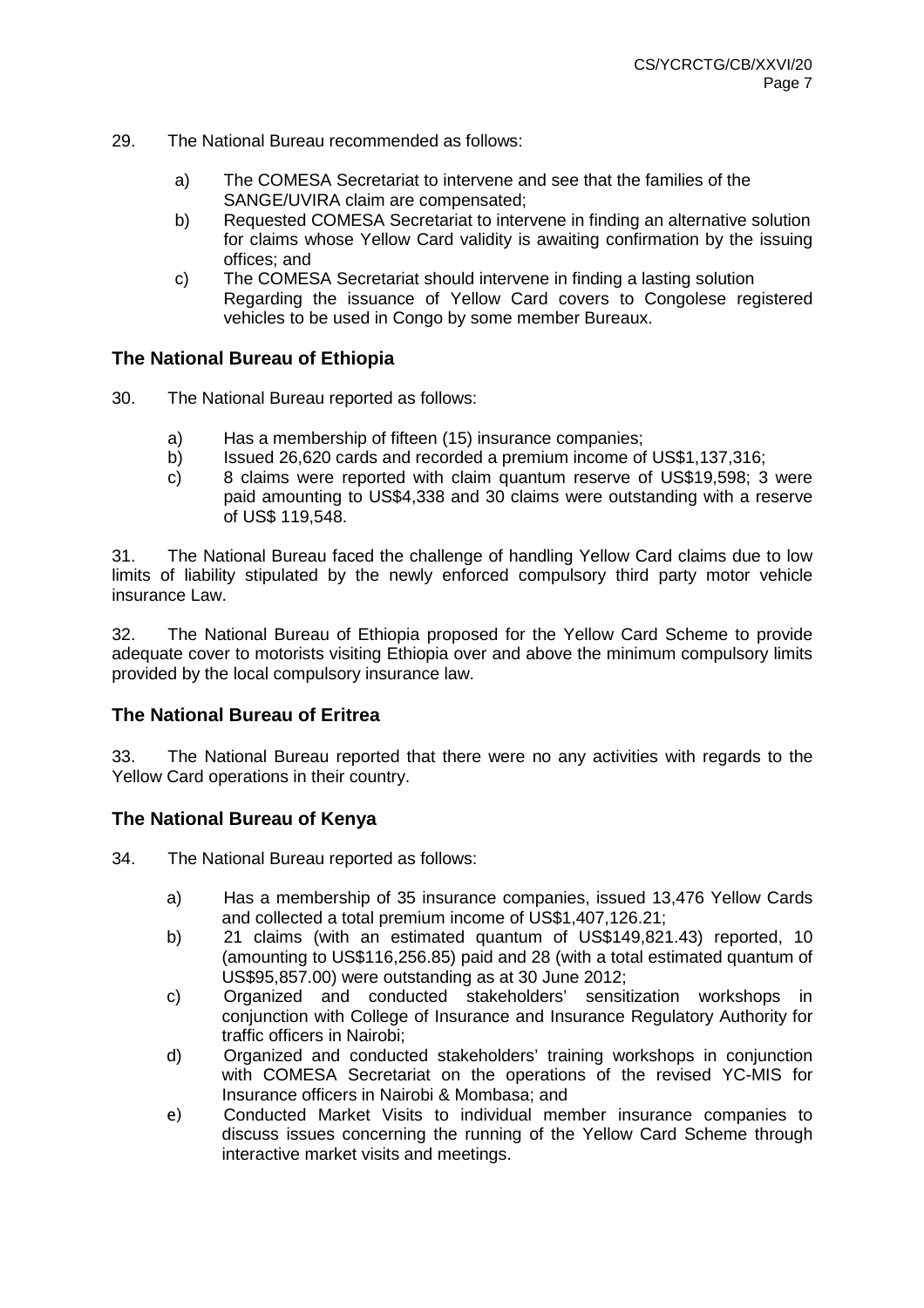35. The National Bureau raised the challenge of delayed claims reimbursement by the National Bureau of Tanzania despite several reminders.

# **The National Bureau of Malawi**

- 36. The National Bureau reported as follows:
	- a) Has a membership of 8 insurance companies
	- b) Issued 578 Yellow cards and collected a premium income of
	- US\$28,870
	- c) Had 6 claims reported; 3 paid and 7 were outstanding;
	- d) The following were the challenges faced:
		- i. Non prompt response by other National Bureaux in giving Yellow card validity confirmations;
		- ii. Issue of fake yellow cards from Tanzania which is leaving Malawian claimants in dilemma without compensation;
		- iii. Late claim notification due to Malawian motorists not knowing where to report traffic incidents in the countries of occurrences: and
		- iv. The litigious society where every personal injury claim on Yellow Card is through a lawyer and claiming exorbitant amounts;
	- e) The National Bureau also reported of the newly introduced cover period of one year cover which clients were happy with rather than the one month cover.

## **The National Bureau of Rwanda**

- 37. The National Bureau reported as follows:
	- a) Had issued 7,636 Yellow cards and generated a premium income of US\$128,488.39;
	- b) Had 88 claims reported; 25 paid and 63 were outstanding as at 30 July 2012;
	- c) No promotional activities were reported.
- 38. The National Bureau faced the following challenges:
	- a) Non reimbursement of claims settled by the Pool Managers amounting to US\$232,193;
	- b) Non response by other National Bureaux in giving Yellow Card validity and confirmations; and
	- c) Issues of forged Yellow Cards originating from Tanzania.

## **The National Bureau of Sudan**

39. The National Bureau had not submitted their return.

## **The National Bureau of Tanzania**

- 40. The National Bureau reported as follows:
	- a) Has a membership of 21 insurance companies; issued 15,599 Yellow cards and collected a total premium income of US\$738,365;
	- b) Had 5 claim reported in the period under review;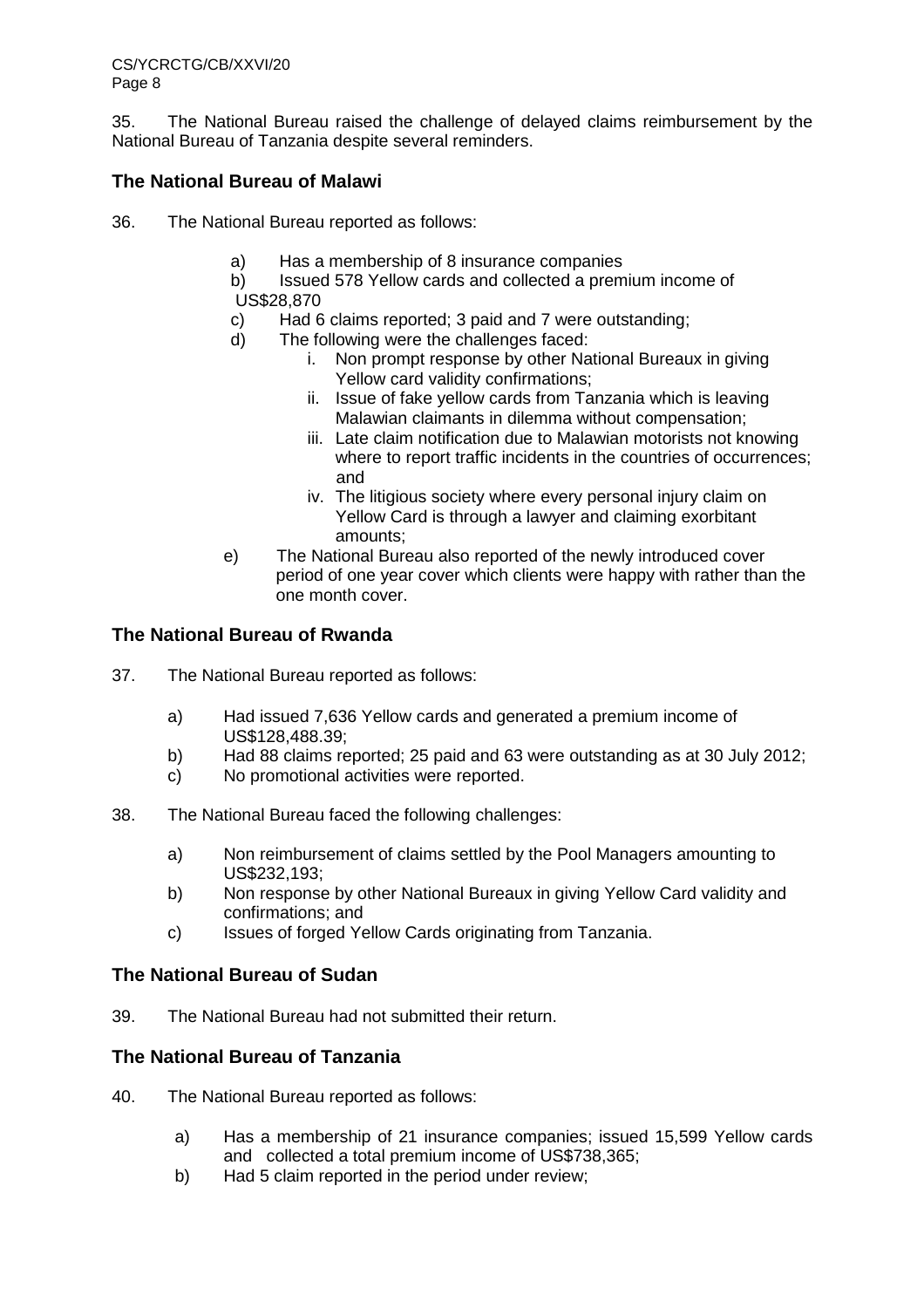- c) Has settled 25 claims as at 30 June 2012 to which they had not being reimbursed; and 2 claims were reported outstanding.
- d) Carried the following activities;
	- i. managed to tackle the issue of late returns from member insurance companies and had almost 95% submission rate of returns by member Insurance companies;
	- ii. Conducted a reconciliation exercise with the Pool Managers on unallocated premiums; and
	- iii. Conducted random crack down investigations on the people behind the issuance of fake Yellow Cards at busy border posts;
- e) Further the National Bureau reported that the following achievements have been recorded following the measures put in place to address the issues of Yellow Card forgery:
	- i. Increased in Yellow Card sales because motorists were sensitized on the availability of counterfeit Yellow Cards on the market as a result they are buying their covers directly from Insurance Companies;
	- ii. Several adverts in local newspapers were issued by the Committee through the Association of Tanzania Insurers to sensitize the general public on the counterfeit Yellow Cards being circulated and issued by unscrupulous people; and
	- iii. The National Bureau and its stakeholders will continue with the fight against fake Yellow Cards and the people apprehended during border surprise inspections were taken to the courts of law.
- f) The National Bureau raised the challenge of delayed claims reimbursement by National Bureaux.

## **Decision**

41. The meeting decided that National Bureaux should assist in locating the source of forged Yellow Cards confiscated by interrogating clients found with fake Cards.

## **The National Bureau of Uganda**

- 42. The National Bureau reported as follows:
	- a) Has a membership of 19 member insurance companies;
	- b) Issued 14,111 Yellow Cards and collected a premium income of US\$ 1,158,201;
	- c) Had 64 claims reported; 37 paid and 95 claims were outstanding;
	- d) Organized and conducted a stakeholders' sensitization workshop for Police traffic commanders in Kampala and participated in regular key stakeholders consultative engagement meetings for Ministry Trade & Cooperatives, Insurance Regulatory Authority and Insurers Association at which it presents reports;
	- e) Reported the following challenges faced:
		- i. Delayed Claims reimbursement by issuing Bureaux;
		- ii. Poor response by some National Bureaux;
		- iii. Premium rate under cutting by member insurance companies at borders; and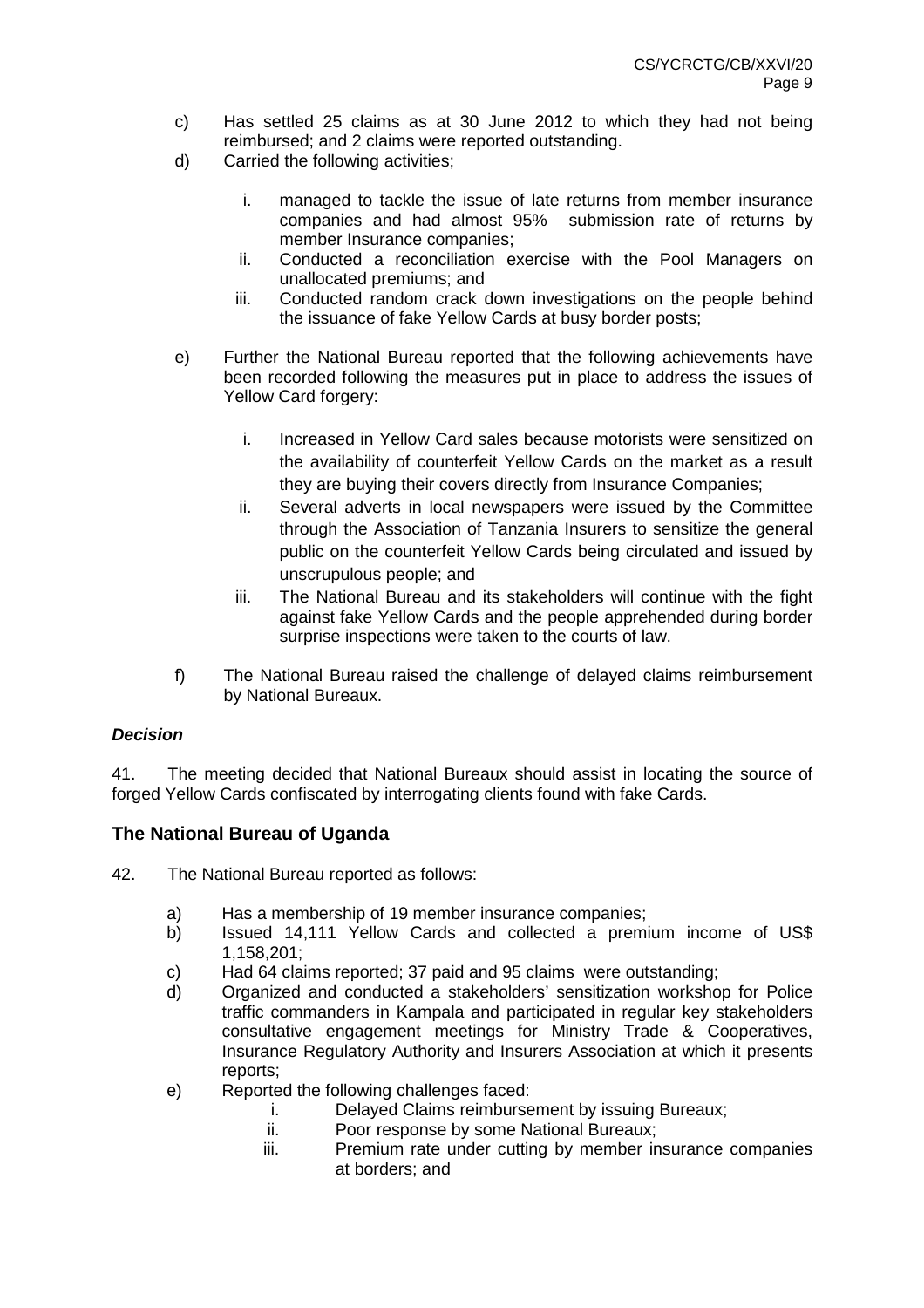- iv. Fake Yellow cards sold at border points.
- f) The National Bureau plans to carry out the following activities:
	- i. Involve the Regulatory Authority in matters of non compliance to urge all individual Companies to comply with procedures;
	- ii. Continue sensitization activities of stakeholders;
	- iii. Continue to work with the Police Department on compliance; and
	- iv. Plan to display the premium rates are at strategic location at Border posts.
- g) The National Bureau made the following recommendations:
	- i. The issuing Bureaux should accelerate the process of confirmation of cover and authorization of settlement for the Handling Bureaux to effectively, adequately and timely handle the claims; and
	- ii. Issuing Bureaux to promptly effect reimbursement of all claims paid on their behalf by handling Bureaux.

43. Following the above presentation, a representative from the Secretariat recalled the explanation given by the national Bureaux on how claims over the authority limit were being handling and made the following observations:

- a) Claims under the Yellow card scheme are handled and treated differently from claims under the Act cover only. This is in contravention of the Yellow Card instruments and should be corrected immediately;
- b) The Pool Managers and the National Bureaux should adhere to the Yellow Card Protocol and instruments and ensure that claims are handled, accordingly;
- c) Assessment on claims handling by National Bureaux should be conducted to ensure that the Yellow Card instruments are adhered correctly; and
- d) Issue of low limit of liability should be addressed by increasing the limit of liability provided under the Yellow card cover and not otherwise.

44. In reaction to the statement made by the Secretariat, the National Bureau of Djibouti informed the meeting that he was not in agreement with the Secretariat view and emphasized that the ongoing practices of the National Bureau of Uganda in handling claims over the authority limit of US\$15,000 should be upheld.

45. The delegate of the National Bureau of Uganda requested the meeting to give guidance on the issue of low limits of liability under the Act cover **vis**-a-**vis** the miscellaneous provision the claims under the Yellow Card scheme should be handled.

## **The National Bureau of Zambia**

46. The National Bureau reported as follows:

- a) Has a membership of 13 Insurance companies
- b) Issued 25,192 Yellow cards and collected a premium income of US\$604,176
- c) Had 27 claims reported; 7 settled and 20 were outstanding
- d) No promotional activities were carried out during the period under review:
- e) The National Bureau reported the following challenges:
	- i. Late submission of returns by member Insurance companies;
	- ii. Increased number of confiscated fake Yellow Cards being issued in Tanzania; and
	- iii. Inadequate Yellow Card promotional materials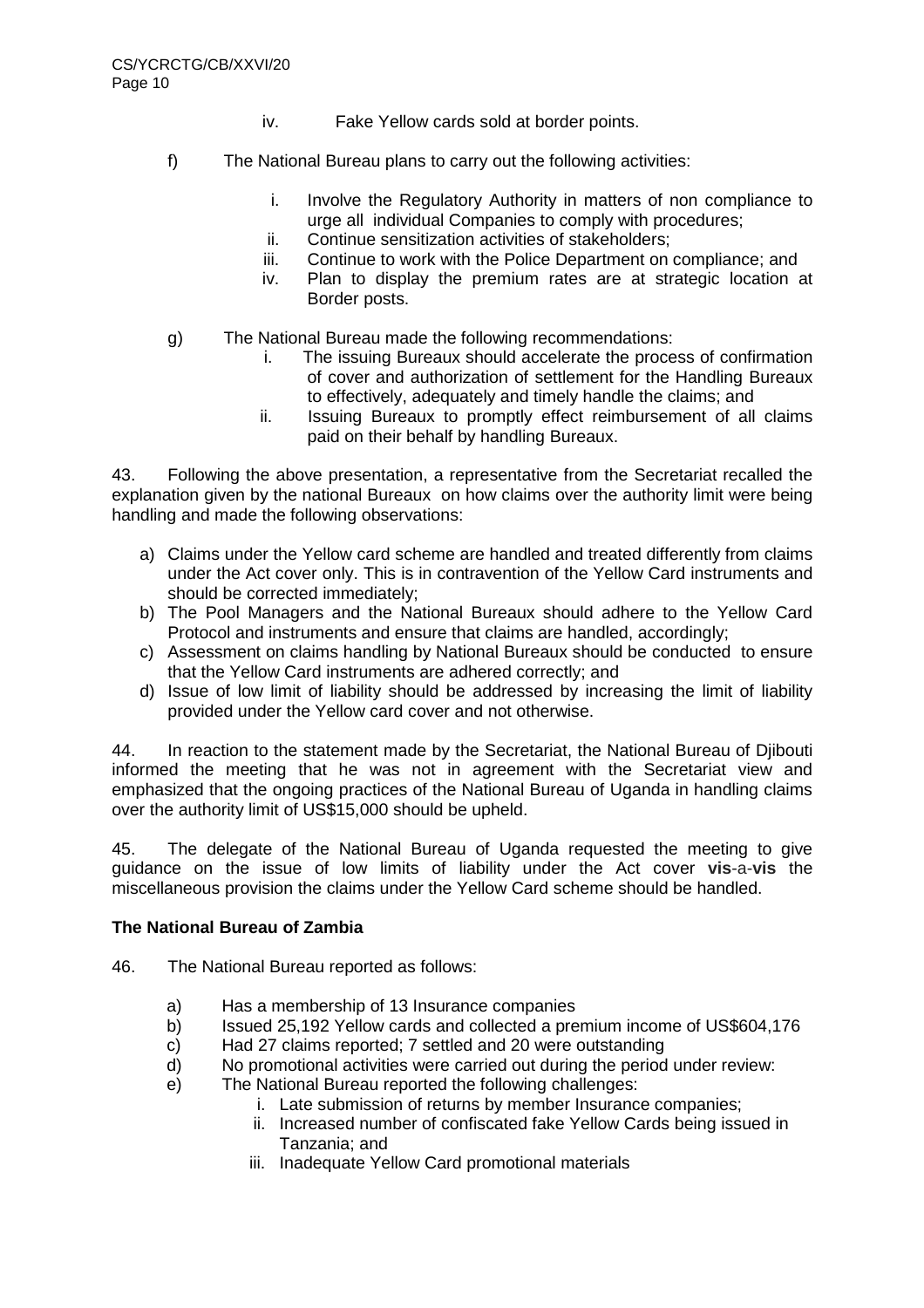#### **The National Bureau of Zimbabwe**

- 47. The National Bureau reported as follows:
	- a) Have 24 member insurers who transact motor insurance business;
	- b) Issued 14, 410 Yellow Cards and collected premium of USD857,914
	- c) No claim was reported; no claim settlement made and had 2 claims outstanding;
	- d) Organized and conducted a stakeholders' workshop on the administrator of Yellow Card;
	- e) Submitted monthly returns to the Pool;

#### **Decision**

48. The meeting noted the country reports submitted by Coordinators of the National Bureaux and decided that the Secretariat should consider the issues raised and find solutions in consultation with the concerned National Bureaux.

#### **Reports of the Thirty-Second and Thirty-Third Meetings of the Technical Management Committee (TMC) on the Yellow Card Reinsurance Pool** (Agenda item 6 & 7)

49. The COMESA Secretariat presented document No CS/YCRCTG/CB//XXVI/6 and CS/YCRCTG/CB//XXVI/7 - Reports of the 32<sup>nd</sup> and the 33<sup>rd</sup> Meetings of Technical Management Committee (TMC) of the Yellow Card Reinsurance Pool. The Meeting was informed that the 32<sup>nd</sup> and 33<sup>rd</sup> Meetings of TMC were held from 12<sup>th</sup> to 13<sup>th</sup> April 2012, in Dar Es Salaam, Tanzania and  $23<sup>rd</sup>$  to  $24<sup>th</sup>$  August 2012, in Kinshasa, Democratic Republic of Congo, (DR Congo) respectively. The Secretariat highlighted the progress made on the operations of the Reinsurance Pool and various activities carried out in accordance with the decisions of the Council of Bureaux as follows:

## **a) Capacity Subscription**

50. Regarding the Capacity Subscription to the Yellow Card Reinsurance Pool, the Council of Bureaux noted the following :

- a) The position had not changed since the last Council of Bureaux Meeting as the National Bureaux of Malawi and Sudan, who had outstanding amounts had not paid;
- b) only eleven National Bureaux had fully paid their respective share allocations and a total of US\$ 1,150,000 had been settled, and
- c) a total of US\$ 800,000 had been refunded over the years and the remaining US\$ 350,000 would be refunded after a two year waiting period upon full settlement of capacity subscription fee of US\$100,000.

## **Decision**

51. The Council of Bureaux endorsed the 32nd and 33<sup>rd</sup> Meetings of the TMC recommendation that the National Bureaux of Malawi and Sudan should pay their capacity subscriptions to the Reinsurance Pool without further delays.

#### **b) Consultation with National Bureaux and Pool Managers**

52. The Council of Bureaux noted that the Secretariat had held discussions with the Coordinators of the Yellow Card Scheme from National Bureaux of Uganda, Rwanda, Burundi and Kenya in March 2012 on the overall operations of the Scheme in their countries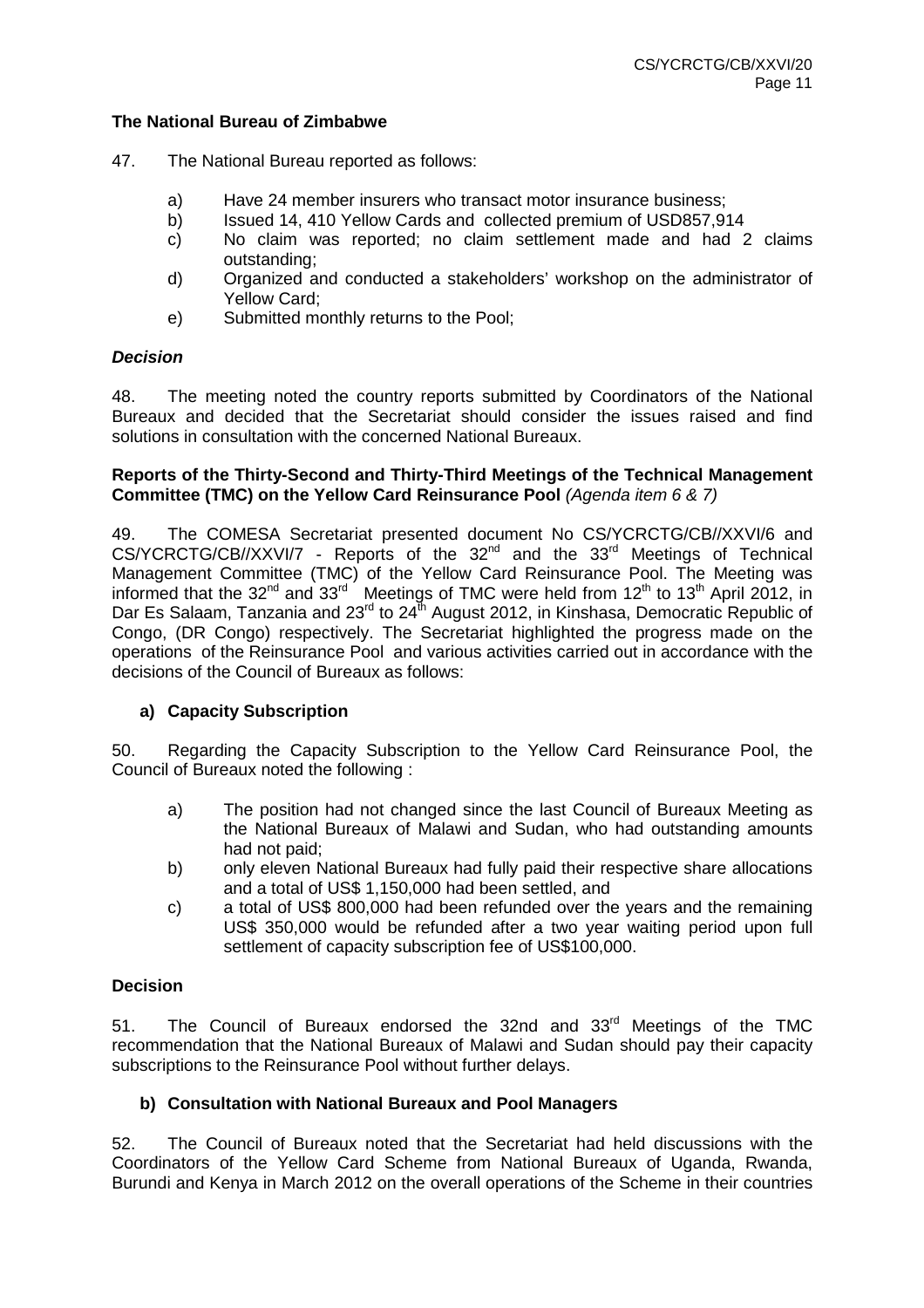CS/YCRCTG/CB/XXVI/20 Page 12

and particularly on outstanding claims issues, payment of premium returns to the Pool, concerns of forged Yellow Cards and the issue of low limits of liability for Third Party personal injuries under the Act cover.

## **Decisions**

53. The Council of Bureaux endorsed the following 32<sup>nd</sup> Meeting of the TMC recommendations to address the issues observed during the discussions :

- a) National Bureaux should strengthen their working relations with the Police and Customs Authorities by sponsoring certain activities and projects in order to fully involve the Authorities in the enforcement of the compulsory Third Party Motor Insurance law and in deterring motorists from using forged Yellow Cards;
- b) National Bureaux should implement the decisions of the Council of Bureaux and conduct National Stakeholders' Workshops to sensitize the public and promote the Scheme; and
- $c$ ) The Secretariat should consider the possibilities of engaging South Sudan Authorities to join the Yellow Card Scheme**.**

## **c) Issue of Forged Yellow Cards printed in Tanzania**

54. The Council of Bureaux noted that the measures agreed during the Stakeholders' Workshop held in Dar es Salaam in June 2011 in addressing the issue of forged Yellow Cards had been implemented. The Council of Bureaux further noted that the Secretariat conducted a follow up Stakeholders' Workshop in Dar es Salaam on 16<sup>th</sup> April 2012, with a view of engaging the Stakeholders and Authorities to come up with alternative measures to resolve the issue.

55. The Council of Bureaux noted the following 32<sup>nd</sup> Meeting of the TMC recommendations:

- a) The Secretariat in consultation with the printers should review the security features and submit a proposal on enhancing the security features to the TMC meeting;
- b) The Secretariat should prepare draft guidelines or directives on the handling of Yellow Card books, as accountable documents and submit to the TMC meeting; and
- c) The National Bureau of Tanzania should deploy officers to conduct regular routine inspections jointly with Police and Customs Officers at the busiest borders ports to deter motorists from traveling on forged Yellow Cards.

## **d) COMESA/MVA Co-operation on the Motor Vehicle Third Party Insurance System**

56. The Council of Bureaux noted that several National Stakeholders' Workshops on the Harmonization of the Third Party Motor Vehicle Insurance Scheme (Yellow Card and Fuel Levy system) had been conducted in SADC countries such as Angola, Botswana, DR Congo, Mozambique, Namibia and South Africa. The Council of Bureaux further noted that the findings of the Workshops were presented to a COMESA-SADC-EAC (TRIPARTITE) Stakeholders' Regional Workshop on the Harmonization of Third Party Motor Vehicle Insurance Scheme, held from 7-9 March 2012 in Johannesburg, South Africa which was attended by officials from Angola, Botswana, DR Congo, Kenya, Lesotho, Malawi, Mozambique, Namibia, Rwanda, South Africa, Swaziland, Uganda, Zambia, Zimbabwe and also representatives of FESARTA, FCFASA and TMSA.

57. The Council of Bureaux noted the following observations of the workshop: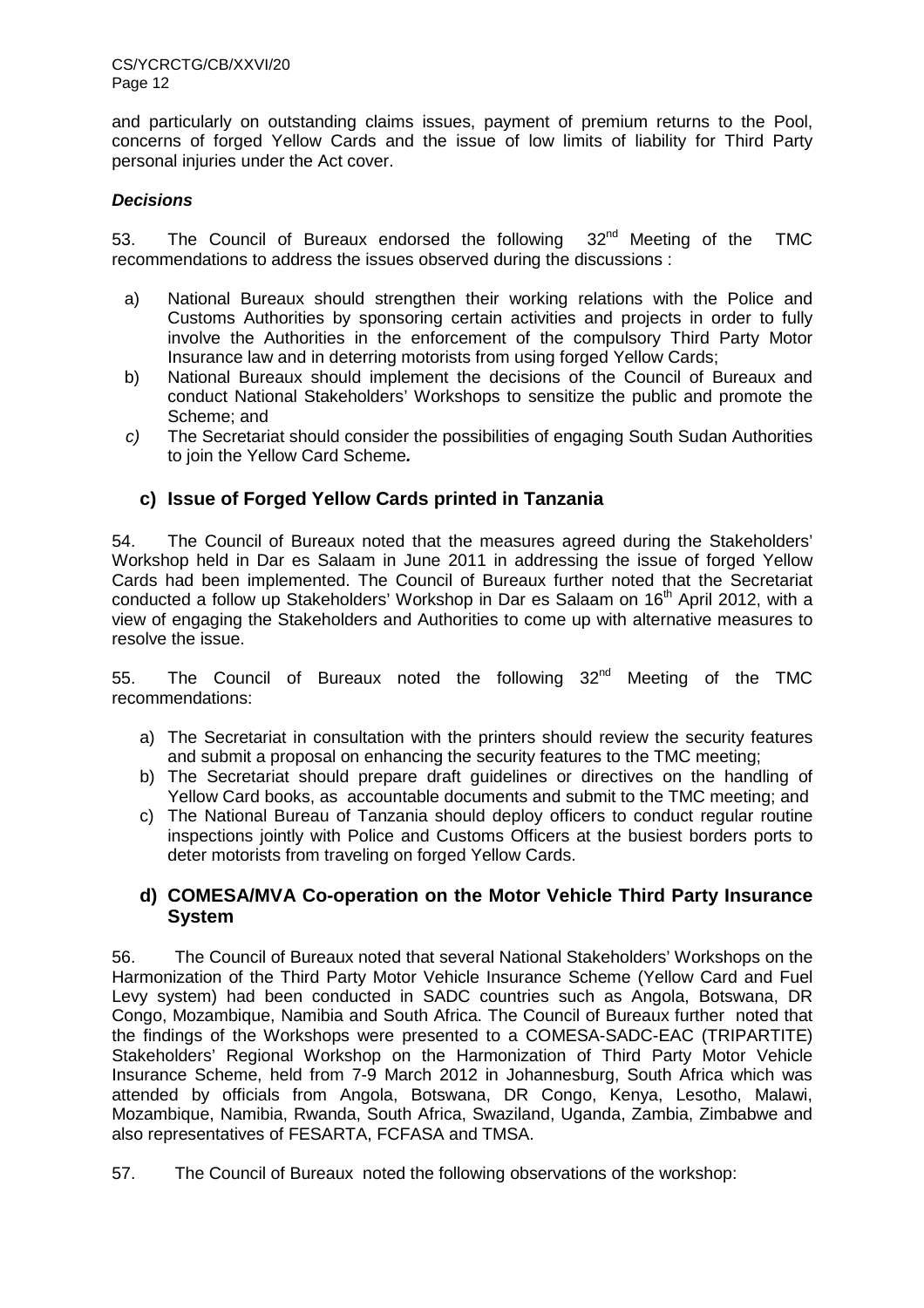- a) The Yellow Card Scheme was the only regional initiative complimentary to national systems and was not meant to replace or repeal them;
- b) Duplication of Insurance systems: a clear distinction of regional and national insurance systems was provided;
- c) There was no other system in the Eastern Southern Africa (ESA) Region that caters for foreign motorists except the Yellow Card;
- d) There was need for further national consultations and awareness on the Yellow Card Scheme;
- e) There was need to review and improve operational logistics of the Yellow Card in particular security concerns;
- f) The Administrative and Technical issues of the Yellow Card Scheme were subject of national decision; and
- g) The implementation of the harmonization process was a tripartite decision since the framework and modalities had to be endorsed by COMESA, SADC and the EAC.

58. The Council of Bureaux further noted the following recommendations of the workshop:

- a) The Yellow Card be adopted and harmonized with existing national compulsory Third Party Insurance systems;
- b) The SADC Secretariat in consultation with COMESA and EAC Secretariats should prepare and present a draft legal Instrument for the adoption and implementation of the Yellow Card Scheme initially to the SADC Policy Organs for consideration and subsequently to COMESA and EAC;
- c) The SADC Secretariat in consultation with COMESA and EAC Secretariats should prepare and present a draft implementation plan for consideration by the SADC Policy Organs
- d) Member States to establish national working groups to coordinate follow-up activities on the harmonization programme;
- e) The SADC Secretariat should provide technical support to Member States to raise awareness, mobilize support and build consensus for implementation of the Yellow Card; and
- f) Consideration to be given to enhance the operations of the Yellow Card to accommodate the requirements of the joining Member States.

## **e) Concerns raised by the National Bureau of DR Congo on the operation of the YC Scheme in DR Congo**

59. The Council of Bureaux noted the concern raised by the National Bureau of DR Congo on the issue of long outstanding claims reimbursement by the National Bureaux of Zambia and the Pool and the progress reported on the issues to the 33rd Meeting of the TMC.

60. In the discussion that followed the delegate of the National Bureau of DR Congo expressed concern on the continued issuance of Yellow Cards to non COMESA motorist while motorist from DR Congo and other COMESA Member States were subjected to multiple payments in the SACU Member States and strongly urged the meeting to direct the concerned National Bureaux to cease the practices.

## **Decisions**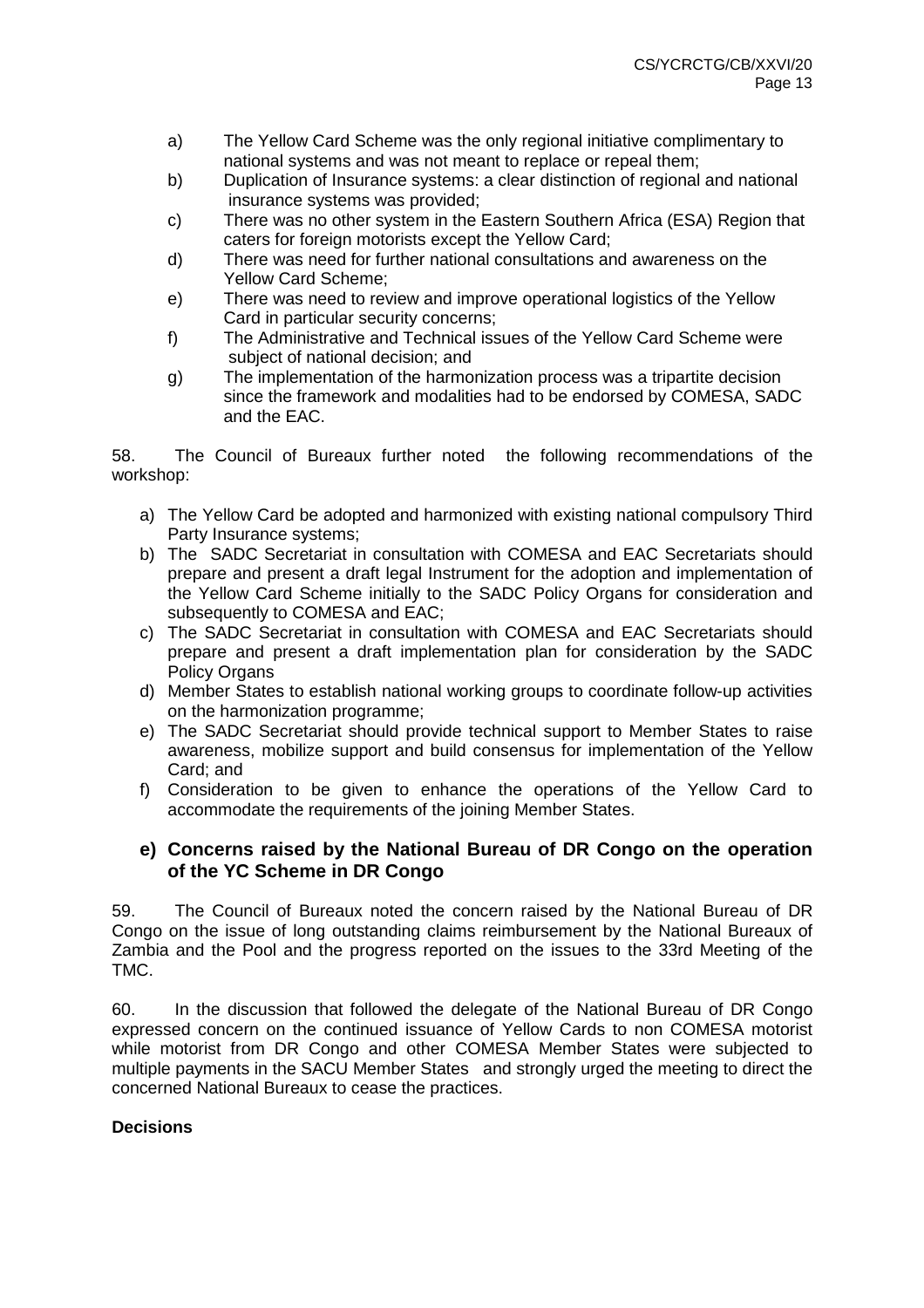61. The Council of Bureaux endorsed the following 33rd Meeting of the TMC recommendations:

- a) To ensure speedy and proper handling of claims, the National Bureaux should adhere to the Yellow Card Instruments and standard claims handling practices and ensure that Yellow Cards presented to them by travelling motorists during lodging of claims are genuine and valid before processing and effecting claim payment; and
- b) Regarding the issuance of Yellow Card covers to travelling vehicles registered in DR Congo, the National Bureaux of Kenya, Rwanda and Uganda should adhere to the Yellow Card operation manual and refrain from issuing Yellow Card covers to motorists who are not resident in their countries.

## **f) Implementation of the Yellow Card Scheme in South Sudan**

62. The Council of Bureaux noted the effort made by the Secretariat to engage the Authorities of South Sudan on the joining of the Yellow Card Scheme.

## **g) Status of the outstanding cost of printing & delivery incurred by Secretariat on behalf of National Bureaux**

63. The Council of Bureaux noted that no progress had been made by the National Bureaux of Eritrea, Sudan and Uganda in paying the long outstanding cost of printing and delivery of Yellow Cards to the Secretariat.

## **Decision**

64. The Council of Bureaux endorsed the recommendations of the  $32^{nd}$  and  $33^{rd}$ Meetings of the TMC that the National Bureaux of Eritrea, Uganda and Sudan should reimburse the Secretariat the cost of printing and delivery of Yellow Card books paid on their behalf.

#### **h) Administrative matters**

65. The Council of Bureaux noted that, following the passing away of the Senior Insurance expert and the absence of the Administrative Assistant from Office due to illness, the office of the Yellow Card Scheme was faced with severe man power shortage and thus its capacity to carry out normal activities was limited.

## **Decisions**

66. The Council of Bureaux endorsed the following 33<sup>rd</sup> Meeting of the TMC recommendations:

- a) The Secretariat should employ a Short Term Senior Insurance Expert from Member States that are party to the Scheme at a monthly fee of US\$5,000 using funds saved from the Council of Bureaux Account;
- b) The Secretariat should employ a short term Administrative Assistant from the local market at a monthly fee of US\$1,500 using funds saved from the Council of Bureaux Account; and
- c) The Post of the Senior Insurance Expert (P4) be filled by early 2013 and the post be advertised as soon as possible and before the end of 2012 in all Member States that are party to the Scheme.
- **i) Recruitment of the Short Term Insurance Expert under RISP Support**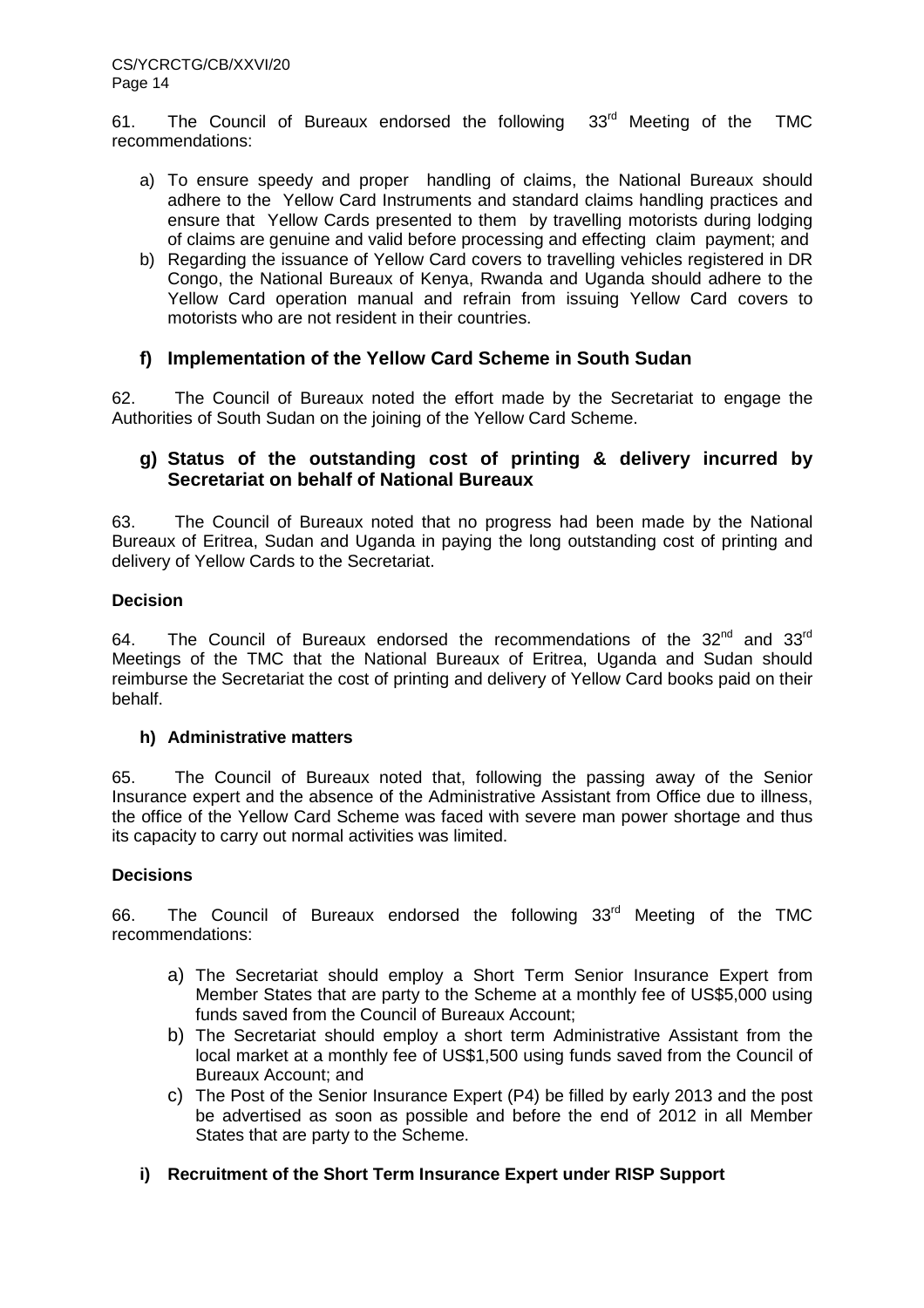67. The Council of Bureaux noted that the contract of the Short Term Insurance Expert, namely, Mr. Kelvin Chisongo had been renewed for one year with effect from 15<sup>th</sup> June 2012 with the funding from the Regional Integration Support Programme (RISP II) provided by the COMESA Secretariat to the Yellow Card Scheme. The Council of Bureaux further noted that Mr. Chisongo had resigned from ZSIC to work with COMESA Secretariat at the Yellow Card office.

# **j) Recruitment of an Insurance Expert (P3) under the regular Budget**

68. The Council of Bureaux noted that pursuant to the decision of the 25th Meeting of the Council of Bureaux, the COMESA Secretariat had advertised the Post of the Insurance Expert (P3) and that only five (5) Applications from four National Bureaux, namely: Sudan, Uganda, Zambia and Zimbabwe had been received.

## **Decision**

69. The Council of Bureaux endorsed the recommendation of the  $32<sup>nd</sup>$  Meetings of the TMC that the Secretary General of COMESA, in line with the mandate given to him by the Authorities, should consider the report on the recruitment and make decisions.

# **k) Progress Report of the Pool Managers on the Operations of the COMESA Yellow Card Reinsurance Pool as at 31st July 2012**

# **i. Progress Report on the UVIRA, SANGE, DR Congo claims issue**

70. The Council of Bureaux noted that following the decision of the 25th Meeting of the Council of Bureaux that an Appeal be lodged against the ruling of the Court in DR Congo and that the expenses arising thereon be funded by the Pool pending the recovery from Reinsurers, a sum of US\$66,742 legal fees had been disbursed.

71. The Council of Bureaux further noted the highlights on the progress made in the implementation of the measures recommended on the court case and the recommendations made by the  $32<sup>rd</sup>$  Meeting of the TMC to resolve the case at the earlier possible through out of court negotiations with a view to minimize claim costs.

## **ii. Pool Managers Report and Financial Statement as at 31st of December 2011**

72. The Council of Bureaux noted that the  $32<sup>nd</sup>$  Meeting of the TMC recommended on the Pool Manager's Report and Financial Statement as at  $31<sup>st</sup>$  December 2011 as follows:

- a) The provision for bad debt should be supported with a detailed schedule for each National Bureau;
- b) The volume and time of investment should provide movement of the investment at the beginning and end of the period; and
- c) The Pool Managers should indicate the level of disclosure that had been followed in order for the TMC to thoroughly review the financial statement and provide appropriate guidance.

## **iii. Pool Manager's Audited Report and Financial Statements for the Year Ended 31st December 2011**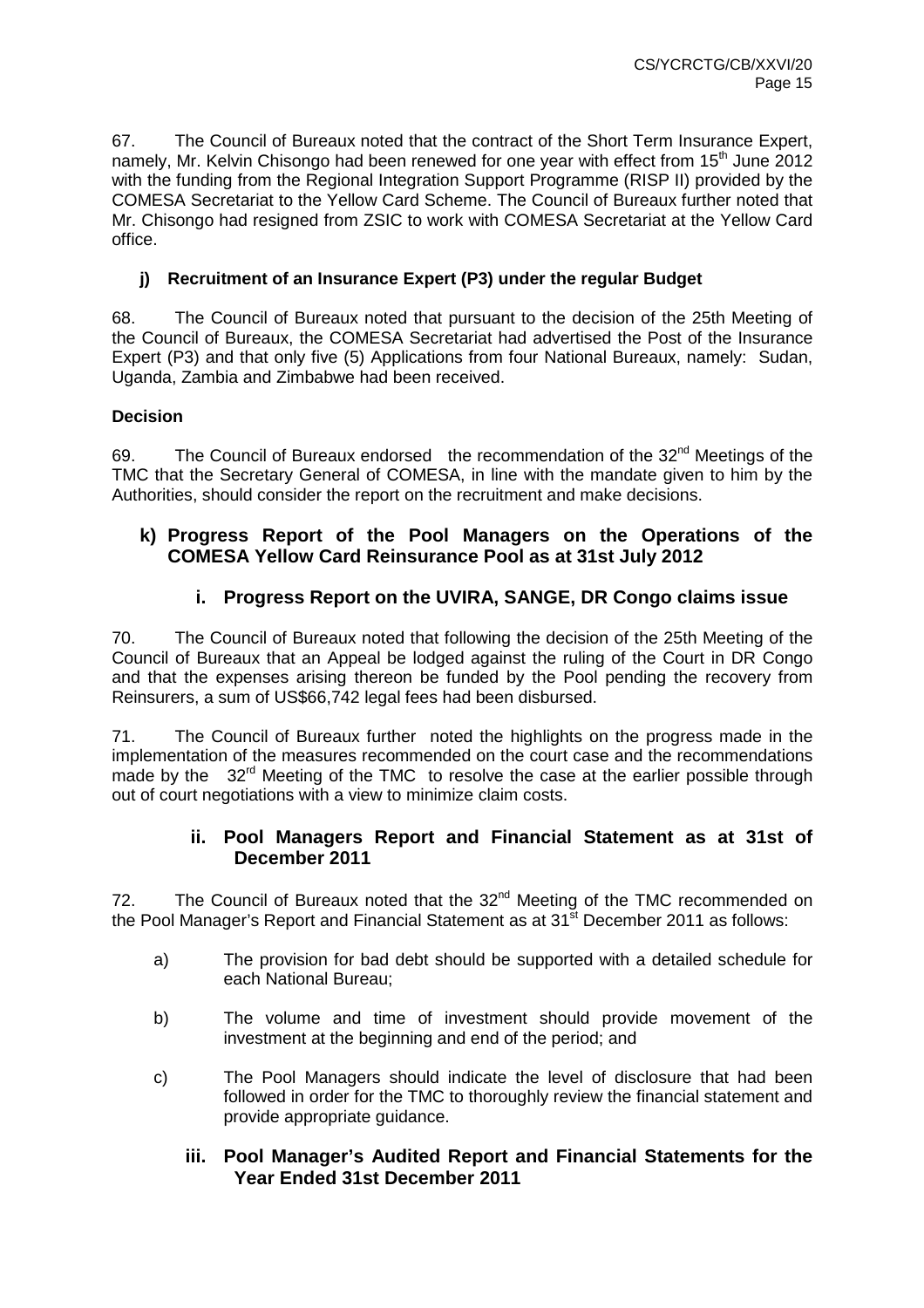73. The Council of Bureaux noted that a representative of the Pool Managers had made a presentation on the Pool Manager's Audited Report and Accounts for the Year ended 31<sup>st</sup> December 2011, as required under Article 6, of the Constitution of the Yellow Card Reinsurance Pool. The Council of Bureaux further noted the highlights of the Report as follows:

74. The Council of Bureaux noted the issues identified in the management letter by the External Auditors which included performance rating on areas reviewed, underwriting income completeness, unallocated receipts in receivables, unpaid receivable balance, provisions for bad debts and review of Journal entries. The Council of Bureaux further noted the following observations:

- a) On the underwriting income completeness, the Secretariat informed the meeting that the YC-MIS would be rolled out in the Northern Corridor countries during the period from October to December 2012 and the system would among others, enable to track Yellow Card printed and issued; and
- b) The visual indicator of the significance of unallocated receipts in receivables should be rated high and not as theretofore.

## **l) Report on the issue of Low Limits of Insurer's Liabilities on the compulsory Third Party Motor Vehicle Insurance Laws in some Member States**

75. The Council of Bureaux noted that a representative of the Secretariat had carried out a short study and presented Document No. CS/YCRCTG/TMC/XXXII/6, Report on the issue of Low Limits of Liability for Third Party personal injury on compulsory Motor Vehicle Insurance of Member States of the Yellow Card Scheme. The Council of Bureaux further noted the concern and argument made by the National Bureau of Djibouti on the negative impact of the introduction by Ethiopia the new law on compulsory Third Party Motor Insurance with very low limits of liability. The Council of Bureaux further noted the request made by Djibouti to maintain the previous arrangement under Article 6 (8) of the Protocol on the Establishment of Third Party Motor Vehicle Insurance Scheme.

76. The Council of Bureaux noted that in carrying out the review, in particular, the Ugandan experience was reviewed thoroughly as the limits of liability for bodily injury was very low, even compared to the limits in Ethiopia and the limit had not been reviewed since the Act was introduced in 1988 and it would be possible to establish the implication of the low limits of liability for third party bodily injury on local and visiting motorists with Yellow Card. Regarding the findings of the review, the Council of Bureaux noted the following observations:

- a) The Insurance Market in Uganda strongly believes that the limits of liability is low and should be revised;
- b) Although the Ministry of Finance has the mandate to revise the limits of liability and premium rates, it has not done so since the introduction of the Act 1998, despite requests made by the insurance market;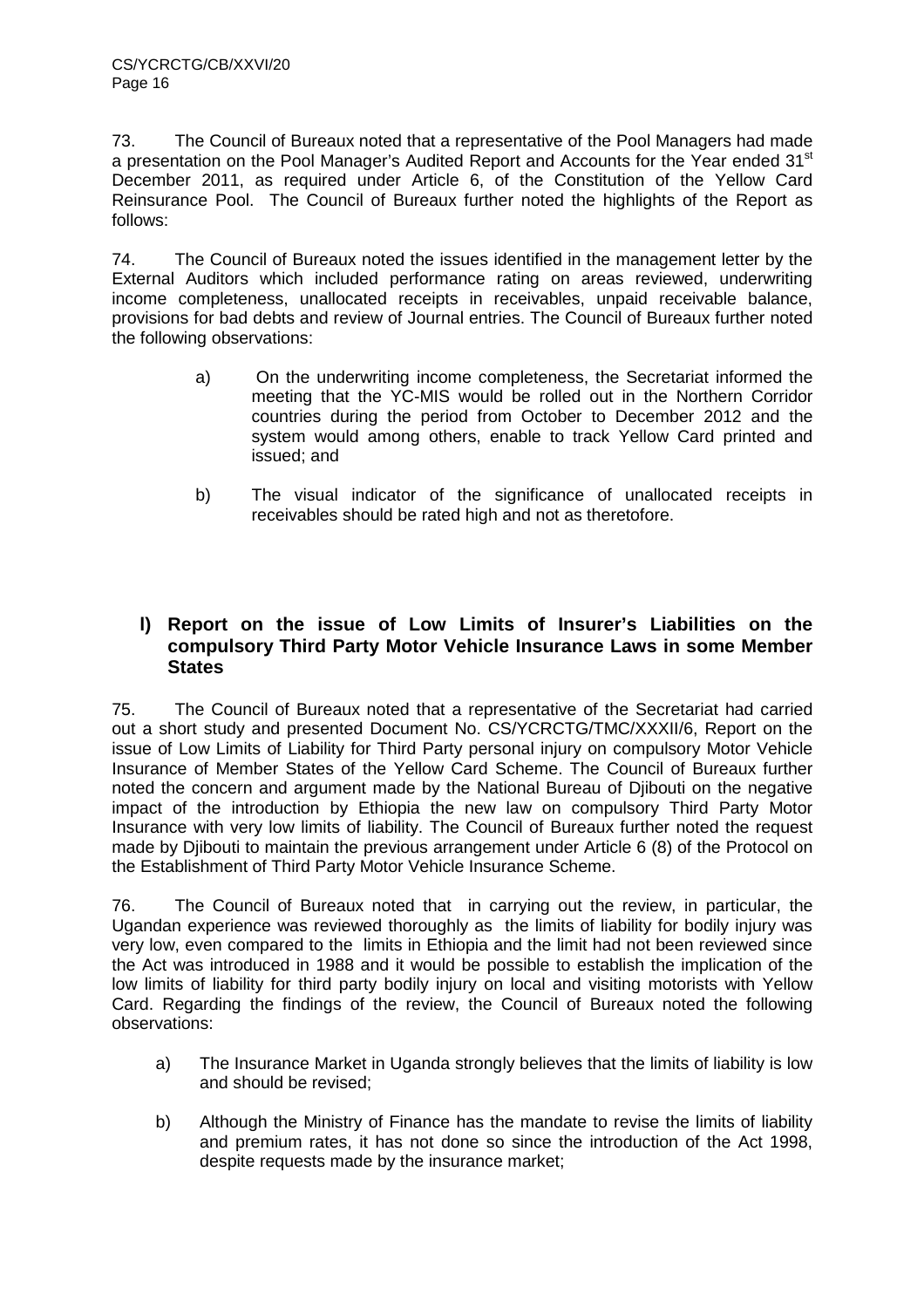- c) The number of motor vehicles insured is low. Out of the estimated 400,000 vehicles in the country, only 50% have insurance cover;
- d) The information collected from other Member States shows, that the number of vehicles insured vary from country to country and in some cases very low and many cases about 60% and in Ethiopia about 70%;
- e) In Uganda the annual premium for Act cover is about Ush55,000, however, many motorists buy fake ACT cover for Ush20,000 or less;
- f) There was a perception that governments are not keen to review or increase the limits of liability in order to keep the premium payments low and encourage the high number of uninsured motorists to buy insurance cover; and
- g) Although Uganda has a very low limits of liability for personal injury, the measures adopted by the insurance market in addressing the issue was the same approach as used in many other Member States.

#### **The Djibouti – Ethiopia case**

77. The Council of Bureaux noted that Ethiopia had implemented the compulsory Motor Vehicle Insurance laws in September 2011 and:

- a) The number of vehicles insured was indicated to be about 70% of the estimated 400,000 vehicles, mostly in the capital city;
- b) The limits of liability was set to be low in order to make the premium economical/affordable and encourage motorists to buy compulsory insurance cover;
- c) Since Ethiopia had just introduced the compulsory Third Party Motor Vehicle Insurance, the issue raised by the National Bureau of Djibouti was yet to be substantiated. How many injured persons covered under the Yellow Card Scheme have taken their cases to court in order to obtain a higher limit of payment of compensation over and above the limits prescribed by Act.

#### **The Yellow Card Experience**

78. The Council of Bureaux noted the following on the experience of the National Bureau of Ethiopia:

- a) Ethiopia issued 24,383 cards in 2010/11 to motorists mainly travelling to Djibouti (on average 600 Ethiopian trucks with Yellow Cards cross daily to Djibouti or vice versa); and
- b) Motorists from Ethiopia cause over 100 road traffic accidents annually. The National Bureau of Djibouti recorded over 100 claims in 2010/11.

79. The Council of Bureaux further noted the following on the experience of the National Bureau of Djibouti:

- a) Djibouti issued 603 cards in 2010/11 to motorists mainly travelling to Ethiopia; and
- b) Ethiopia National Bureau recorded 7 claims in 2010/11 mainly accidents caused by Djibouti motorists.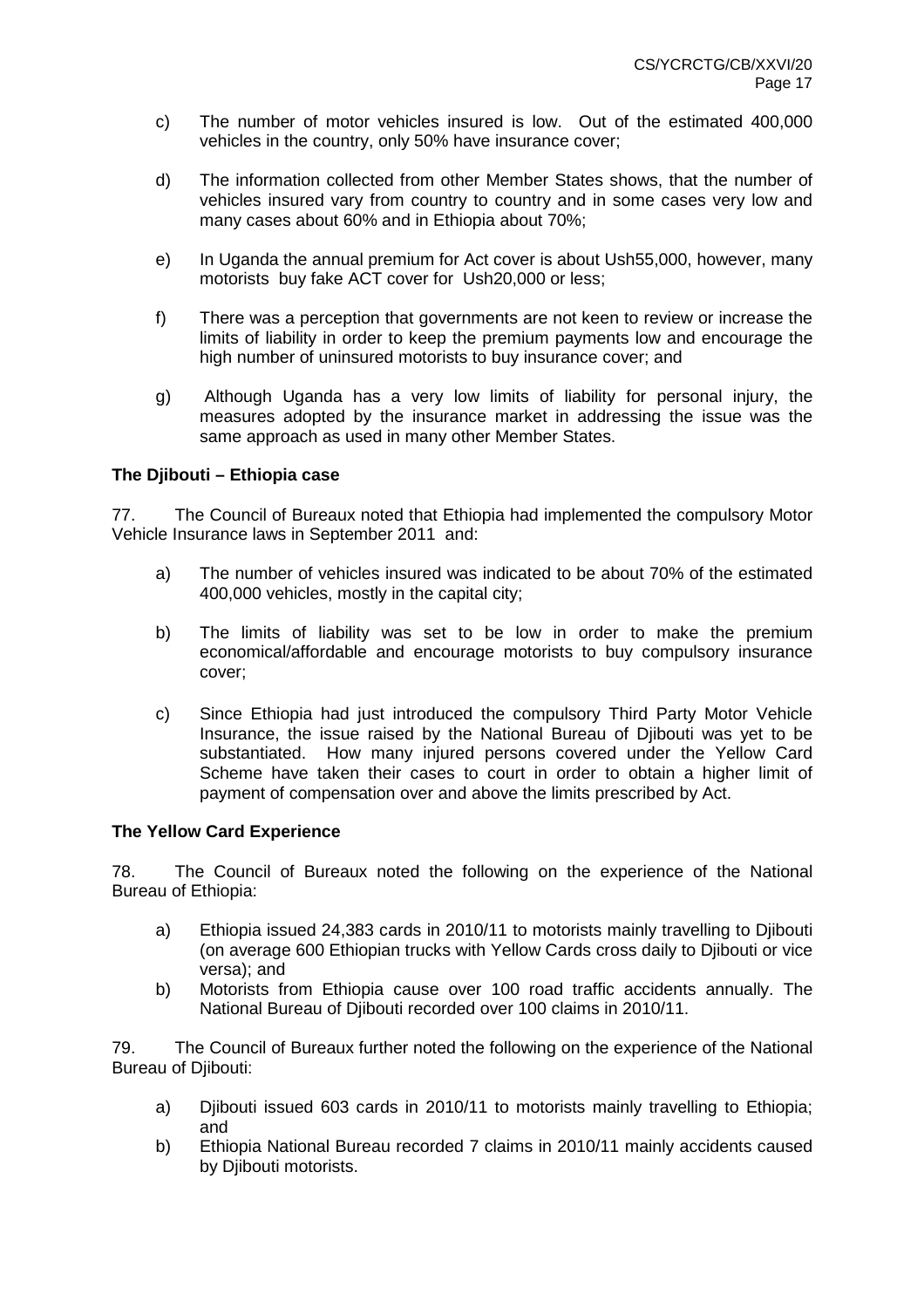- 80. The Council of Bureaux further noted the following observations:
	- a) Motorists in Djibouti are provided with a cover with high limits of liability and it would be difficult to force them to take a cover with low limits of liability when they are traveling to Ethiopia;
	- b) The Protocol states that "the scheme providing at least minimum guarantee as those required by the laws in force in the Member States" and hence it should be possible for the Yellow Card to provide higher limits;
	- c) The 7 claims recorded by the National Bureau of Ethiopia on behalf of Djibouti in 2011, as a basis for establishing the degree of the issues, was under estimation, as claims are expected to raise with the increase of traffic between the two countries;
	- d) Low limits of liability would lead to arrests of drivers and detention of vehicles, as the National Bureau of Ethiopia would not be able to give a guarantee for claims above the low limits of liabilities;
	- e) The objective of the Yellow Card Scheme was to facilitate transport and trade in the region and hence it should be reviewed from time to time to respond to stakeholders demands, changing circumstances and developments in the region; and
	- f) The compulsory Third Party Motor Vehicle Insurance laws in force in Member States have different limits, some minimum and others maximum and the implication of such variation on the Reinsurance Pool operations/arrangements and the interpretation of the Protocol should be studied.

## **Decisions**

81. The Council of Bureaux endorsed the 32rd Meeting of the TMC recommendation as follows:

- a) A detailed and comprehensive study should be carried out by a consultant to consider the issues raised and provide solutions and the study should also involve all the member countries;
- b) The Secretariat should prepare a draft Terms of Reference (ToR) for the study and circulate to all National Bureaux to give their inputs;
- c) The Pool Manager should allocate US\$50,000 for conducting the study and transfer the funds to the COMESA Secretariat Yellow Card Account as soon as the procurement process for hiring the Consultant has been concluded; and
- d) On receipt of inputs from the National Bureaux on the ToR for the study, the Secretariat should recruit a consultant to carry out the study and submit the final report to the TMC for consideration**.**

## **m) Report on the high exchange losses sustained in the operation of the Yellow Card Reinsurance Pool**

82. The Council of Bureaux noted that a representative of the Pool Managers ZEP-RE presented document NO. CS/CB/TMC/XXXlll/7 Report on the high exchange losses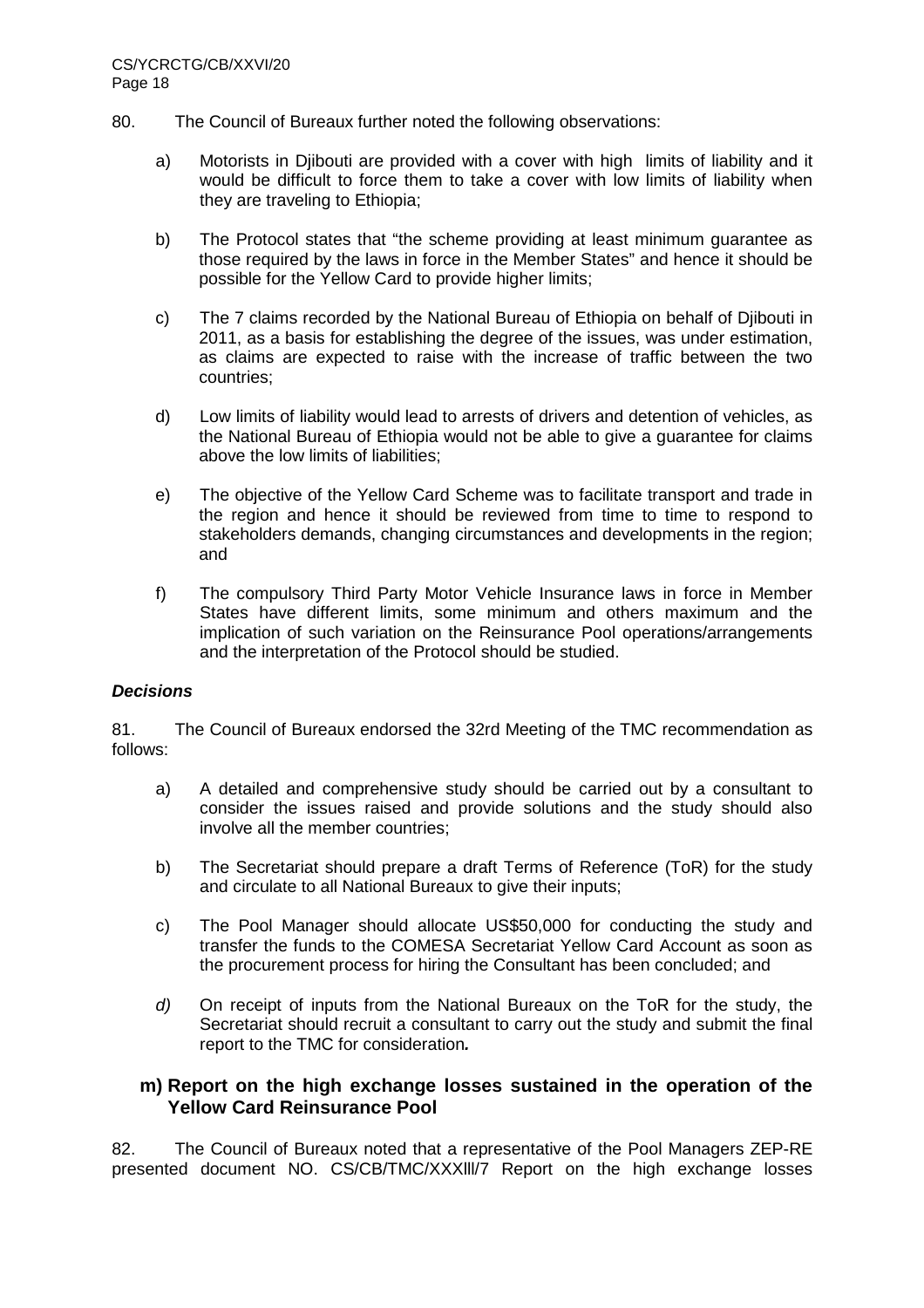sustained in the operation of the Yellow Card Reinsurance Pool. The Council of Bureaux further noted that the Pool Managers had received businesses from members in various local currencies which had to be converted into the Pool's reporting currency, the US Dollar and because of currency fluctuations against the dollar; this caused exchange losses/gains. The Council of Bureaux further noted that settlement of the booked incomes from members were always delayed and that at the time of remittance the currencies would have either appreciated/depreciated against the US Dollar and resulting in consequential exchange gains/losses through the income statement.

83. The Council of Bureaux further noted that the balances for member Bureaux as at close of 2011 financial year contributed in excess of US\$ 10,000 to the differences in exchange rates resulting to exchange losses of US\$118,763 and among others.

## **Decisions**

84. The Council of Bureaux endorsed the following 33rd Meeting of the TMC recommendations:

- a. With the exception of the National Bureau of Kenya, National Bureaux should submit their premium returns as stipulated in the operational manual ;
- b. National Bureaux should maintain US Dollar account for their Yellow card operations to avoid exchange losses and meet their commitment to the operations of the Yellow Card scheme; and
- c. The Secretariat should write letters on the opening of US Dollar account to National Bureaux who require such supporting document to facilitate the opening of the account.

# **n) Proposed advance of US Dollar 1 Million to the RCTG Scheme**

85. The Council of Bureaux noted the Pool Managers had requested the 33<sup>rd</sup> Meeting of TMC to review the decision of the 21<sup>st</sup> Meeting of the Council of Bureaux given that it was made about five years ago and since then there have been various changes on interest rates. The Council of Bureaux further noted that the Pool Managers had pointed out that the grace period of 3 years and repayment period of 5 years was very long and hence likely to strain the operations of the Pool and proposed as follows:

- a) That COMESA Yellow Card Reinsurance Pool disburses US\$ 0.5 Million immediately and thereafter on need basis;
- b) That the RCTG be given a one year grace period prior to commencement of repayment;
- c) That RCTG repay the amount in 3 installments after the grace period;
- d) That the amount advanced attract an interest rate of 3% per annum; and
- e) That The COMESA Yellow Card Reinsurance Pool and RCTG enter into a formal Agreement in respect of the amount advanced.

86. The Council of Bureaux further noted that the Secretariat expressed concern on the proposals made and pointed out the following:

- a) The decision of the  $21<sup>st</sup>$  Meeting of the Council of Bureaux was made after a thorough deliberation on the subject issue and consultation with the Council of RCTG;
- b) The current financial position of the Reinsurance Pool was very much stronger than in 2007;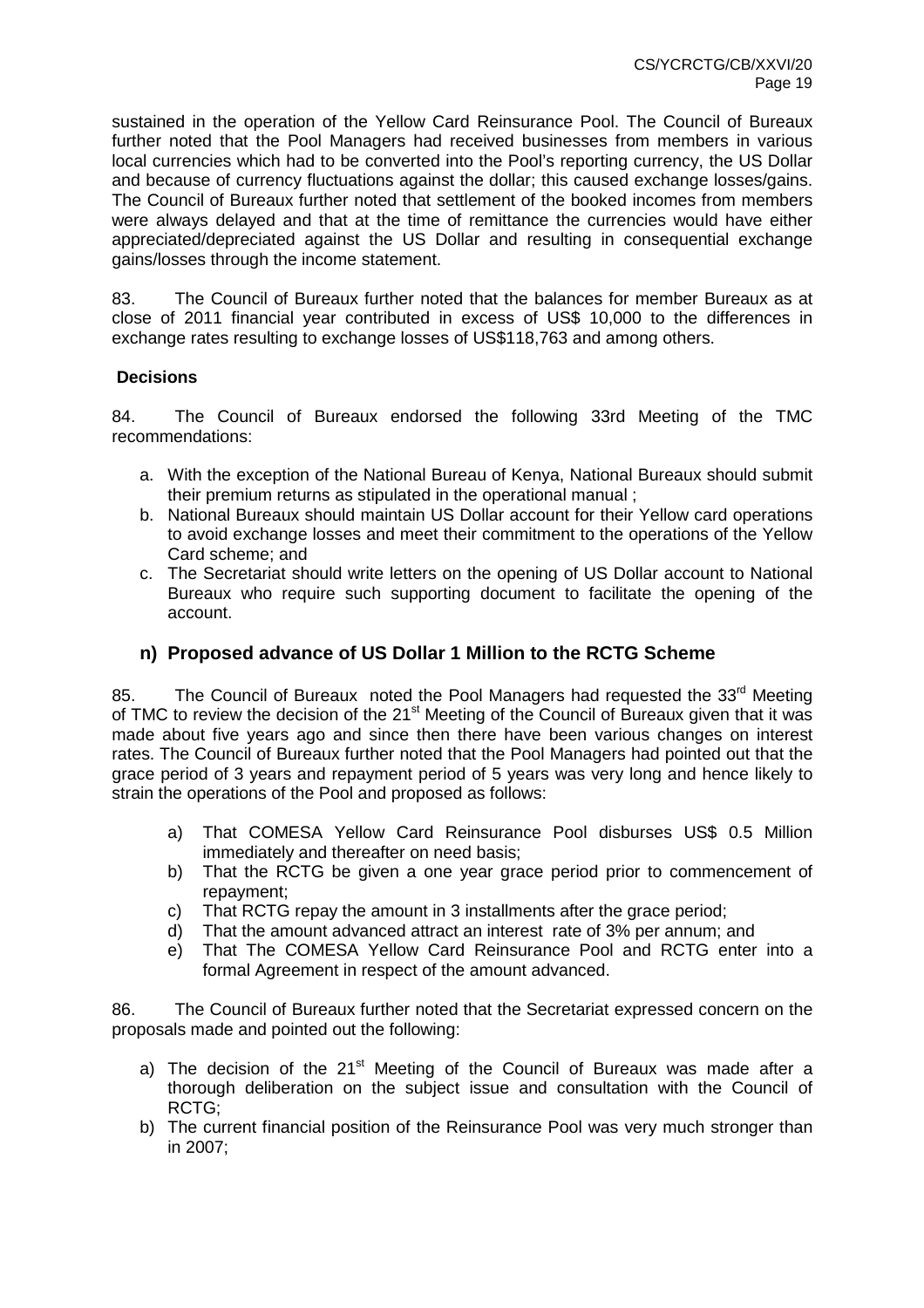- c) ZEP-Re was the Pool Managers for both the Yellow Card Reinsurance Pool and the RCTG Pool;
- d) The RCTG CARNET has been rolled out in the Northern Corridor in December 2011 and the proposal made by the Pool Managers would send a wrong message to Customs, Clearing and Forwarding Agents and Transporters and other stakeholder; and
- e) The proposal made undermines the effort, time and resources expended by National Bureaux, who are also the National Surety of the RCTG, and the achievement made in rolling out the RCTG CARNET.

87. The Council of Bureaux further noted that the Secretariat had proposed that the submission made by the Pool Managers to review the terms and conditions of the US\$1 million advance to the RCTG Scheme be deferred until the full implementation of the RCTG CARNET is achieved.

## **Decision**

88. The  $26<sup>th</sup>$  meeting of the Council of Bureaux noted the 33rd Meeting of the TMC recommendation on the issue and decided that the Pool Managers and the Secretariat to consult and present a common position to the  $34<sup>th</sup>$  meeting of the TMC for consideration.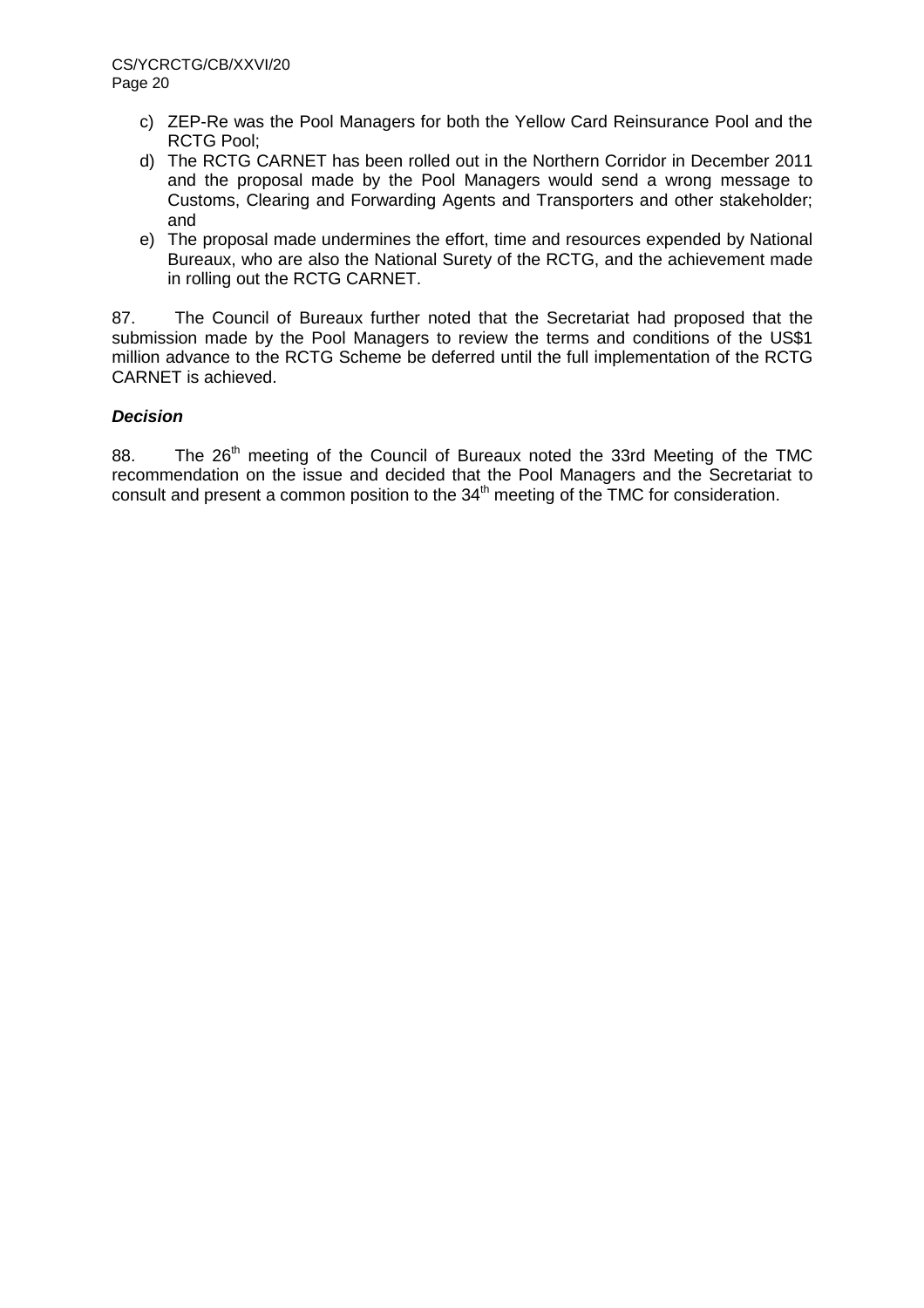## **o) Audited Annual Report and Accounts of the Council of Bureaux of the Yellow Card Scheme for the Year Ended 30th June 2011**

89. The Council of Bureaux noted that following its decision at the  $25<sup>th</sup>$  Meeting, the External Auditors' Annual Report and Accounts of the Council of Bureaux for the year ended 30<sup>th</sup> June 2011 was presented to the 32<sup>nd</sup> Meeting of the TMC. The Council of Bureaux further noted that the External Auditors, Messers Deloitte & Touche had given an Unqualified Opinion on the Financial Statements of the Scheme.

90. The Council of Bureaux noted the  $32<sup>nd</sup>$  Meeting of the TMC received the Audited Annual Report and Accounts of the Council of Bureaux of the Yellow Card Scheme for the year ended 30<sup>th</sup> June 2011, with satisfaction and approved the Report.

# **p) Proposal to add new banks to the Pool's banks' panel**

91. The Council of Bureaux noted that the representative from the Pool Managers, ZEP-RE presented a proposal to add new banks to the Pool's Bank Panels namely, Diamond Trust Banks, Investment & Mortgage Limited (I& M Bank), Bank of India, Bank of Baroda, NIC Bank all incorporated in Kenya.

## **Decisions**

92. The Council of Bureaux endorsed the following  $33<sup>rd</sup>$  Meeting of the TMC recommendations:

- a) Deposit investment account be open with the five new banks; and
- b) The maximum limit of investment per bank should be 20% of the total investment of the Pool.

## **q) Progress Report on the measures put in place by the National Bureau of Tanzania to address the issues of Yellow Cards forgery**

93. The Council of Bureaux noted the measures put in place by the National Bureau of Tanzania to address the issues of Yellow Card forgery in the country. The Council of Bureaux further noted that upon embarking on the mentioned measures, they managed to apprehend four suspects who would be appearing in Court for mention.

94. The Council of Bureaux further noted, with appreciation , that the National Bureau of Tanzania had planned to carry out some measures which include among others, the following:

- a) Intensify on surprise checks in all the border posts namely, Sirari, Tunduma, Kasumula, Horohoro, Mtukula , Rusumo and Ngara ;
- b) Run advertisements on TV and Radios warning perpetuators of stain action; and
- c) Continue engaging the Transporters Association, Traffic Police and the ATI in the fight against Yellow Card forgery.

95. In the discussion that followed the representative of the Tanzania Insurance Regulatory Authority (TIRA) informed the meeting that the Authority had suspended the licenses of some Brokers who were found being involved in the exercise of issuing forged cards.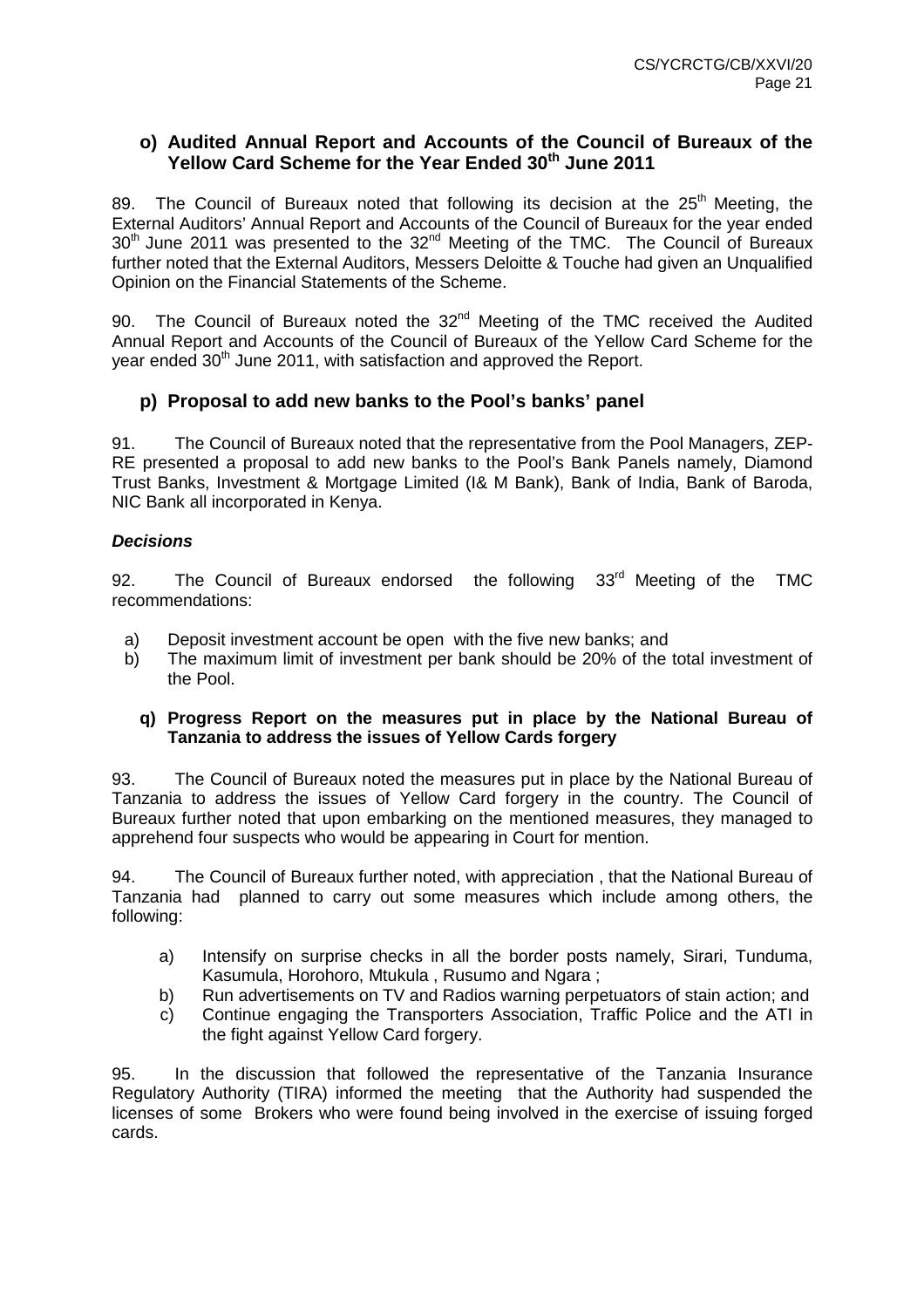## **Decisions**

96. The Council of Bureaux noted with appreciation, the progress made by the National Bureau of Tanzania in addressing the issue of forgery of Yellow Cards and endorsed the following the  $32<sup>nd</sup>$  and  $33<sup>rd</sup>$  Meetings of the TMC recommendations:

- a) The Secretariat should prepare draft guidelines or directives on the handling of Yellow Card books, as accountable documents and submit to the TMC meeting; and
- b) The National Bureau of Tanzania should deploy officers to conduct regular routine inspections jointly with Police and Customs Officers at the busiest borders ports to deter motorists from traveling on forged Yellow Cards.

## **Pool Managers Report and Financial Statements for the Year Ended 31st December 2011** (Agenda item 8)

97. The Pool Managers presented the Audited Annual Report and Accounts for the year ended 2011, in line with Article 6, item 4(d) of the Constitution of the COMESA Yellow Card Reinsurance Pool. In doing so, they gave the highlights of the Manager's Report and Financial Statement for Year ended 31st December 2011.

## **Management letter**

#### **Decisions**

98. On the issues identified in the management letter, the Council of Bureaux endorsed the following 33<sup>rd</sup> Meeting of the Technical Management Committee recommendations:

- a) The Pool Managers should mount missions to the National Bureaux of Burundi, Ethiopia ,Tanzania and Zambia and resolve the issue of matching of receipts (unallocated receipts in receivables) received from the National Bureaux;
- b) On the Inter-Bureaux debts which stood at US\$366,952, the Pool Manager should deduct outstanding claims reimbursement owed to the Pool from claim payment that would be effected to the concerned National Bureaux after conducting a reconciliation exercise with the concerned Bureaux; and
- c) With regard to provisions made above on the receivables balance, the TMC endorsed the recommendation of the External Auditors that Provision listing be reviewed and be made per cedant and not as lump sum amount.

99. In the discussion that followed, the meeting underscored the importance of exploring other avenue of investment, such as, real estate and regularly assess the performance of the investments.

## **Decisions**

100. The Council of Bureaux received the External Auditors Report : the Annual Report and Financial Statements for the Year ended 31<sup>st</sup> December, 2011 and decided as follows:

a) approved the audited accounts in line with Article 6 item 4 (d) and (f) of the constitution of the COMESA Yellow Card Scheme;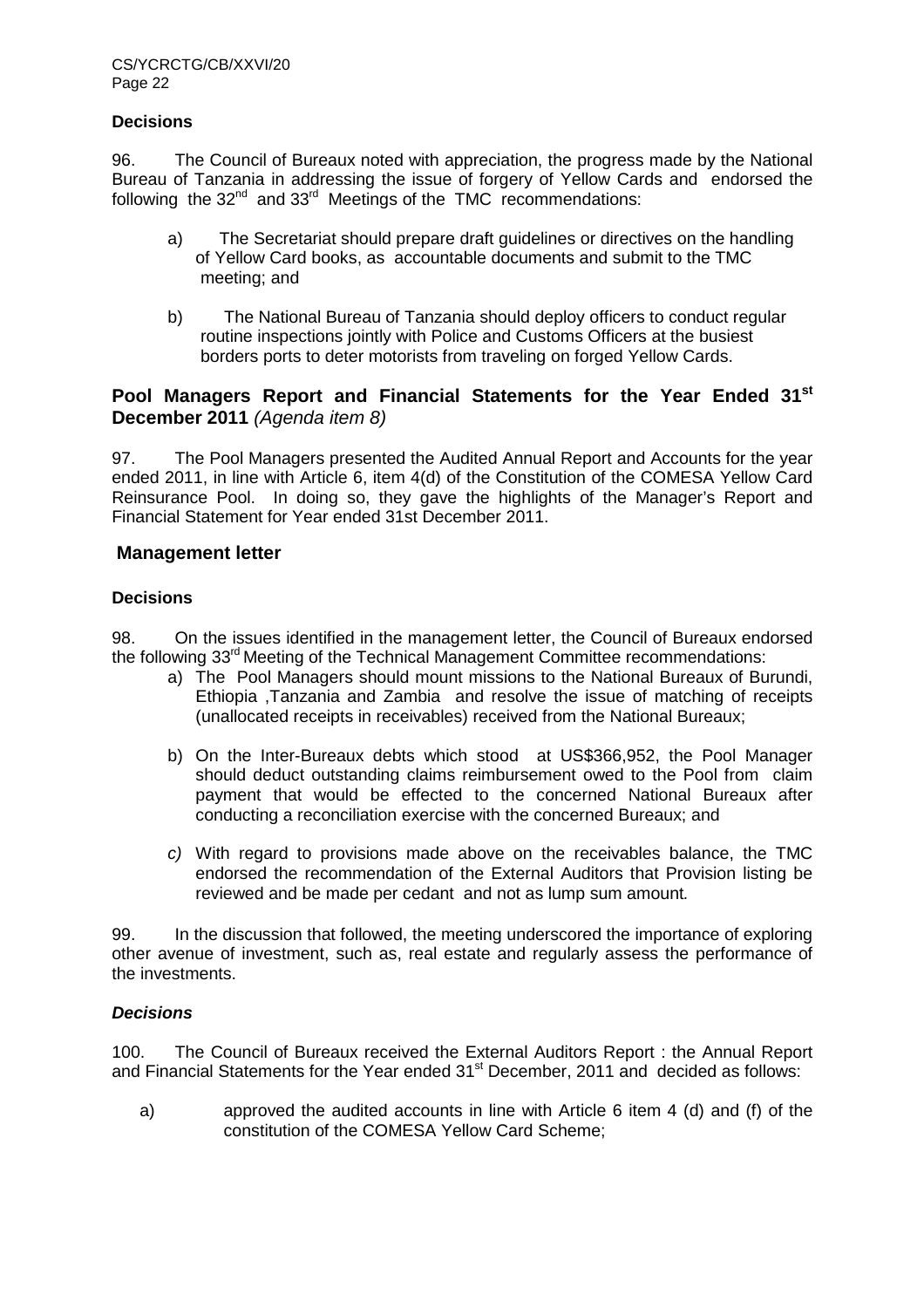- b) appointed Delloite & Touche, of Nairobi, Kenya, as External Auditors for the year 2012, at a fee of US\$5,500 (refer Article 6.4(i) of the Pool Constitution); and
- c) Directed that the Pool Managers should assist the Secretariat in the process of selection and appointment of the Pool's External Auditors for the period 2013;

# **Reinsurance Pool Financial Highlights as at 30th September 2012** (Agenda item 9)

101. A representative of the Pool Managers presented a report on the Reinsurance Pool Financial Highlights as at  $30<sup>th</sup>$  September 2012. In his presentation, he informed the meeting that the Pool recorded a gross premium income of US\$ 1,379,048 during the period ended 30<sup>th</sup> September 2012. The meeting noted the financial highlights as shown below:

|                           | <b>September</b><br>2012 | September 2011    |  |
|---------------------------|--------------------------|-------------------|--|
|                           | US\$                     | US\$              |  |
| Gross<br>income           | premium1,379,048         | 1,055,820         |  |
| Reserve fund              | 4,969,711                | 4,600,002         |  |
| Total assets              | 8,273,072                | 7,253,469         |  |
| Capacity subscription     | 350,000                  | $25^{\degree}000$ |  |
| Short-term<br>investments | 5,507,761                | 3,913,265         |  |

### **Renewal of the Reinsurance Pool Management Agreement between the Council of Bureaux and the ZEP-RE and making the Pool Managers' remuneration on performance based payment** (Agenda item 10)

102. The Pool Managers presented document CS/YCRCTG/CB/XXVI/10a; Renewal of the Pool Managers' contract. In their presentation, the Pool Managers informed the meeting that their contract had expired on  $30<sup>th</sup>$  June, 2012 and communication of their willingness to continue as Pool Managers was made to the Council of Bureaux through the Chairperson. They further highlighted the performance of the Yellow Card Reinsurance Pool.

103. In the discussions that ensued, the meeting endorsed the recommendations of the  $33<sup>rd</sup>$  TMC on the renewal of the agreement between the council of Bureaux and the ZEP-RE.

## **Decision**

104. The meeting renewed the contract of the Pool Managers for the next three years at fee 10% with effect from 1<sup>st</sup> July, 2012, on contract performance basis.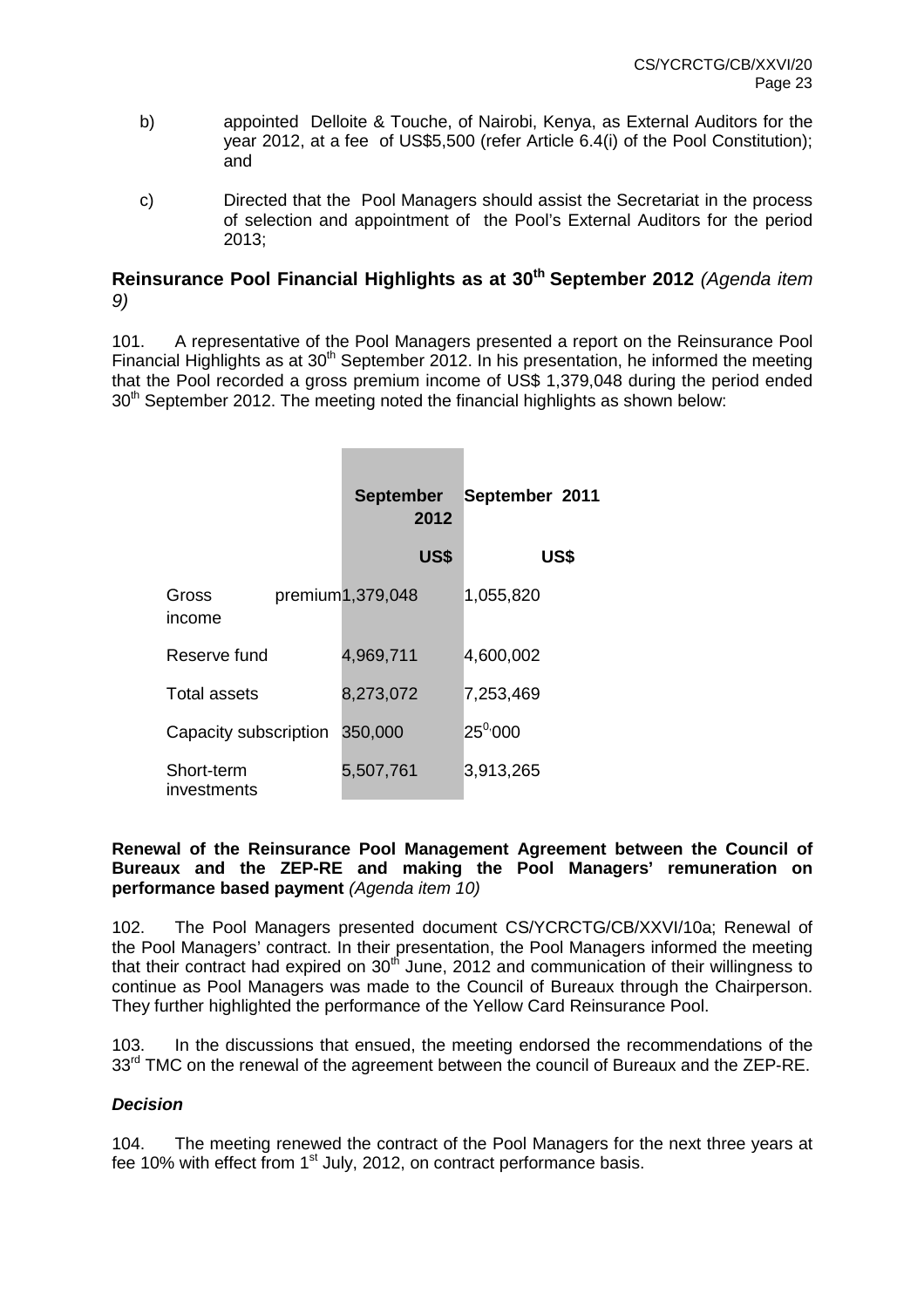105. The meeting directed that the Pool Managers and the Secretariat to work out the criteria for the contract based performance and the Pool Managers to submit their annual work plan to the  $34<sup>th</sup>$  meeting of the TMC accordingly.

## **Progress report on the rollout of the Yellow Card Management Information System (YC-MIS)** (Agenda item 11)

106. The COMESA Secretariat presented document No CS/YCRCTG/CB/XXVI/11. In their presentation, the meeting was informed that the reviewing, update and incorporation of the outstanding issues and concerns raised during the 2010 / 2011 pilot test were finalized and incorporated by the new YC-MIS I.T Consulting firm, Walgate Company Limited and that the system was ready for rollout as at  $31<sup>st</sup>$  November, 2011. The meeting was further informed that the delayed in the rollout of the YC-MIS in the Northern and other Corridors was due to the fire incident that destroyed part of COMESA Secretariat's premises, office equipment and other documentations.

107. The meeting noted the progress made in the rollout of the revised YC-MIS in the Northern Corridor countries of Kenya, Uganda, Rwanda and Burundi and the revised work plan for the implementation of the YC-MIS in the Horn and North- South corridors.

108. In the discussion that ensued, the Secretariat informed the meeting that the revision YC-MIS was thorough and that it had all necessary operation functionalities, among others; claims module, Yellow Card verification and interfacing features with other in-house systems being used by member Insurance Companies in the administration of Yellow Card activities.

109. Taking into account of the fire incident which destroyed some equipment and other assets at the COMESA Secretariat, the meeting advised that the YC-MIS be hosted on an external backup system.

## **Decisions**

110. Having considered the progress report, the meeting approved the rollout of the YC-MIS activity work plan as follows :

- a) YC-MIS rollout work plan in the Horn and Northern Corridors:
	- Northern Corridor : (Kenya, Uganda, Rwanda and Burundi): 1<sup>st</sup> January 2013
	- ii) Horn Corridor Countries (Ethiopia, Djibouti, Sudan and Eritrea): January March 2013; and
	- iii) North South Corridor Countries (DR Congo, Malawi, Tanzania, Zambia and Zimbabwe): March – June 2013;
- b) Countries where the YC-MIS was being rolled out should provide reports on how the system is working to the next TMC meeting; and
- c) The user manual should be revised to conform to the YC-MIS operations with regards to Yellow Card verification and confirmation.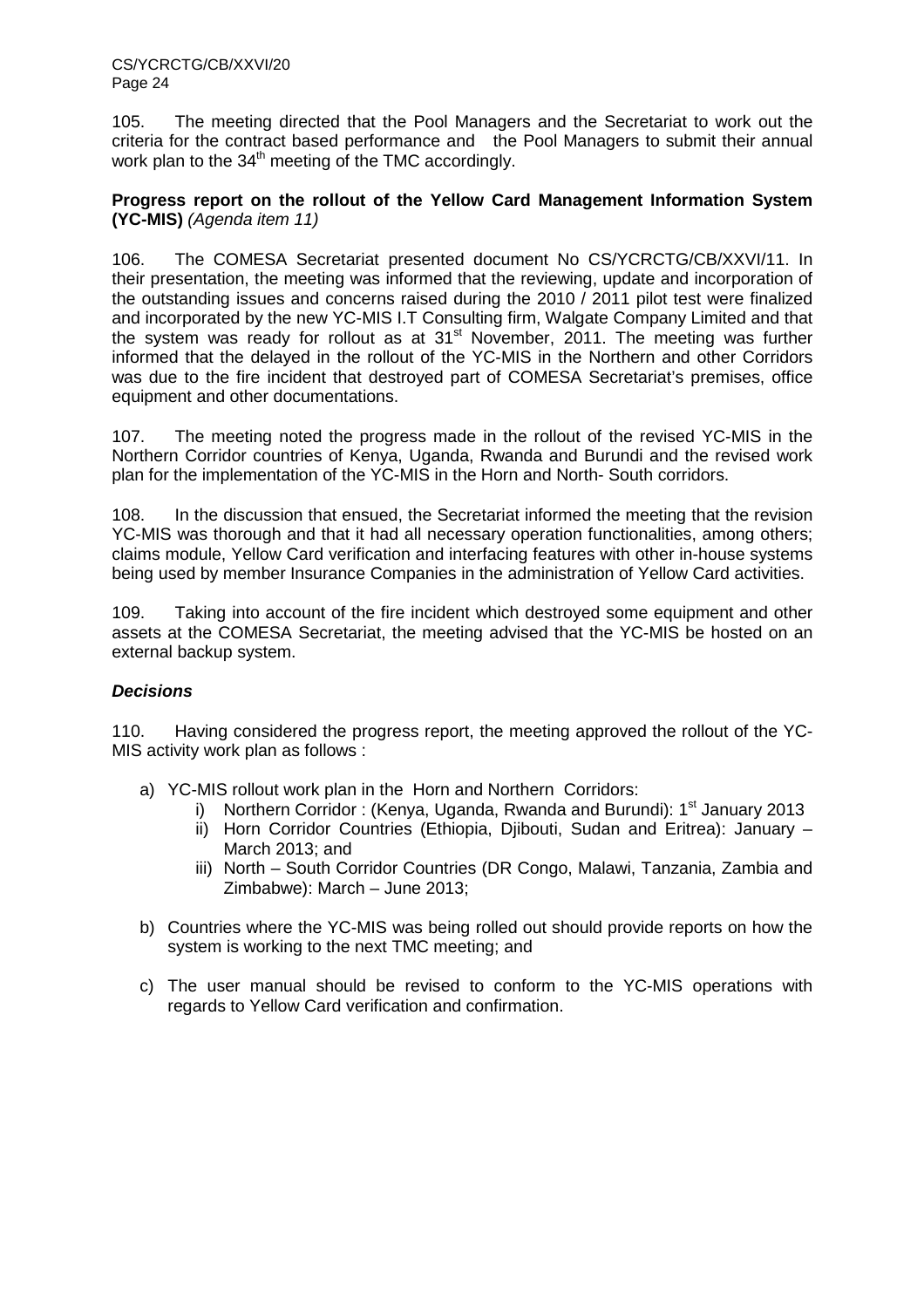## **Draft Terms of Reference for the study on the issue of low limits of third party personal injuries on the compulsory motor vehicle insurance of member states parties to the Yellow Card Scheme and other related issues** (Agenda item 12)

111. The Secretariat presented document **CS/YCRCTG/CB/XXVI/12;** Report on the study on the issue of low third party personal injury on compulsory motor vehicle insurance policies of member states of the Yellow Card Scheme. In the presentation, it was recalled that there were concerns raised at the  $25<sup>th</sup>$  Council of Bureaux by the National Bureau of Djibouti with regards to the newly enacted Ethiopian 2008 law on compulsory third party motor vehicle insurance law and the implication on the travelling motorists from Djibouti to Ethiopia. It was further recalled that 32<sup>nd</sup> TMC held April, 2012 in Dar Es Salaam, Tanzania recommended that Secretariat draft the Terms of Reference for the study on the issues of low third party liability.

112. The meeting noted with appreciation the progress made by the Secretariat in preparing the draft Terms of Reference on the study of low limits of liabilities.

113. In the discussion that followed, the meeting advised that the study should include, a review, among other issues of, on the claims franchise, the Reinsurance programme of the Pool and the standards of claims handling by National Bureaux. The deadline for the submission of the study report be before the next TMC meeting.

## **Decisions**

114. The meeting decided as follows:

- a) Approved the Terms of Reference and directed the Secretariat to hire a consultant to carry out the study as soon as is possible;
- b) The claims handling of the National Bureaux of Ethiopia and Uganda with regards to the low limits of liability payable under the Yellow Card Scheme be administered as is currently the case up to 31<sup>st</sup> December, 2012; and
- c) Effective  $1<sup>st</sup>$  January 2013, the limits of liability under the Yellow Card cover for Ethiopia, Malawi and Uganda, who have a very low limits of liabilities under their ACT cover only, should be done on reciprocity arrangement with the high limit being applicable, pending the finalization of the study; and
- d) The Secretariat should work out the detailed legal, technical and optional modality on the implementation of item b and c above and circulate the necessary guidelines in good time before the implementation of the decision.

## **Progress Report on the Uvira/Sange claim** (Agenda Item 13)

115. A representative of the National Bureau of Kenya gave a progress report on the Uvira/ Sange claim. He reported that a settlement proposal was made of US\$400 000 as full and final payments and that the proposal was communicated to the National Bureau of DR Congo through the Secretariat.

116. In the discussions that ensued, DR Congo expressed gratitude for the proposed out of court settlement. He informed the meeting that four of the victims had gone to court on the matter. He further informed the meeting that the DR Congo law provides that if an amicable solution has been reached, then the court proceedings will be rendered null and void.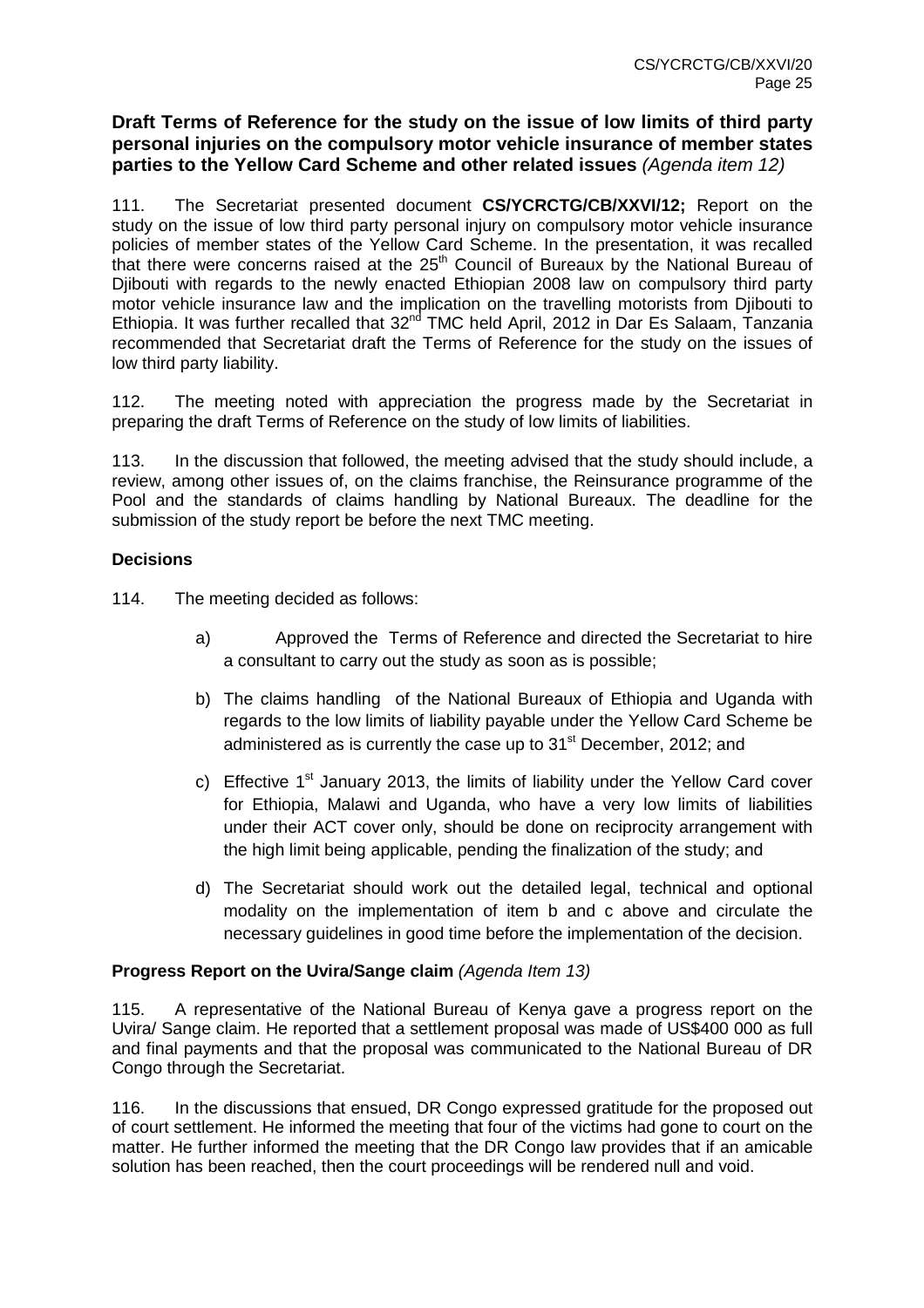## **Decision**

117. The meeting decided that the payment be made as soon as possible and the Secretariat to be present at the time the payments are made to the victims.

### **Report on the renewal of the Yellow Card Pads/Books printing agreement and**  strengthening the Security Features of the Card (Agenda item 14)

118. The Secretariat presented document CS/YCRCTG/CB/XXVI/14: Report on the renewal of Yellow Card books printing agreement and strengthening the Security Features of the Yellow Cards. In their presentation, the meeting was informed that the printing agreement for the Yellow Card materials which was signed on 3<sup>rd</sup> August 2009 had expired and that Secretariat engaged the Printers in negotiating for the extension, renewal terms and conditions of the printing agreement and in establishing the authenticity of the submitted forged Yellow Cards.

119. The meeting noted the findings of the Printers on the forged Yellow Cards that the current security features were not compromised as one would tell with a naked eye the difference between forged and genuine cards.

120. The meeting further noted that in order to consolidate the security features of the Yellow Card pads, the printer had proposed the inclusion of the following:

- a) Change in the design of the Hologram and flags of the member states; and
- b) Adding one more security feature, namely: thermo chromic ink

121. Regarding the renewal of the Yellow Card books printing agreement, the meeting noted that the Secretariat has re-engaged the printers to reduce the printing price per booklet from US\$9.00 to US\$7.00 and after a protracted negotiations the following terms and conditions were agreed on:

| Item         | <b>COMESA YELLOW CARDS</b>                                                                            |
|--------------|-------------------------------------------------------------------------------------------------------|
| Format       | Glued pads                                                                                            |
| Size         | A5 (210X148 mm)                                                                                       |
| Paper        | 1 <sup>st</sup> Copy – 80gsm Yellow Bond paper                                                        |
|              | $2^{nd}$ Copy – 60gsm White Bond paper                                                                |
| Features     | Micro Text, Hologram, Bleed through numbering,<br>Security Design and inclusion of thermo chromic ink |
| Printing     | $1st$ Copy – full colour font, $2nd$ Copy- colour font                                                |
| Parts        | 50x2 certificate sets per book                                                                        |
| Price        | Ex-factory Nairobi - US\$7.00 per book                                                                |
| Payment mode | Electronic Fund Transfer.                                                                             |

## **Decisions**

122. Having considered the report, the meeting decided as follows:

- a) The printing agreement be renewed for a further period of three (3) years from  $1<sup>st</sup>$ January 2013 at a printing price of US\$7.00 per block/pad and the Secretariat issue a letter to this effect;
- b) Adopted the changes proposed on the printing agreement: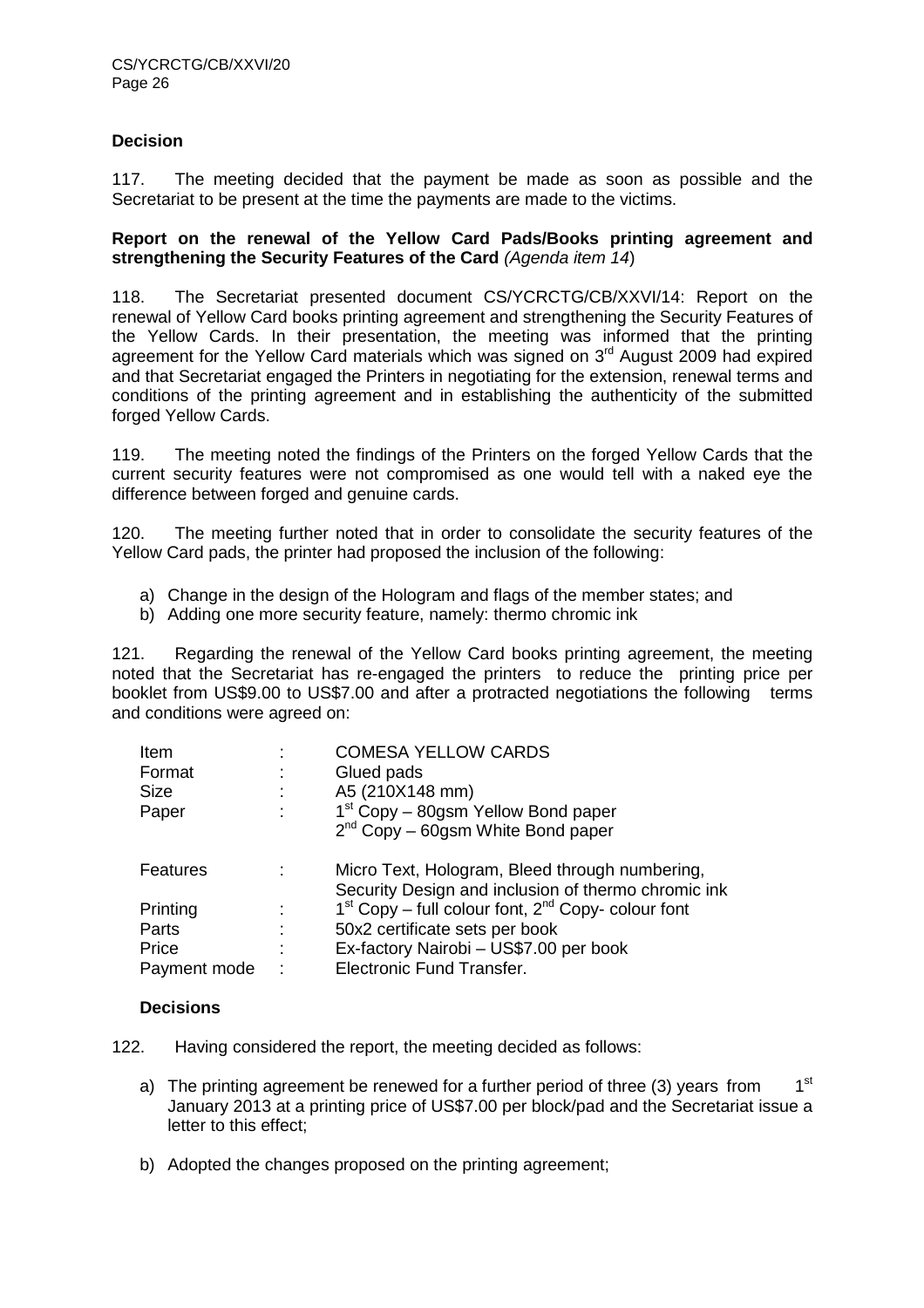- c) Adopted the changes proposed to consolidate / strengthen the security features and measures to address the issue of forgery of Yellow Cards;
- d) The Printers to provide sensitization materials on the security features of the Yellow Cards to the National Bureaux for use in the awareness campaigns for law enforcement Agencies; and
- e) The Card should have a provision for the increase of the limits of liability of the ACT cover for Ethiopia, Malawi and Uganda as agreed by the Council of Bureaux meeting.

## **Report on the Agency Agreement between the National Bureau of Zimbabwe and the Automobile Association of South Africa (AA) on the issuance of Yellow Card in South Africa** (Agenda item 15)

123. A representative from the National Bureau of Zimbabwe made a brief presentation providing the background of the mandate that was given by the Council of Bureaux to Zimbabwe to issue Yellow Cards to non COMESA motorists visiting the COMESA region. The meeting was informed that the economic situation in Zimbabwe had changed and did not warrant the continuation of the practice.

## **Decision**

124. After some deliberation, the meeting decided that all National member Bureaux should not issue any Yellow Card cover to non COMESA motorists visiting the COMESA region and adhere to the protocol on the establishment of the Yellow Card Scheme.

## **Report of the 6th Meeting of the Council of RCTG on the Regional Customs Transit Guarantee (RCTG –CARNET) Scheme** (Agenda item 16)

125. The Secretariat presented the  $6<sup>th</sup>$  report of the Council of the Regional Customs Transit Guarantee (RCTG) Scheme document CS/YCRCTG/CB/XXVI/16 which was held on 24-26 September 2012 in Kampala, Uganda.

126. The report highlighted the fact that the RCTG CARNET had been rolled out in the Northern Corridor in December 2011 with the carnets being issued for goods in transit from Mombasa to Uganda. The meeting was informed that about 200 carnets had been issued and the acquittal of the RCTG Carnets had been faster than the national bonds.

127. The meeting also noted that there had not been progress in the commencement of the issuing of carnet in Tanzania for goods in transit between Dar es Salaam and Bujumbura. Further, the meeting took note of the progress towards implementation of the RCTG Carnet in the Djibouti-Ethiopia-Sudan Corridor.

128. The meeting took note of the operations of the Re-insurance pool of the RCTG Scheme and proposals for the revised programme.

129. The meeting further noted the budget of the Management Committee of the RCTG Scheme for 2012/2013.

130. In the discussion that ensued, the meeting requested to be briefed on the position of Zambia regarding participation in the RCTG Scheme. In response the Secretariat informed the meeting that the Zambia Revenue Authority was engaged with the clearing and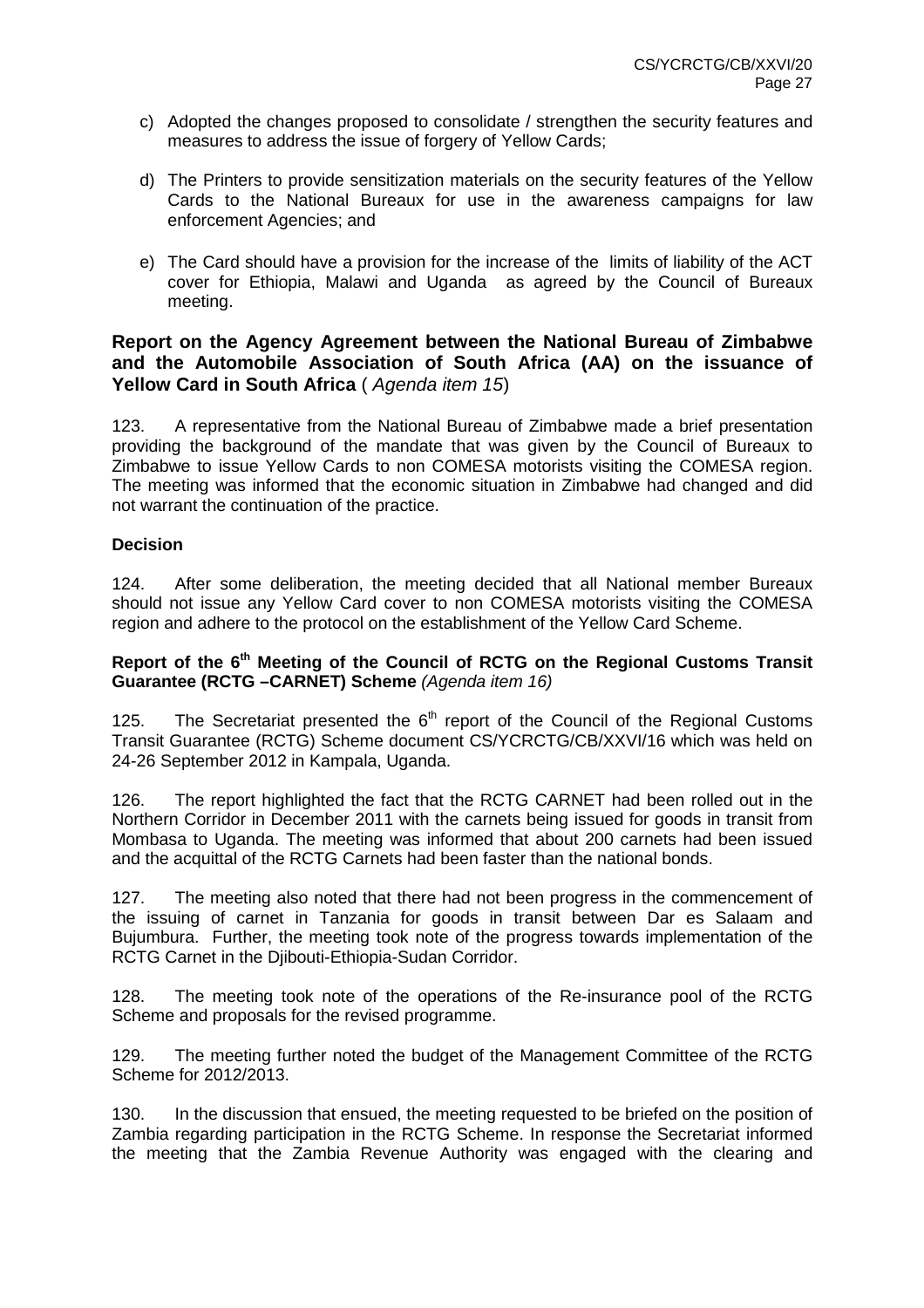forwarding agencies in Zambia on the matter. The clearing and forwarding agencies are concerned about the loss of revenue that might be brought about by the RCTG Scheme.

131. Djibouti informed the meeting that even though they had established a National Surety for the RCTG, they will not be issuing RCTG Carnets until the RCTG Re-insurance Pool has been established.

132. The meeting noted the report with appreciation.

**External Auditors' Report on the Accounts of the Council of Bureaux as at 30th June, 2012** (Agenda Item 17)

133. The Director of budget and Finance from COMESA Secretariat presented the audited report and accounts for the year ended  $30<sup>th</sup>$  June 2012. In his presentation of the report, the Director provided highlights on the income statement, Cash flow statement and the Balance Sheet among other items.

134. The National Bureau of Congo asked for clarification as to whether the budget contribution party payment paid on its behalf by the National Bureau of Zambia was reflected in the audited accounts. The Secretariat informed the meeting that the payment made by Zambia on behalf of D R Congo would be reflected in the 2012/13 financial statements.

135. The Council of Bureaux noted that the External Auditors, Messers Deloitte & Touche had given an unqualified opinion on the Financial Statements of the scheme.

## **Decision**

136. The Council of Bureaux received the Audited Annual Report and Accounts of the Council of Bureaux of the Yellow Card scheme for the year ended  $30<sup>th</sup>$  June 2012, with satisfaction and approved the report.

## **Report on Administrative Matters** (Agenda item 18)

137. The Secretariat presented document CS/TCM/CB/XXVI/18; Administrative matters. In their presentation, the Secretariat highlighted the challenges the office faced due to severe manpower shortage and the presentation given covered the following administrative issues:

- a) Contract renewal for senior finance assistant (GS9);
- b) Progress on the recruitment of Insurance Expert (P3); and
- c) Filling the post of Senior Insurance Expert (P4).

## **Decisions**

138. The meeting considered the report and made the following decisions:

- a) Approved the renewal of the contract of the Senior Finance Assistant, Mr. Yamba Chotela for a further period of four years with effect from  $1<sup>st</sup>$  May, 2013;
- b) The Meeting noted the progress made on the recruitment of the Insurance Expert and adopted the recommendation of the 32<sup>nd</sup> meeting of the TMC that the Secretary General of COMESA, in line with the mandate given to him by the Authority, should consider the report on the recruitment and make decisions; and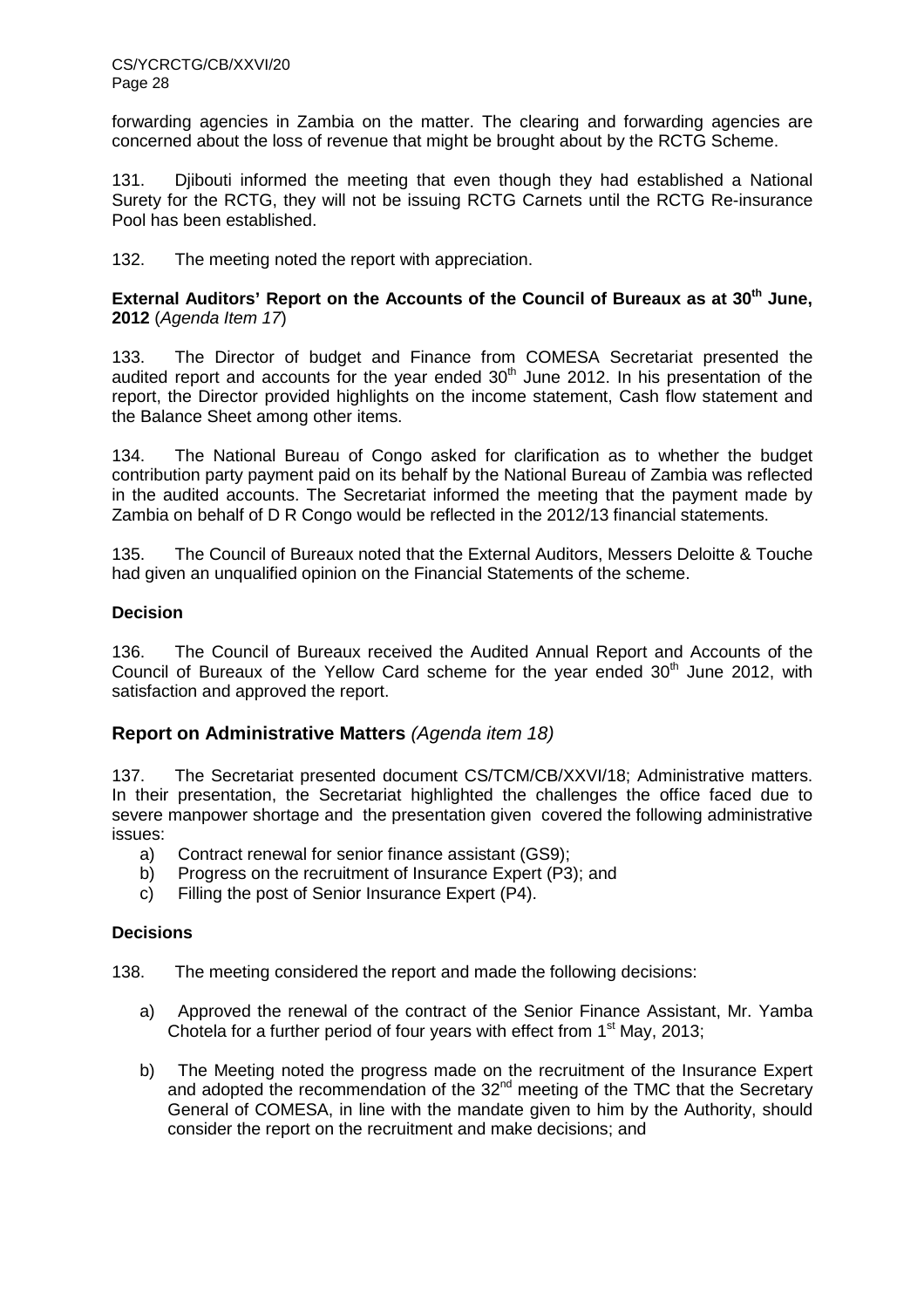c) Approved the Terms of Reference for the filling of the position of Senior Insurance Expert and the recruitment be done at the earliest possible time.

### **Proposed Budget and Annual Work Programme for the Year 2012/13** (Agenda item 19)

139. The Secretariat presented Document No CS/YCRCTG/CB/XXVI/15- Proposed Budget for the Council of Bureaux for the year 2012/2013 as follows:

#### **Status of Income in 2011/2012**

140. The Council of Bureaux was informed that all National Bureaux, except Djibouti, DR Congo, Malawi and Sudan had paid their budget contributions with DR Congo making partial settlements for the period under review while the National Bureau of Eritrea was given an exemption. The Council of Bureaux was further informed that a total amount of US\$360,776 including arrears was recorded during the 2011/2012 fiscal year.

#### **Budget 2012/2013**

141. The Council of Bureaux was informed that the budget assessment for the year 2012/2013 was US\$454,953 representing an increase of 6% from the 2011/2012 budget which stood at US\$429,538. The Council of Bureaux was further informed that the increase was mainly due to the additional budget for the Insurance Expert who will be recruited during the period, DSA rates and costs of air tickets.

#### **Administrative matters**

142. The Council of Bureaux was informed that as indicated during the  $24<sup>th</sup>$  Meeting of the Council of Bureaux, the salary scale for the Administrative Assistant (GS 10) was new and not reflected in the COMESA Secretariat salary scale for General Service Staff and hence there was no provision for the standard annual increase of 4 to 5 percent for yearly levels within the scale.

## **Decision**

143. In view of the above, the Council of Bureaux decided that the annual salary of the Administrative Assistant be increased by 5% annually up to GS 10 level 10.

## **Work Programme for 2012/2013**

144. The Council of Bureaux was informed that the Work Programme for 2012/2013 included the following major activities:

- a) Oversee the implementation of decisions of the Council of Bureaux and the Technical Management Committee (TMC) on the Yellow Card;
- b) Undertake studies, among others, on:
	- i) The yellow card cover provided and related issues;
	- ii) the competitiveness of the YC premium rates;
	- iii) the impact of the YC scheme in reducing transport and tranist costs; and
- c) Implementation of the Yellow Card Management Information System (YC-MIS) in the Northern Corridor followed by the Central Corridor, Horn Corridor and South-North Corridors Countries;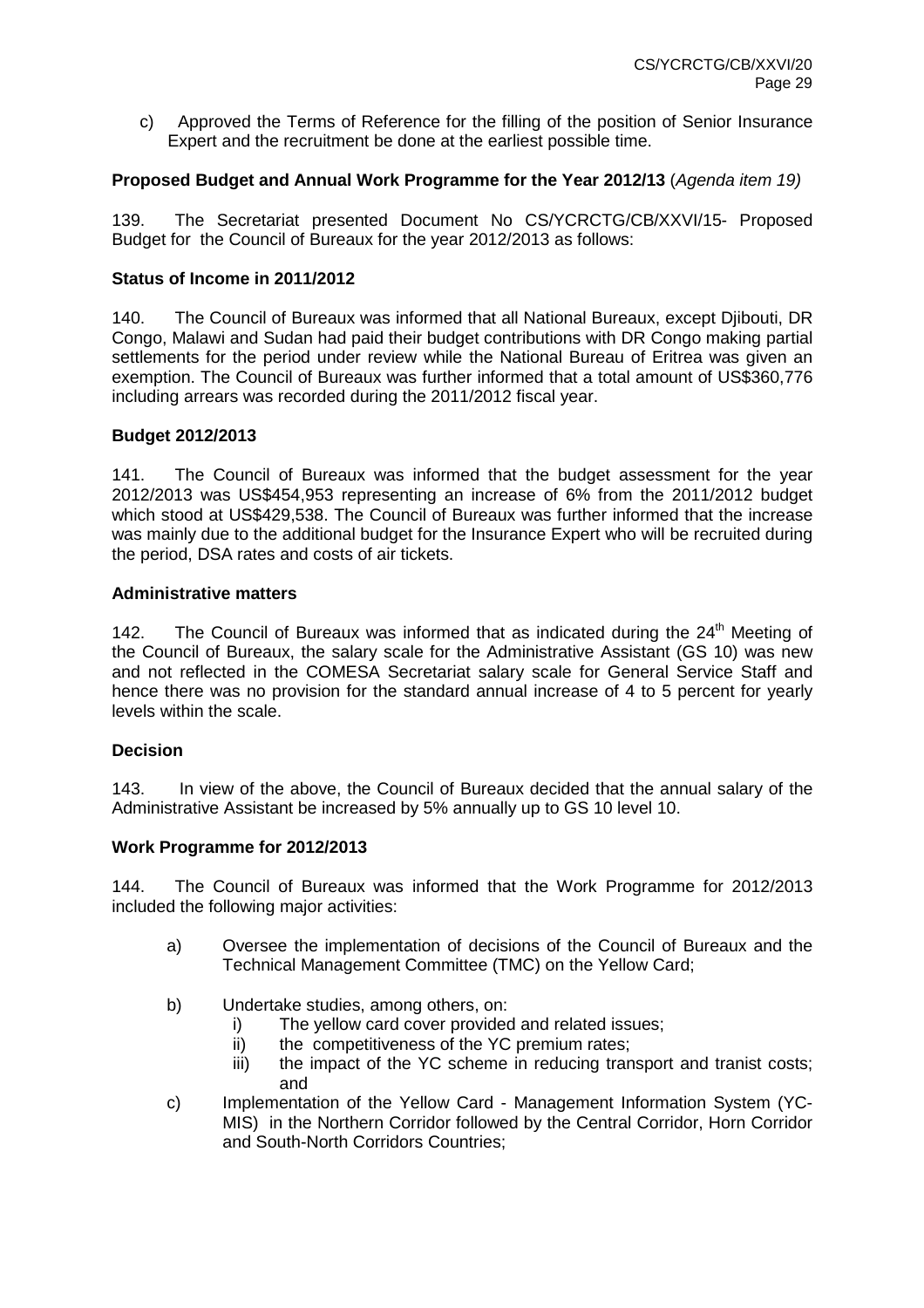- d) Convene a meeting of working group on Trade in Insurance Services to develop a framework for the liberalization of the Insurance Sector in the COMESA region;
- e) Coordinate the harmonization of the Third Party Motor Vehicle Insurance Scheme for COMESA-SADC and EAC Regions;
- f) Prepare technical papers, working documents and reports;
- g) Prepare project proposals and mobilize extra budgetary resources;
- h) Organize national stakeholders workshops on the Yellow Card;
- i) Organize and service the Council of Bureaux and TMC Meetings;
- j) Carry out the annual work programme of the Regional Customs Transit Guarantee (RCTG) Scheme and Trade in Insurance Services;
- k) Produce promotional materials and publications to promote the Yellow Card Scheme; and
- l) Carry out the day-to-day functions of the Secretariat of the Council of Bureaux (Yellow Card Office) at the COMESA Secretariat.

## **Development Budget (Extra-Budgetary Resources)**

145. The Council of Bureaux was informed that the extra budgetary resources mobilised by the Secretariat to carry out specific activities during 2011/2012 period was as follows:

## **a) Regional Customs Transit Guarantee Scheme:**

146. COMESA Secretariat allocated US\$412,000 for the 2011/2012 period from the Regional Integration Support Programme (RISP II) funded by European and with commencement of the rollout of the RCTG CARNET in the Northern Corridor countries in December 2011, the Scheme is expected to achieve self financing in the very near future.

## **b) Trade in Insurance Services:**

147. COMESA Secretariat allocated some funds from Regional Integration Support Programme (RISP II) funded by European Union and accordingly, a meeting of the Working Group on Trade in Insurance Services, which was established during the Stakeholders Conference held in November 2011, in Nairobi, Kenya, is expected to be convened before the end of 2012.

## **c) Yellow Card Management Information system (YC-MIS):**

148. The preparations for the rollout have been finalized using the available balance of US\$25,100 from the funding of the Reinsurance Pool of the Yellow Card Scheme and the system is expected to be fully operational in the Northern Corridor on 1<sup>st</sup> November 2012 and followed by other Corridors.

## **d) Short Term Insurance Expert:**

149. COMESA Secretariat allocated US\$64,000 from the Regional Integration Support Programme (RISP II) to assist the Yellow Card office. Accordingly, a Short Term Insurance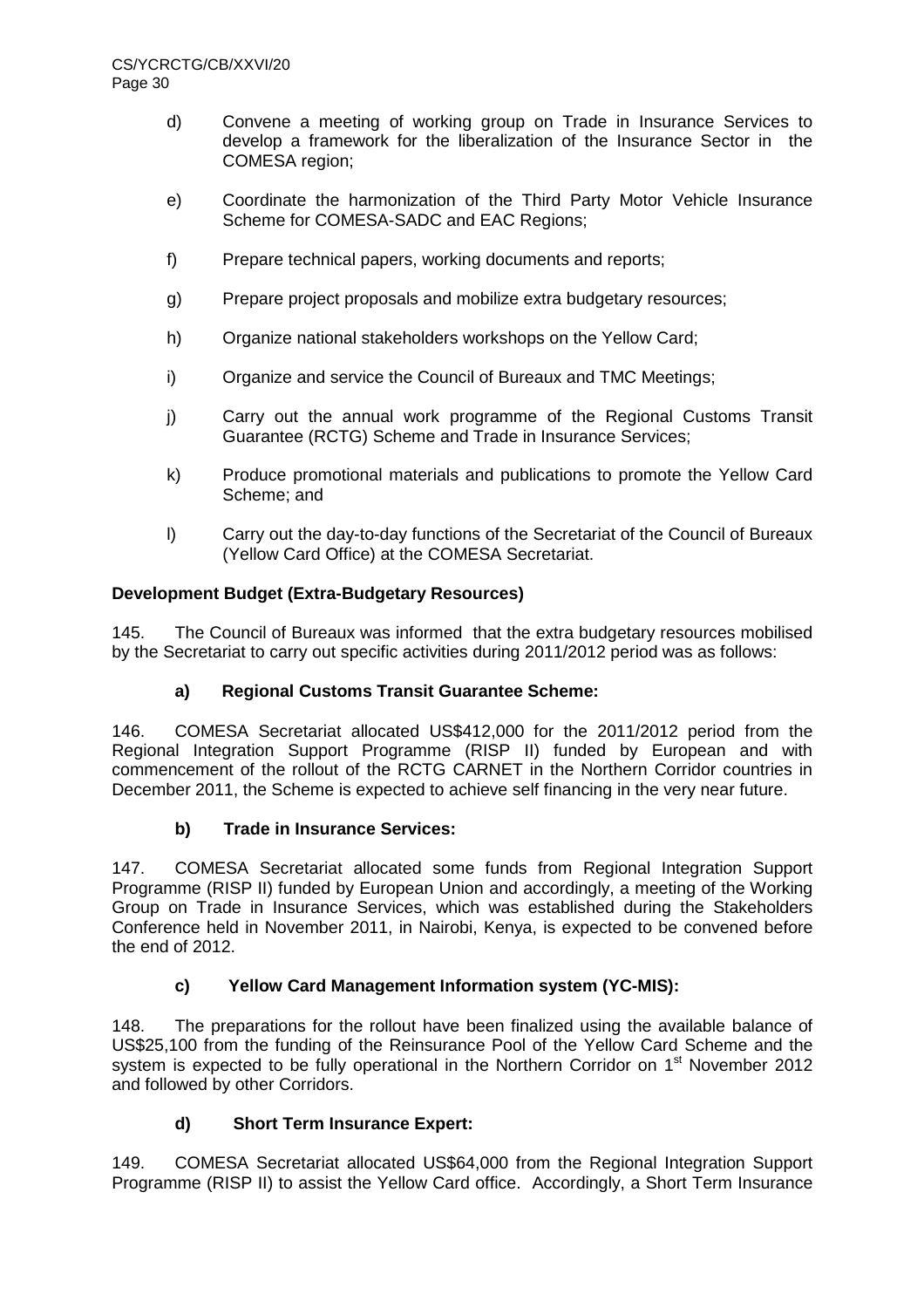Expert has been recruited from the local market for a period of one year with effect from June 2012.

### **Decisions**

- 150. On the annual budget for 2012/13, the Council of Bureaux
	- a) Approved the annual budget of US\$454,953 for the year 2012/2013;
	- b) Approved the Work Programme for 2012/2013;
	- c) Decided that each National Bureau should pay US\$37,913 as its contribution to the Budget of the Council of Bureaux for the financial year 2012/2013;
	- d) Approved the annual salary increase of 5% for the Administrative Assistant (GS 10) levels within the scale; and
	- e) The Secretariat should fill the post of the Senior Insurance Expert (P4) at the earliest possible time,

#### **Table IV: Proposed Budget Contribution to the Council of Bureaux for 2012/2013**

| <b>NATIONAL BUREAUX</b> | 2012/2013 ANNUAL BUDGET CONTRIBUTION (US\$) |
|-------------------------|---------------------------------------------|
| <b>Burundi</b>          | 37,913                                      |
| <b>Djibouti</b>         | 37,913                                      |
| DR Congo                | 37,913                                      |
| Eritrea                 | Exempted                                    |
| Ethiopia                | 37,913                                      |
| Kenya                   | 37,913                                      |
| Malawi                  | 37,913                                      |
| Rwanda                  | 37,913                                      |
| Sudan                   | 37,913                                      |
| Tanzania                | 37,913                                      |
| Uganda                  | 37,913                                      |
| Zambia                  | 37,913                                      |
| Zimbabwe                | 37,913                                      |
| <b>Total</b>            | 454,953                                     |

**Table V: Total amount of contribution required from each National Bureau, including arrears** 

| <b>NATIONAL</b><br><b>BUREAUX</b> | 2012/13<br><b>ANNUAL BUDGET</b><br><b>CONTRIBUTION</b><br>(US\$) | <b>ARREARS</b><br><b>AS</b><br>AT l<br>30/09/12<br>(US\$) | <b>TOTAL</b><br><b>AMOUNT</b><br><b>REQUIRED FROM EACH</b><br><b>NATIONAL BUREAU</b><br>(US\$) |
|-----------------------------------|------------------------------------------------------------------|-----------------------------------------------------------|------------------------------------------------------------------------------------------------|
| <b>Burundi</b>                    | 37,913                                                           |                                                           | 37,913                                                                                         |
| Djibouti                          | 37,913                                                           | 35,795                                                    | 73,708                                                                                         |
| DR Congo                          | 37,913                                                           | 76,009.                                                   | 113,922                                                                                        |
| Eritrea                           | Exempted                                                         | 18,824                                                    | 18,824                                                                                         |
| Ethiopia                          | 37,913                                                           |                                                           | 37,913                                                                                         |
| Kenya                             | 37,913                                                           |                                                           | 37,913                                                                                         |
| Malawi                            | 37,913                                                           | 203,726                                                   | 241,639                                                                                        |
| Rwanda                            | 37,913                                                           |                                                           | 37,913                                                                                         |
| Sudan                             | 37,913                                                           | 152,880.                                                  | 190,793                                                                                        |
| Tanzania                          | 37,913                                                           |                                                           | 37,913                                                                                         |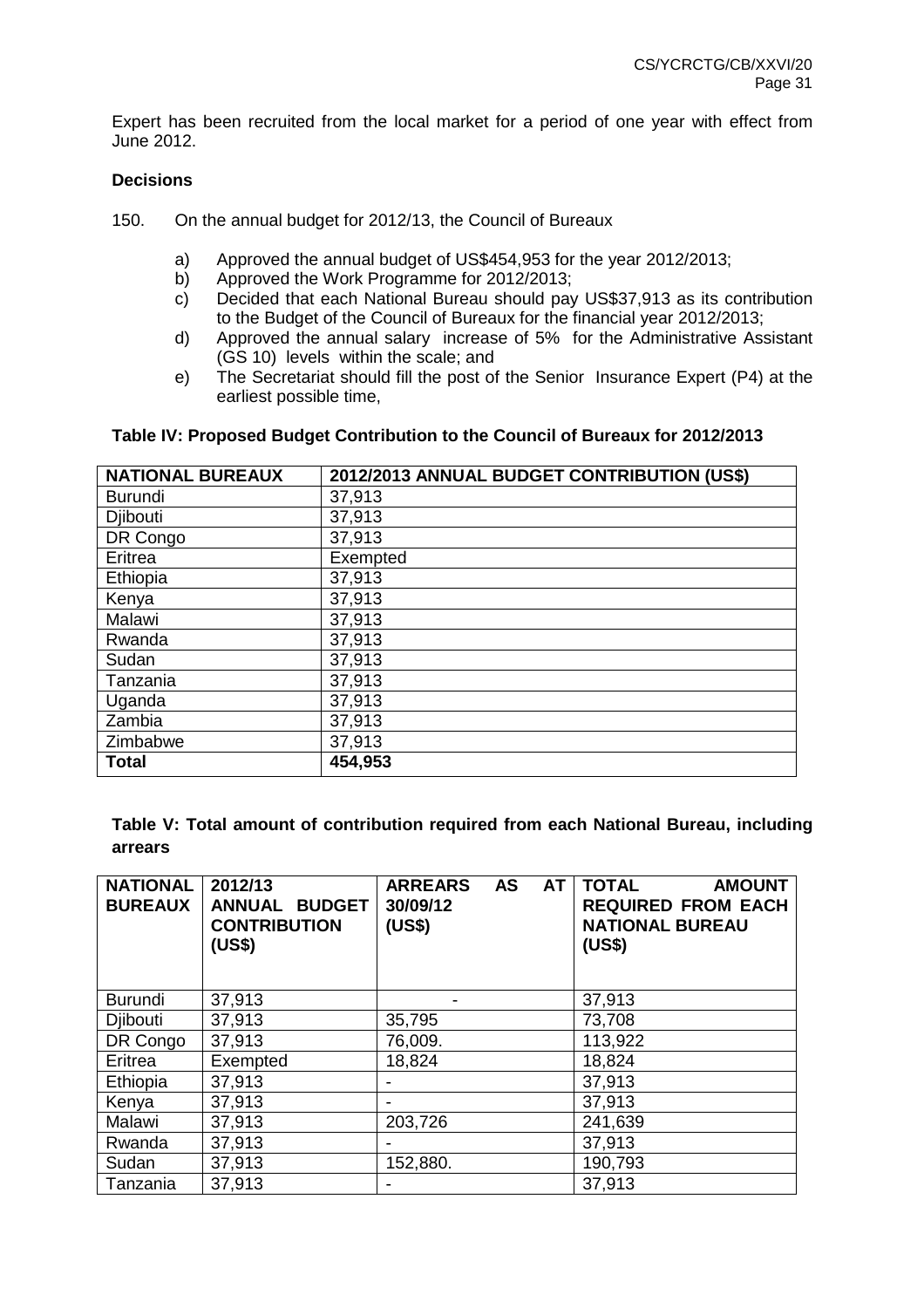| Uganda       | 37,913  | -       | 37,913  |
|--------------|---------|---------|---------|
| Zambia       | 37,913  | -       | 37,913  |
| Zimbabwe     | 37,913  | -       | 37,913  |
| <b>Total</b> | 454,953 | 487,234 | 942,190 |

#### **Date and Venue of Next Meeting** (Agenda item 20)

151. The National Bureau of Ethiopia offered to host the 27<sup>th</sup> meeting of the Council of Bureaux at a date to be advised by Secretariat. The Meeting accepted the offer with appreciation.

## **Any Other Business** (Agenda item 21)

152. Under this agenda item, the observers thanked the meeting for being invited to participate in the meeting and stated as follows

> a. . The Road Traffic Safety Agency (RTSA) of Zambia made the point that Zambia being a transit country, it was important for the Secretariat to disseminate information on the yellow card to law enforcement agencies to enhance their ability to detect fake yellow cards or any other transport documents.

153. The Chief Executive Officer of the Motor Vehicle Accident (MVA) Fund of Botswana, Mr Cross Kgosidiile, thanked the meeting for the opportunity to participate since the past six years. He acknowledge that the MVA Fund of Botswana values the meeting and learns a lot from the deliberations.

154. The representative of College of Insurance of Kenya, Mr Geprge Julius Aoi Diana informed the meeting that they carry out insurance training and in addition to insurance professionals, has trained over 300 police officers in Kenya on the operations of the Yellow Card Scheme in conjunction with the National Bureau of Kenya. The College of Insurance pledged its availability to conduct training on insurance in the COMESA countries upon requested.

155. Kenya requested the Secretariat to engage South Sudan to interest them in becoming a member of the Yellow Card Scheme.

## Decision

156. In order to address the issue raised by the representative from RTSA , the Secretariat jointly with the National Bureau of Zambia and RTSA should organize stakeholders workshops in Lusaka and other border entry points of Zambia targeted at law enforcement agencies.

## **Adoption of the Report and Closing of the meeting**

157. The Council of Bureaux meeting considered the report paragraph by paragraph and adopted the report with amendments.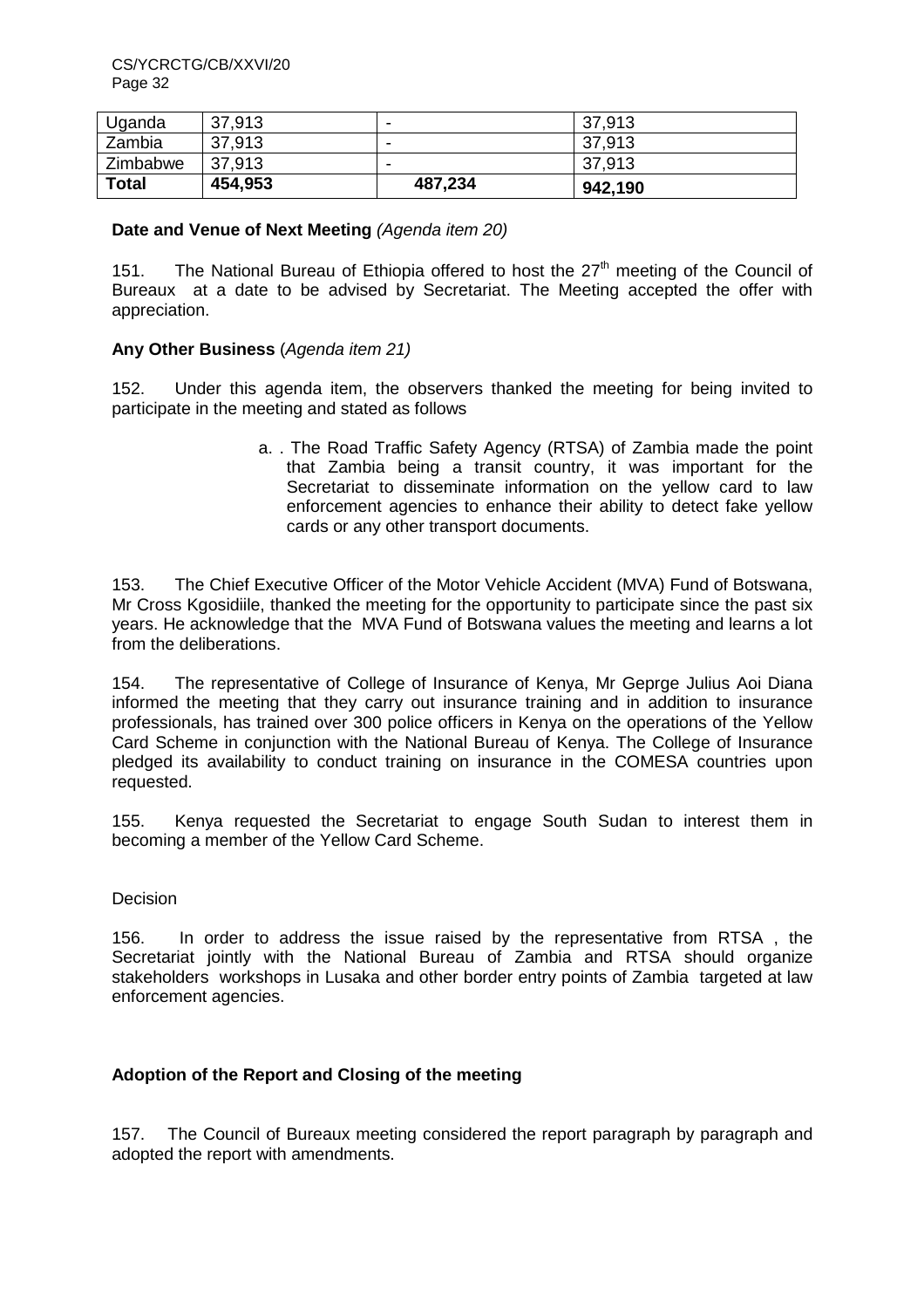158. A representative from the National Bureau of Uganda moved the motion to adopt the report and was seconded by the National Bureau of Burundi.

159. A representative from the National Bureau of Ethiopia in giving the vote of thanks on behalf of the delegates, thanked the government and people of Zimbabwe for the warm hospitality and the effort put by the National Bureau of Zimbabwe, the Insurance Council of Zimbabwe in hosting the meeting and the facilities that were made available to the delegates. He also expressed his gratitude to the representatives of MVA Fund of Botswana, Insurance Regulatory Authorities of Djibouti and Tanzania and the Road Transport and Safety Agency of Zambia for their continued participation in the Council of Bureaux meetings. He further thanked the Chairperson for the professional manner in which he handled the deliberations of the meeting and the delegates from the National Bureaux for finding time to attend the meeting and their valuable contributions.

160. In closing the meeting, the Chairperson thanked all members present for their valuable contributions and expressed his gratitude in the way the delegates debated on important issues affecting the operations of the Yellow Card Scheme and the solutions thereon agreed upon. He further urged the meeting to continue with the same spirit of togetherness as shown in finding solutions to the issues affecting the Yellow Card Scheme and hoped that such efforts and oneness exhibited would encourage other Regions to join the Yellow Card Scheme.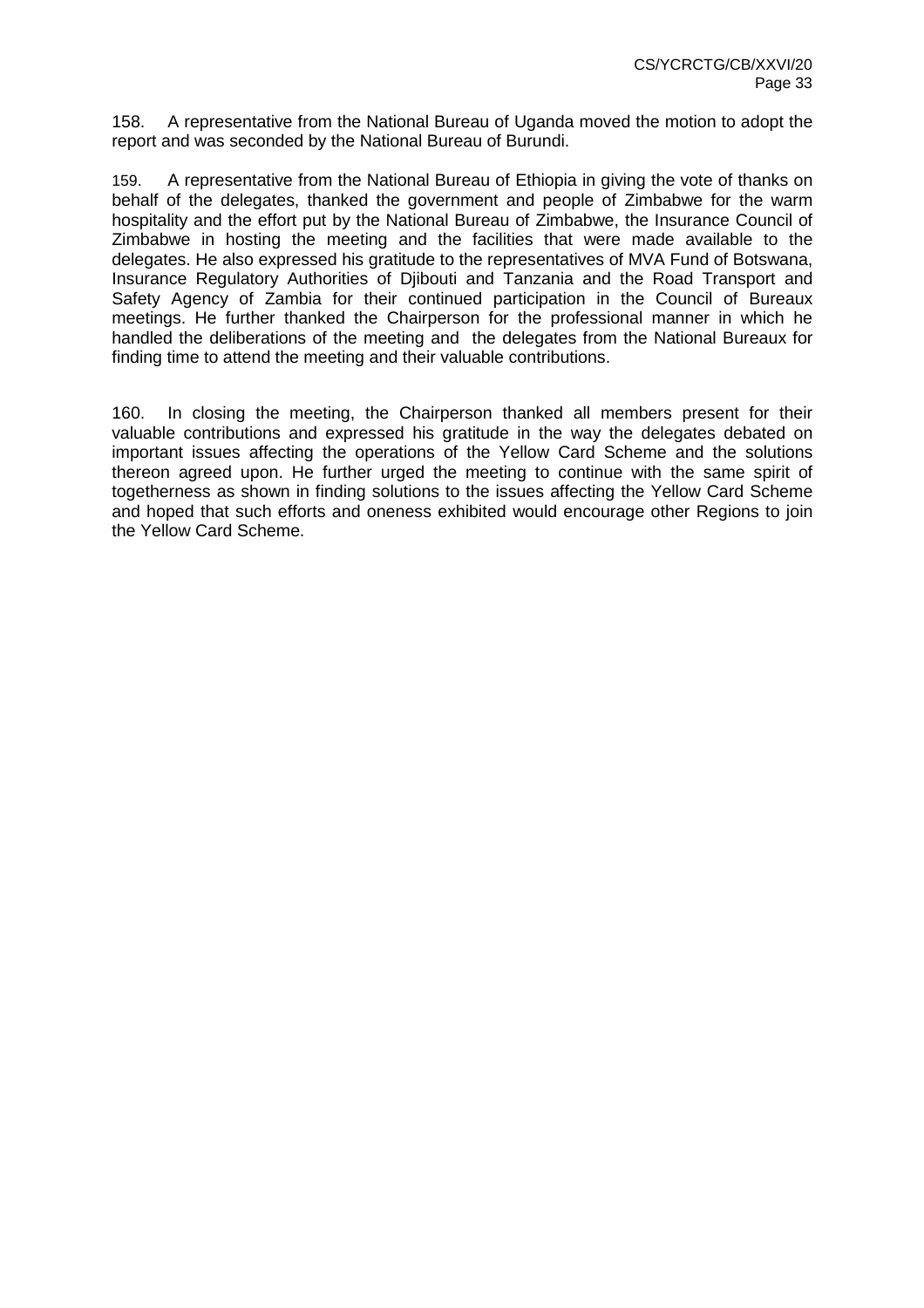#### **ANNEX I**

#### **LIST OF PARTICIPANTS LISTE DES PARTICIPANTS**

#### **BOTSWANA**

Mr Cross Kgosidiile, Chief Executive Officer, Motor Vehicle Accident Fund, Private Bag 00438 Gaborone, Tel : +267 3188546, Fax : +267 3188528, E-mail : ckgosidiile@mvafund.bw

Ms Malebogo Zilberman, Financial Accountant, Motor Vehicle Accident Fund, Private Bag 00438, Gaborone, Tel : +2673600152, Fax : +267 3188545, E-mail : mzilberman@mvafund.bw

Ms Onthatile Tiny Ogotseng, Board Secretary, Botswana Motor Vehicle Accident Fund, Private Bag 00438, Gaborone, Tel : +267 3600153, Fax : +267 3188545, E-mail : oogotseng@mvafund.bw

Mr Boitumelo Banabotlhe, Internal Audit Manager, Motor Vehicle Accident Fund, Private Bag 00438, Gaborone, Tel : +267 3600104, +267 71688613, Fax : +267 3600144, E-mail : bbanabotlhe@mvafund.bw

## **BURUNDI**

M. Baregeranye Pierre Claver, Directeur Technique Non Vie, BP 2440, Tél : +257 22209000, +257 77787500, Fax : +257 22226803, E-mail : pcbaregeranye@yahoo.fr

### **DEMOCRATIC REPUBLIC OF CONGO/REPUBLIQUE DEMOCRATIQUE DU CONGO**

M. Bushiri Ramazani, Directeur de region Sud/Est (Lubumbashi, Société Nationale d'Assurances (SONAS), Tél : +243 999932272, E-mail : bushirir@yahoo.fr

M. Nyongolo Mukambilwa Emmanuel, Fondé de Pouvoir en Charge du Pool Carte Jaune COMESA, Direction des Réassurances, Société Nationale d'Assurances (SONAS), Sarl, BP 3443, Kinshasa, Tél : +243816566585, +243 7823697, E-mail : emmukambilwa@yahoo.com

M. Ngwanagu Mosolino Jean, Sous-Directeur des Réasssurances, SONAS, BP 3443, Kinshasa Gombe I, Tél : +243 998401686, +243814680964, E-mail : jeanmosolino@yahoo.fr

M. Bonyeme Ekofo, Directeur SONAS Kasumbalesa, Tél : +243 999928090, E-mail : lucbonyeme@yahoo.fr

#### **REPUBLIQUE OF DJIBOUTI/REPUBLIQUE DE DJIBOUTI**

M. David Boucher, Sales Manager, GXA Insurances, Tél : +253 77860636, Fax : +253 21353056, E-mail : boucherd@intnet.dj

M. Mohamed Safi Seyadou, Contrôleur des Assurances, Ministère des Finances, BP 1496, Tél : +253 352801, Fax : +253 352802, E-mail : medsafi2000@yahoo.fr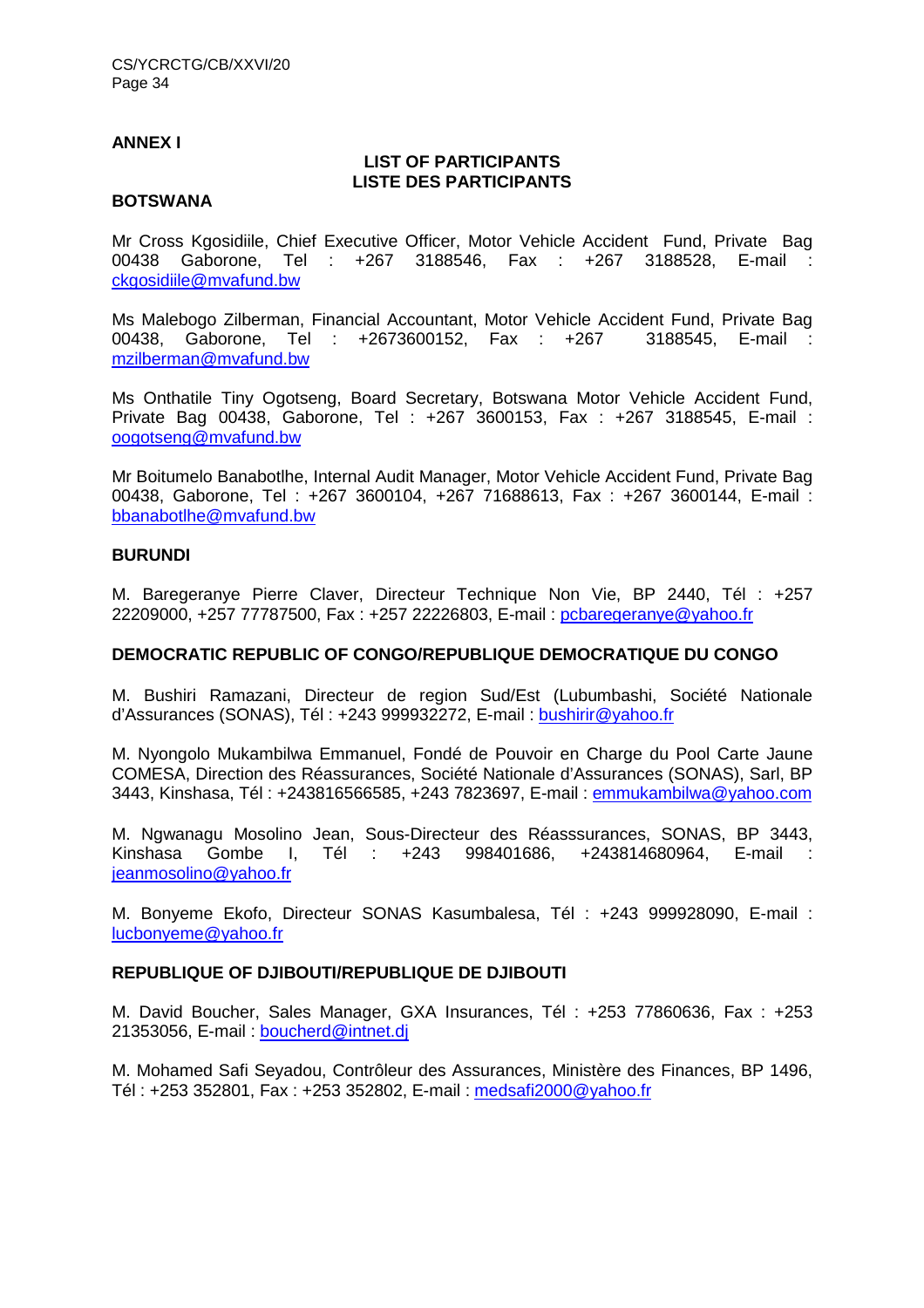#### **ETHIOPIA/ETHIOPIE**

Mr Debebe Tamene, Director Motor Insurance &Cross Border Relations, Ethiopian Insurance Corporation, P O Box 2545, Addis Ababa, Tel : +251 11 5153396, Mobile : +251 922083740, Fax : +251 11 5517555, E-mail : comesaycard@ethionet.et, debebetamene@yahoo.com

#### **KENYA**

Mr George Julius Aol Dianga, Lecturer, College of Insurance, P O Box 56928-00200, Tel : +254722135652, 733737968, Fax : +254 734600320, E-mail : gdianga@coi.ac.ke

Mr Linus Onditi Kowiti, Assistant Manager (Local Business Unit) Kenya Reinsurance Corporation, P O Box 30271 – 00100 Nairobi, Tel : +254 2 2240188, E-mail : kowiti@kenyare.co.ke

#### **RWANDA**

Mme Rwagasana Alice, Chef de Section Automobile, Kigali, BP 1035, E-mail : rwagalice@yahoo.fr

#### **TANZANIA/TANZANIE**

Mrs Stella Rutaguza, Zonal Manager, Tanzania Insurance Regulatory Authority, P O Box 14312, Dar Es Salaam, Tel:+255 784888227, E-mail : srutaguza@tira.go.tz, sgrutaguza@yahoo.co.uk

Mrs Immaculate Jerome Morro, Principal Insurance Officer, National Insurance Corporation Ltd, P O Box 9264, Dar Es Salaam, Tel : +255 784 405511, Fax : +255 22 2113403, E-mail : comesa.ycard@nictanzania.co.tz, immaculate.morro@nictanzania.co.tz

Mr Kura Boniface Kalema, Director of Non Life Insurance, National Insurance Corporation of Tanzania, P O Box 9264, Dar Es Salaam, Tel : +255 222119724, +255 754679790, Fax : +255 222113403, E-mail : kura.boniface@nictanzania.co.tz

#### **UGANDA/OUGANDA**

Mrs Florence Obore, Chief Manager Technical, National Insurance Corporation, P O Box 7134, Kampala, Tel: +256 752 302022, Fax: +256 414 259925, E-mail: fobore@nic.co.ug

Mr Anthony Ngugi, Head Claims & Risk Management, National Insurance Corporation, P O Box 7134, Kamapala, Tel : +256 776 127250, Fax : +256 414 259925, E-mail : angugi@nic.co.ug

#### **ZAMBIA/ZAMBIE**

Mr Pumi Mfwankila, Principal Licensing Officer, Road Transport & Safety Agency, P O Box 32167, Lusaka, Tel : +260 966 760797, Fax : +260 211 231601, E-mail : pmfwankila@rtsa.org.zm

Mr Bernard C Kasanda, Motor, Marine & Aviation manager, ZSIC General Insurance Limited, P.O. BOX 30894, premium Independence Avenue, Lusaka, Direct: +260 211 224856, Cell +260 974 353323/ 0967 984303/ 0950 939433, Fax:+260 211 222263, E-mail : bkasanda@zsicgi.co.zm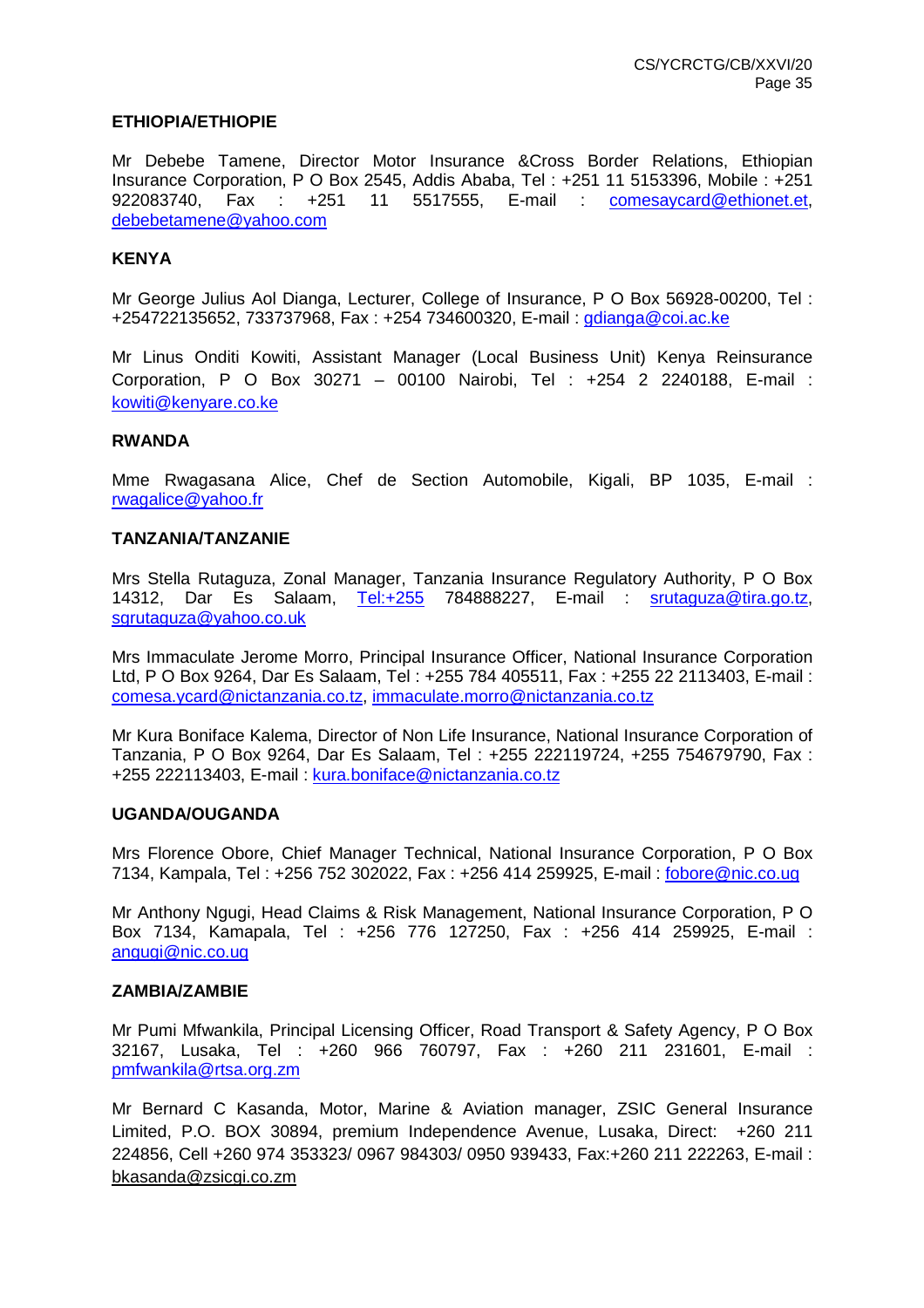#### **ZIMBABWE**

Mr. Charles Madziva, Executive Officer, SFG Insurance, Harare, Zimbabwe. Tel: +263 4 798448, Email:cmadziva@sfg.co.zw,

Mr Philimon F. Mawubirze, ICZ, P O Box 2505, Harare, Tel : +263 772 311 093, E-mail : philmawubire@gmail.com

Mr Charles Huni, Branch Manager, Heritage Insurance Corporation, P O Box 2469, Harare, Tel : +263 712607919, Fax : +263 4 302498, E-mail : chuni@heritage.co.zw

Ms Maria Mabena, Underwriting, Eagle Insurance Corporation Ltd, P O Box 2894, Harare, Tel : +263 4 708212/9, Fax : +263 4 797135, E-mail : mabenam@eagle.co.zw

Mr Pangandi San, Allied Insurance, 3<sup>rd</sup> Floor Tanganika House, Tel: +263 4 764288, Fax: +263 4 764335

Mr Hilguard Muwirimi, Hamilton Insurance, 97 Chrurchill Road, GunHill, Tel : +263 772303013, Fax : +263 4 745611, E-mail : hilguardm@Hamiltoninsurance.co.zw

Ms Immaculate Musonza, Champions Insurance, Insurance-Insurer, 100 McCherry Ave, Eastlea, Harare, Tel: +263 772 156 490, 776935, Fax : +263 4 700948, E-mail : imusonza@chmapioninsurance.co.zw

Mr Davison Norupizi, ZNCC, Tel: +263 772411131, E-mail: dnorugiri@daripel.co.zw

Mr John Mapani, Insurance Council of Zimbabwe, 4 Josiah Tongarara Ave, Harare, +263 4 758481-3, +263 712 604238, Fax: +263 4 753461, E-mail: mapanij@globalinsurance.co.zw

Mr Patrick M. Kusikwenju, Managing Director Sanctuary Insurance, NBZ, 4 Josiah Tongorara, Tel: +263 712 435 710, E-mail: Patrick@sanctuary.co.zw

Ms Machikiti Gracious Tinashe, Head Operations, 15 Princess Road, Harare, Tel: +263 4 781921-4, Fax: +263 4 785 921-4, E-mail: tinashe@sancturay.co.zw

Ms Ringisai Batiya, Baobab Reinsurance, PO Box 4839, Harare, Tel: +263 4 772963, E-mail: ringiba@baobabre.co.zw

Mr Chamunwanonrwa M. Ndulu, Executive Officer Vehicles, Transport CVR, 29 Robson Manyilis Ave, Harare, Tel: +263 759743/5, 772386181, Fax: +263 772038,

Mrs Sekai Chirume, Head-Insurance, ECGC, P O Box Causeway 3242 Harare, Tel : +263 745565, 745869, Fax : +263 744644, E-mail : schirume@ecgc.co.zw

Mr Nhau Chivingira, Risk Manager, IPEC, 160 Rhodesville Avenue Greenland, Harare, Tel : +263 4 443358, Fax : +263 4 443358, E-mail : nchivingira@ipec.co.zw

#### **ZEP-RE (PTA Reinsurance Company)**

Mr Sammy R. Silamoi, Chief Accountant, P O Box 42769-00100, Nairobi, Kenya, Tel: +254 20 4973000, Fax: +254 20 2738444, E-mail: silamoi@zep-re.com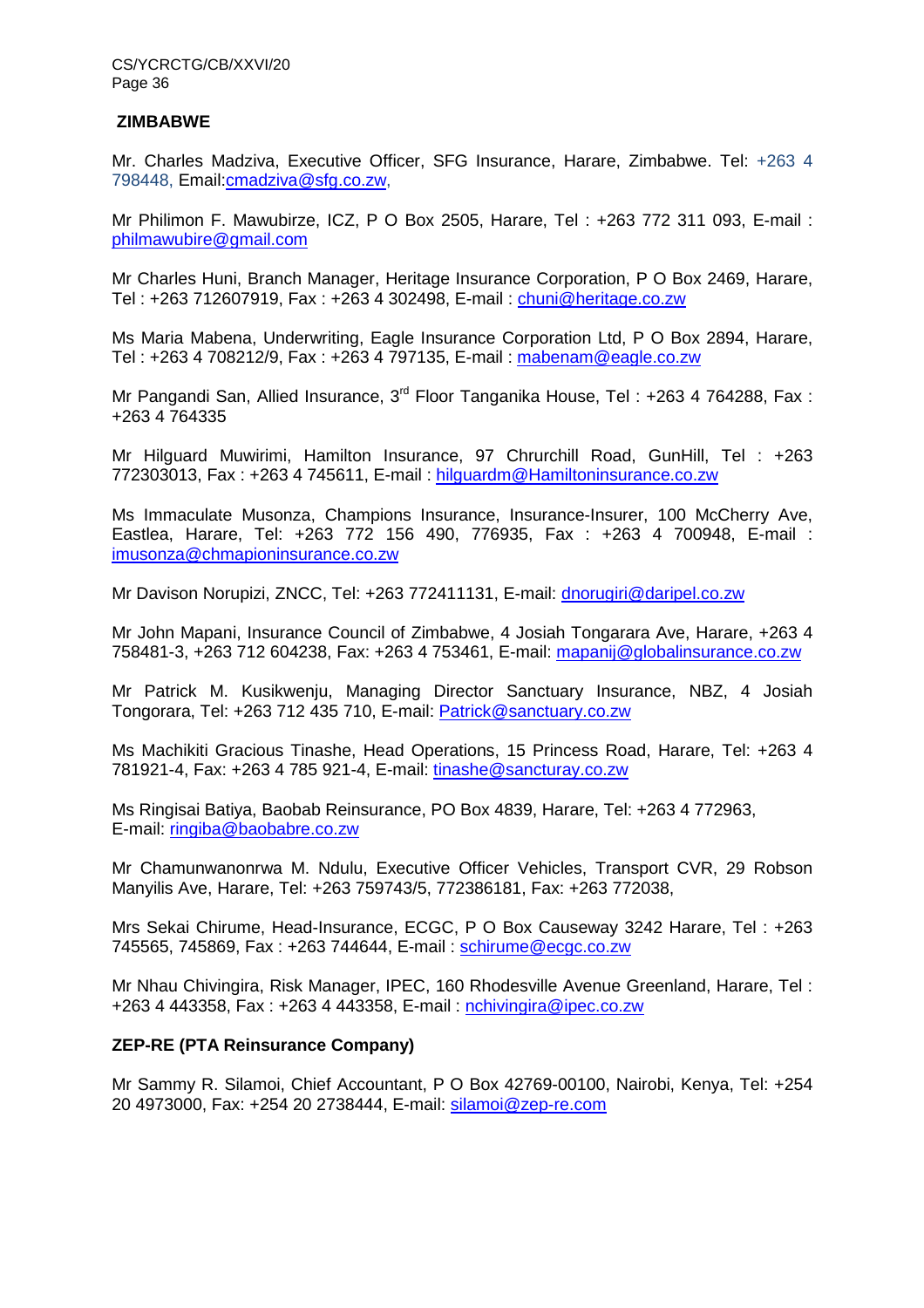#### **INTERPRETERS/INTERPRETES**

Mr James Jijide, Interpreter, Vickstrom, Kaven Close, E-mail: jjijide@gmail.com

Mr Michel Zagabe, Interpreter, Tel : +254 728 859 777, P O Box 4300-00506, Nairobi, Kenya, E-mail : michelzagabe@yahoo.com

Mrs Omashashi Freeman, 25A, Liebermann Way, Avondale, Harare, Zimbabwe, Tel : +263 776621365, E-mail : shashifre@yahoo.co.uk

#### **TRANSLATOR/TRADUCTEUR**

Mr Valentine Chiluka, Translator, Freelance, C/O Alliance Française of Lusaka, P O Box 30948, Lusaka, Tel: +260 966859730, E-mail: chihiluka@yahoo.fr

#### **COMESA SECRETARIAT/SECRETARIAT DU COMESA COMESA CENTRE, Ben Bella Road, Lusaka, Zambia, P O Box 30051, Tel: +260 211 229726-32, Fax: +260 211 225107**

Mr Berhane Giday, Chief Programmes YC-RCTG, E-mail: bgiday@comesa.int Mr Dev Haman, Director of Finance, E-mail : dhaman@comesa.int Mrs Emiliana Tembo, Director of Gender & Social Affairs, E-mail: etembo@comesa.int Mr Tasara Muzorori, Senior Trade Officer, E-mail : tmuzorori@comesa.int Mr Kelvin Chisongo, Insurance Expert, E-mail : kchisongo@comesa.int Mr Yamba Chotela, Senior Finance Assistant, E-mail : ychotela@comesa.int Mrs Rose Kabangu Kapembwa, Senior Bilingual Secretary, E-mail : rkabangu@comesa.int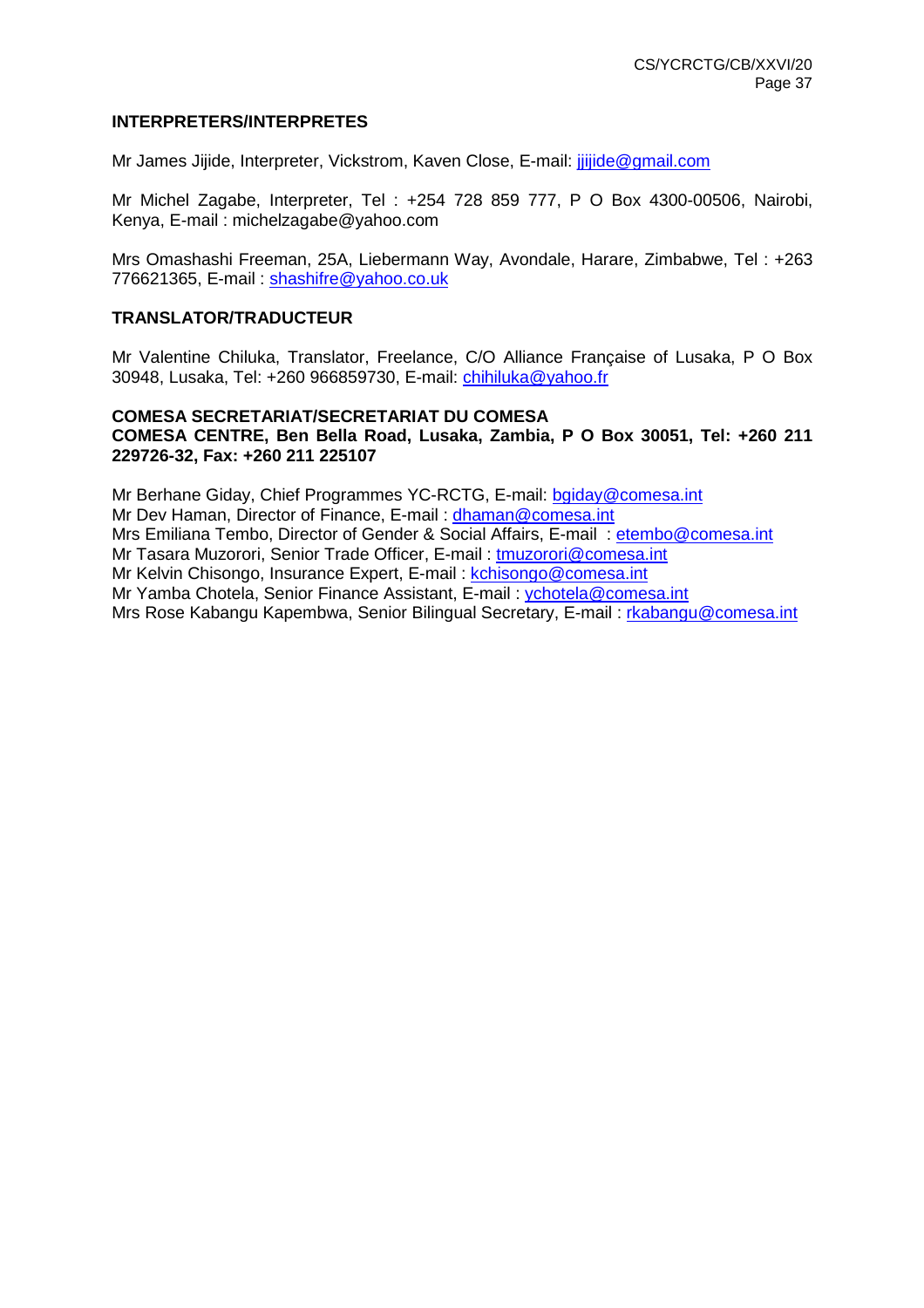## **Annex II**

Summary of Yellow Cards Issued and Premium Income realized per Country

| <b>Issuing</b><br><b>Country</b> | No. of cards   |                | Premium<br>currency | collected<br>local<br>in | Premium collected in US\$ |              |  |  |
|----------------------------------|----------------|----------------|---------------------|--------------------------|---------------------------|--------------|--|--|
|                                  | 2010/11        | 2011/12        | 2010/11             | 2011/12                  | 2010/11                   | 2011/12      |  |  |
| **Sudan                          | 35             | 35             | 20,302.29           | 20,302.29                | 7,941.10                  | 7,941.10     |  |  |
| Ethiopia                         | 24,283         | 26,620         | 18,263,133.27       | 20,177,517.59            | 1,061,378.89              | 1,137,316.96 |  |  |
| Uganda                           | 11,369         | 14,111         | 1,267,156,068       | 2,113,473,519.00         | 689,926.73                | 1,158,201.00 |  |  |
| DR Congo                         | 5,481          | 5,735          |                     |                          | 310,421.00                | 335,210.69   |  |  |
| Tanzania                         | 6,093          | 15,599         | 776,592,447         | 1,169,570,352.33         | 450,198.52                | 738,365.12   |  |  |
| Malawi                           | 676            | 578            | 6,770,952.50        | 9,094,238.33             | 39,366                    | 28,870.60    |  |  |
| Djibouti                         | 603            | 644            | 29,302,216          | 33,870,576               | 164,620                   | 190,284      |  |  |
| Eritrea                          | $\overline{2}$ | $\blacksquare$ | 930                 |                          |                           |              |  |  |
| Kenya                            | 10,252         | 13,476         | 92,243,911          | 118,198,601.94           | 941,264.40                | 1,407,126.21 |  |  |
| Rwanda                           | 6,710          | 7,636          | 82,886,300          | 80,356,640.00            | 138,605.85                | 128,488.39   |  |  |
| Burundi                          | 7,683          | 9,262          |                     | 195,389,449.00           | 118,632.00                | 132,327.00   |  |  |
| Zimbabwe                         | 11,878         | 14,410         |                     |                          | 760,298.00                | 857,913.80   |  |  |
| Zambia                           | 18,336         | 25,192         | 2,545,166,812       | 3,020,877,852.81         | 509,033.40                | 604,175.57   |  |  |
| <b>Total</b>                     | 99,439         | 133,298        |                     |                          | 5,191,685.89              | 6,678,180.80 |  |  |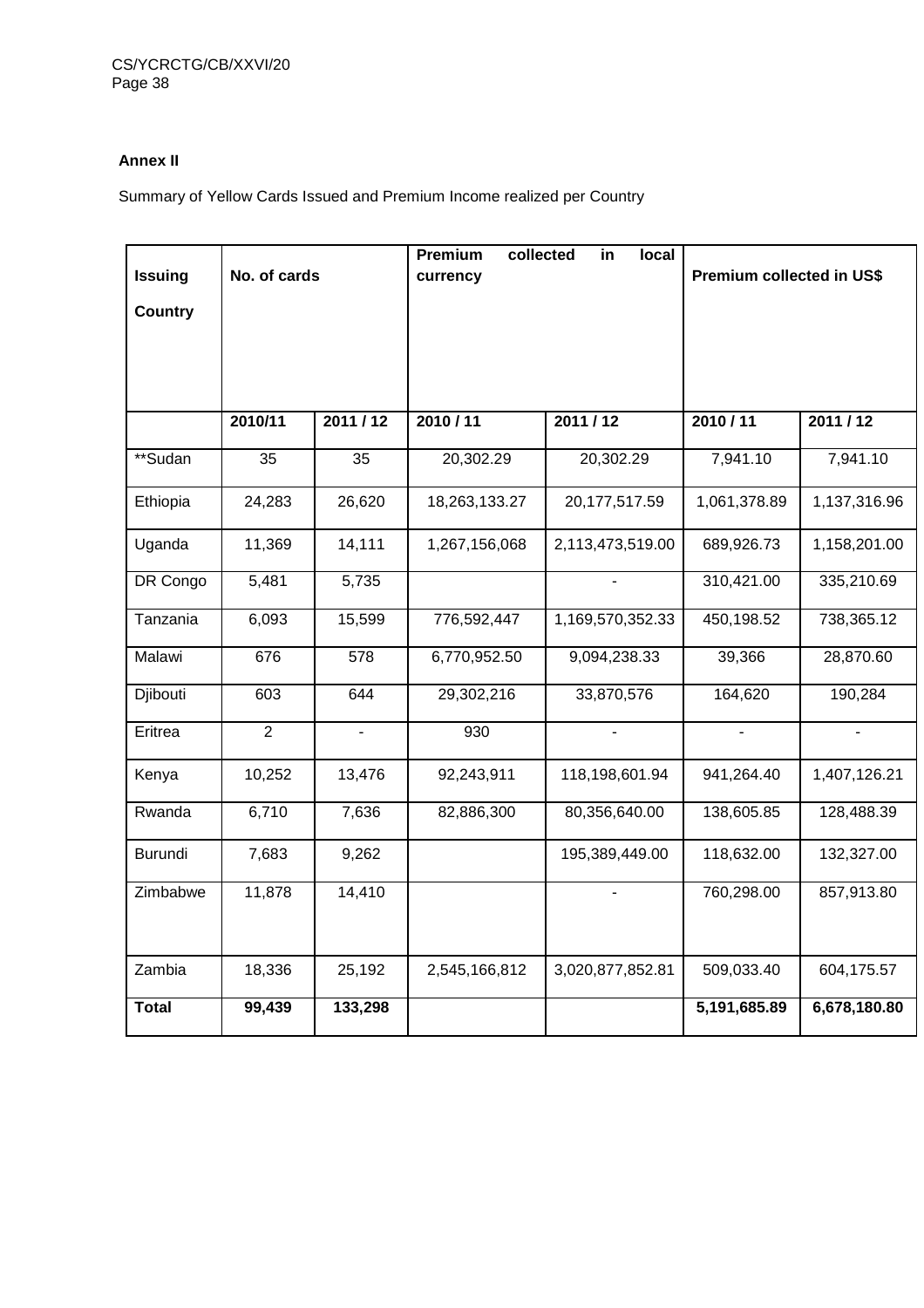## **Claims Activities**

| <b>National</b><br><b>Bureaux</b> |                        | Claims Summary for the period July 2011 to June 2012 |                          |                 |                              |                | Claims for the period July 2010 to June 2011 |                     |                    |                     |                           |                     |  |
|-----------------------------------|------------------------|------------------------------------------------------|--------------------------|-----------------|------------------------------|----------------|----------------------------------------------|---------------------|--------------------|---------------------|---------------------------|---------------------|--|
|                                   | <b>Claims Reported</b> |                                                      | <b>Claims Paid</b>       |                 | <b>Claims</b><br>Outstanding |                | <b>Claims</b><br>Reported                    |                     | <b>Claims Paid</b> |                     | <b>Claims Outstanding</b> |                     |  |
|                                   | <b>No</b>              | <b>Amount</b>                                        | <b>No</b>                | <b>Amount</b>   | <b>No</b>                    | <b>Amount</b>  | <b>No</b>                                    | <b>Amount</b>       | <b>No</b>          | Amount              | <b>No</b>                 | <b>Amount</b>       |  |
| Burundi                           | 24                     | $\blacksquare$                                       | $\overline{31}$          | (BF)129,386,760 | $\blacksquare$               | $\blacksquare$ | $\overline{55}$                              | (US\$)<br>125,000   |                    |                     | $\overline{13}$           | (US\$)<br>26,838    |  |
| Djibouti                          | 110                    | $\blacksquare$                                       | $\overline{\phantom{a}}$ | \$243,602       | $\blacksquare$               | $\sim$         | 101                                          |                     |                    | (US\$)<br>455,433   |                           |                     |  |
| DR<br>Congo                       | $\overline{4}$         | \$7,954                                              | $\overline{4}$           | \$5,800         | 3                            | \$13,382       | 23                                           |                     | $\overline{21}$    | (US\$)<br>85,816    |                           |                     |  |
| Eritrea                           | $\blacksquare$         | $\blacksquare$                                       | $\blacksquare$           | $\blacksquare$  | $\blacksquare$               | $\sim$         | nil                                          | nil                 | nil                | nil                 | nil                       | nil                 |  |
| Ethiopia                          | 8                      | \$19,598                                             | 3                        | \$4,338.28      | 30                           | \$119,548      | $\overline{7}$                               | (US\$)<br>95,395    | 5                  | (US\$)<br>69,500    | 20                        | (US\$)<br>83,937    |  |
| Kenya                             | 21                     | \$149,821                                            | 10                       | \$116,256.85    | $\overline{28}$              | \$98,857       | $\overline{18}$                              | (US\$)<br>55,306.12 | 3                  | (US\$)<br>16,934.35 | 26                        | (US\$)<br>65,510.20 |  |
| Malawi                            | 6                      | (MK)2,426,316                                        | 3                        | (MK)585,700     | $\overline{7}$               | $\blacksquare$ | 3                                            |                     | $\mathbf{3}$       |                     | 8                         |                     |  |